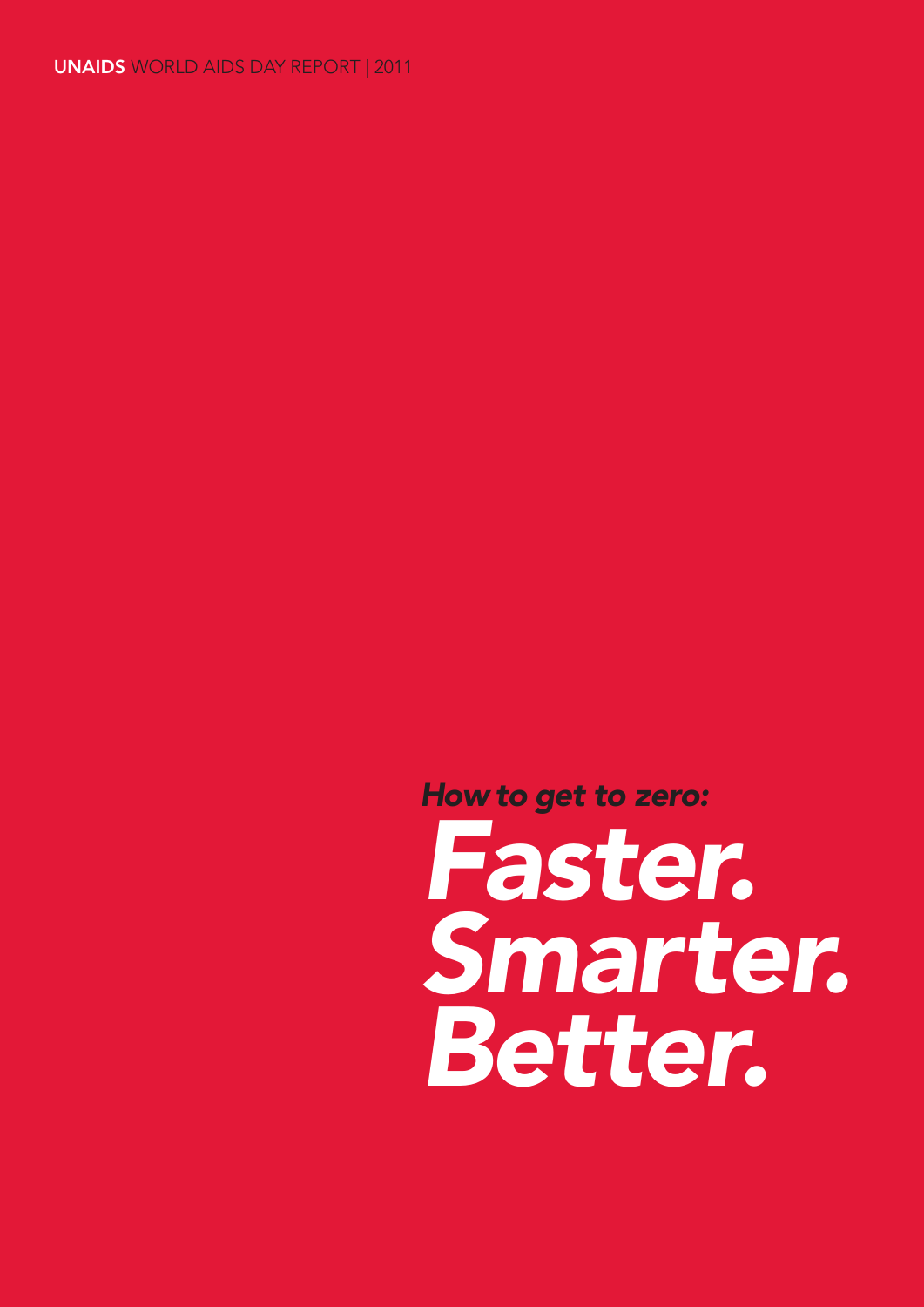The UNAIDS vision



ZERO NEW HIV INFECTIONS. ZERO DISCRIMINATION. ZERO AIDS-RELATED DEATHS.

Copyright © 2011 Joint United Nations Programme on HIV/AIDS (UNAIDS) All rights reserved

ISBN: 978-92-9173-904-2 | UNAIDS / JC2216E

The designations employed and the presentation of the material in this publication do not imply the expression of any<br>opinion whatsoever on the part of UNAIDS concerning the legal status of any country, territory, city or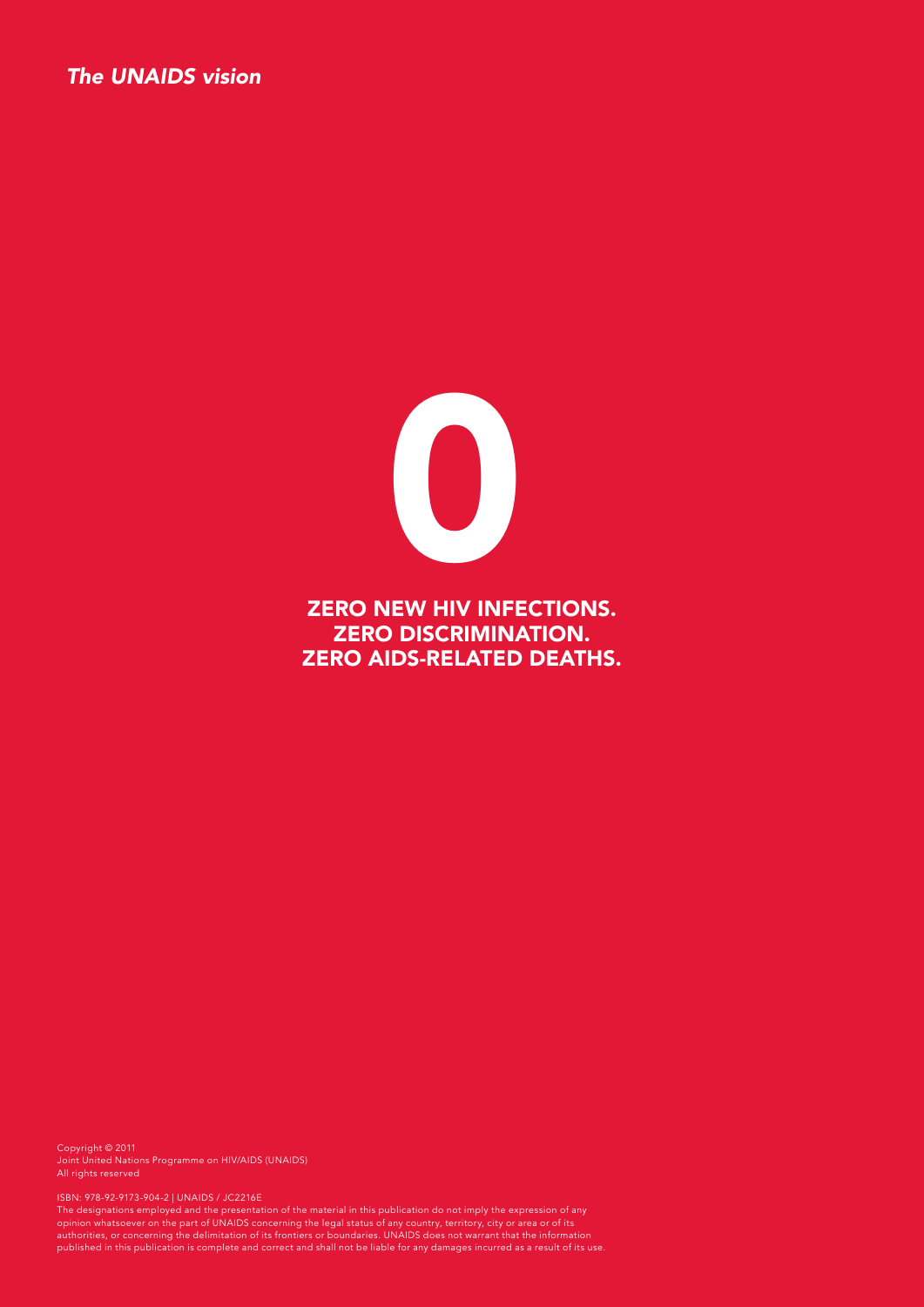UNAIDS World AIDS Day Report | 2011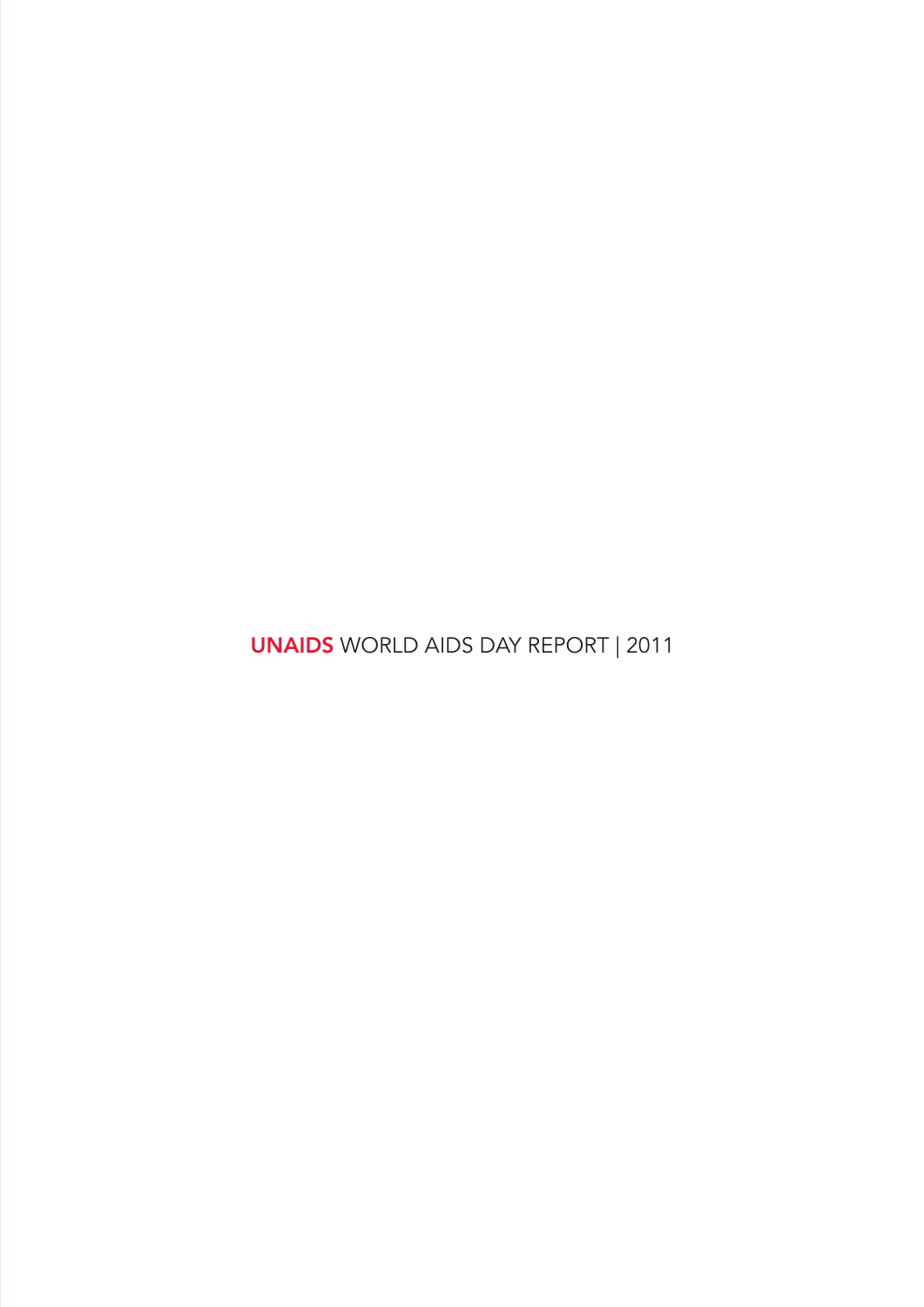UNAIDS has mapped a new framework for AIDS investments, focused on high-impact, high-value strategies.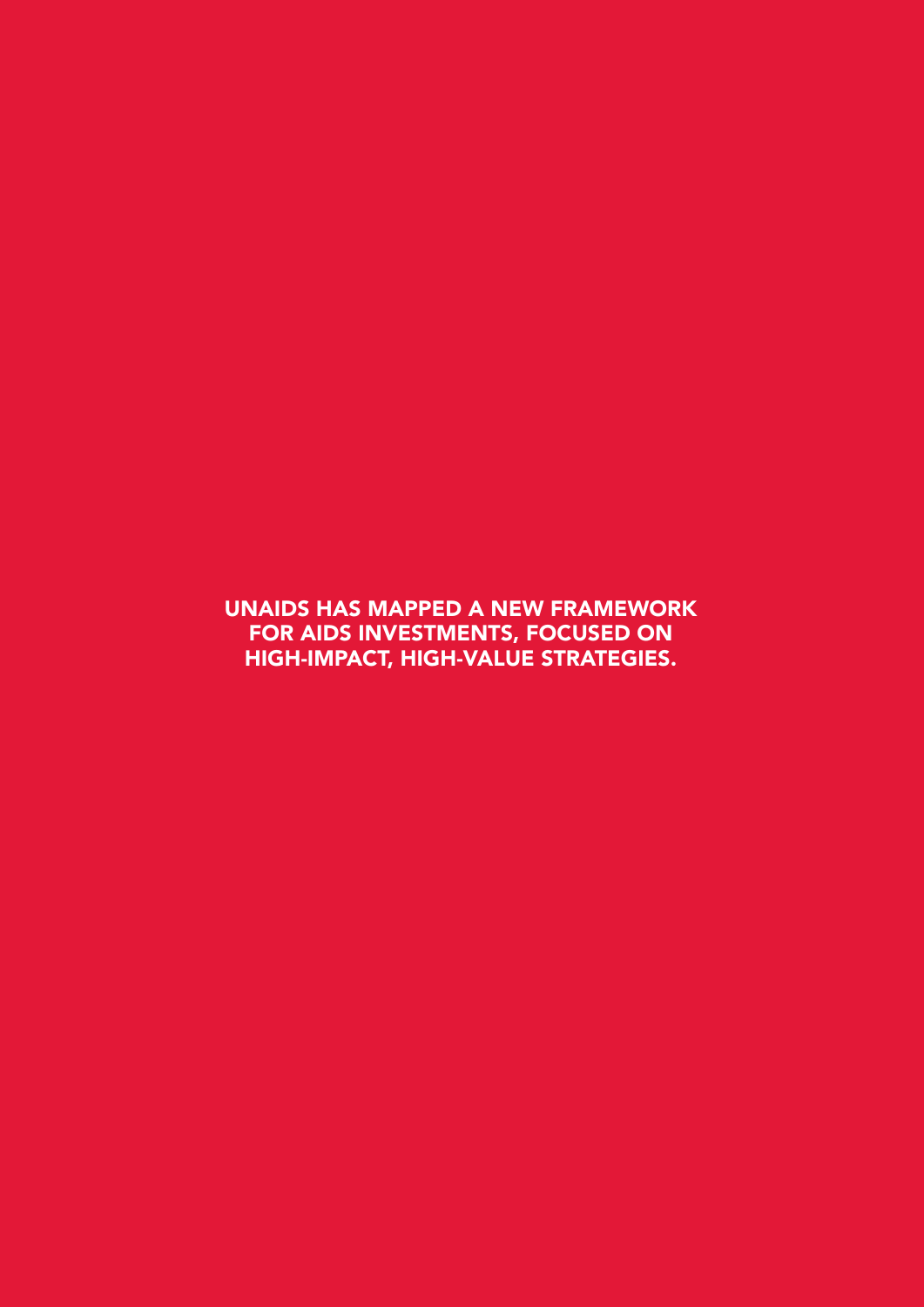# 05 Foreword 06 We are here.

12 **Smarter.** 36 How to get to zero: Faster. Better.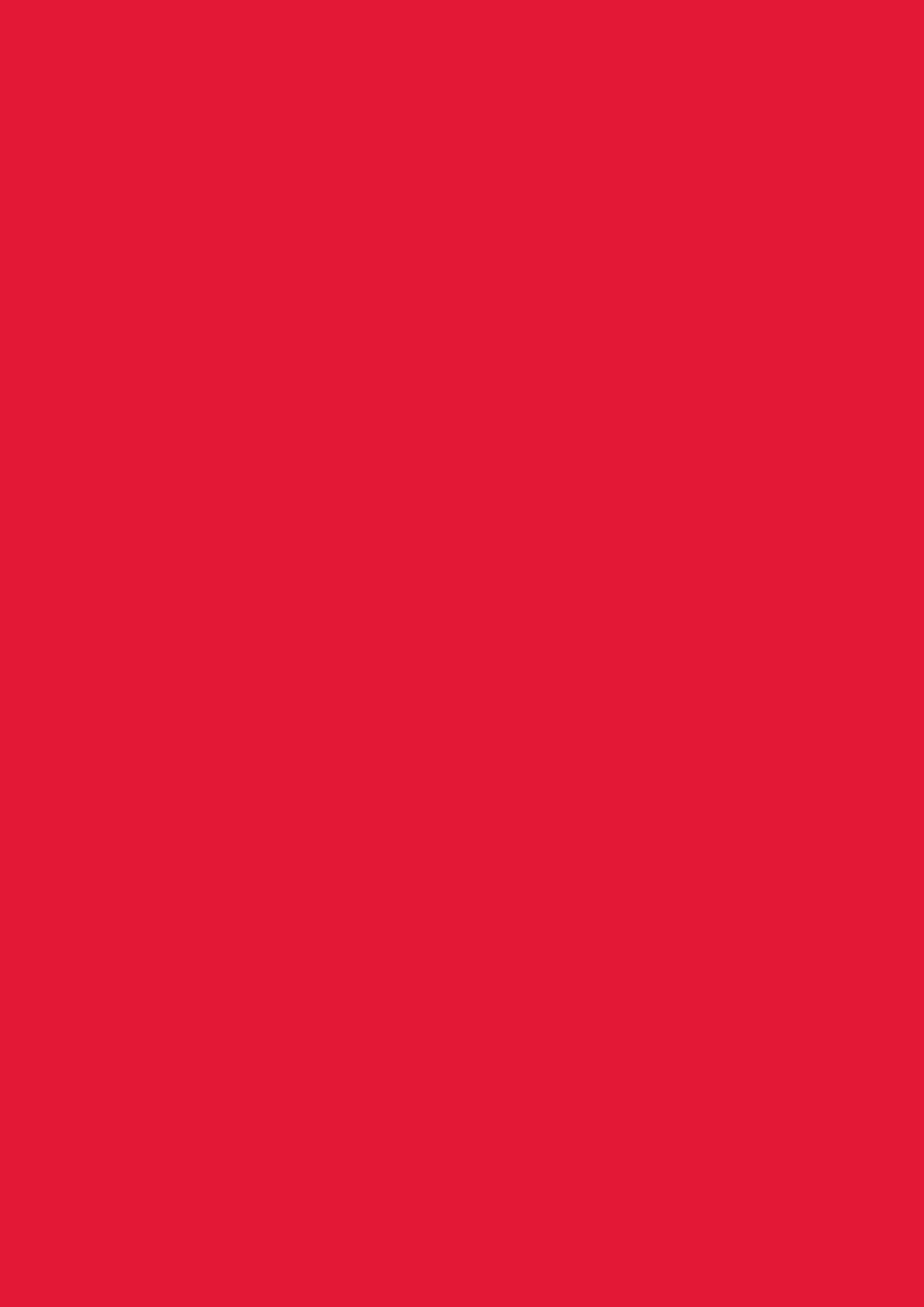#### TRANSFORMING THE RESPONSE

We are on the verge of a significant breakthrough in the AIDS response. The vision of a world with zero new HIV infections, zero discrimination, and zero AIDS-related deaths has captured the imagination of diverse partners, stakeholders and people living with and affected by HIV. New HIV infections continue to fall and more people than ever are starting treatment. With research giving us solid evidence that antiretroviral therapy can prevent new HIV infections, it is encouraging that 6.6 million people are now receiving treatment in low- and middle-income countries: nearly half those eligible.

Just a few years ago, talking about ending the AIDS epidemic in the near term seemed impossible, but science, political support and community responses are starting to deliver clear and tangible results.

Yet, to be effective, the AIDS response must be transformed. We need to move from a short-term, piecemeal approach to a long-term strategic response with matching investment. The road map for this vision is clear. The United Nations General Assembly set bold new targets in its historic 2011 *Political Declaration on HIV/AIDS: Intensifying Our Efforts to Eliminate HIV/AIDS*, with a focus on clear, time-bound goals designed to bring about the end of HIV and also improve human health across diverse communities.

To reach these targets and bring the end of AIDS in sight we must step on the accelerator. Joining with partners, UNAIDS has mapped a new framework for AIDS investments, focused on high-impact, high-value strategies.

The world cannot live up to the targets and spirit of the Political Declaration unless countries and donors commit to using the tools available, focusing them on the most effective programmes and investing accordingly.

Michel Sidibé UNAIDS Executive Director Under Secretary-General of the United Nations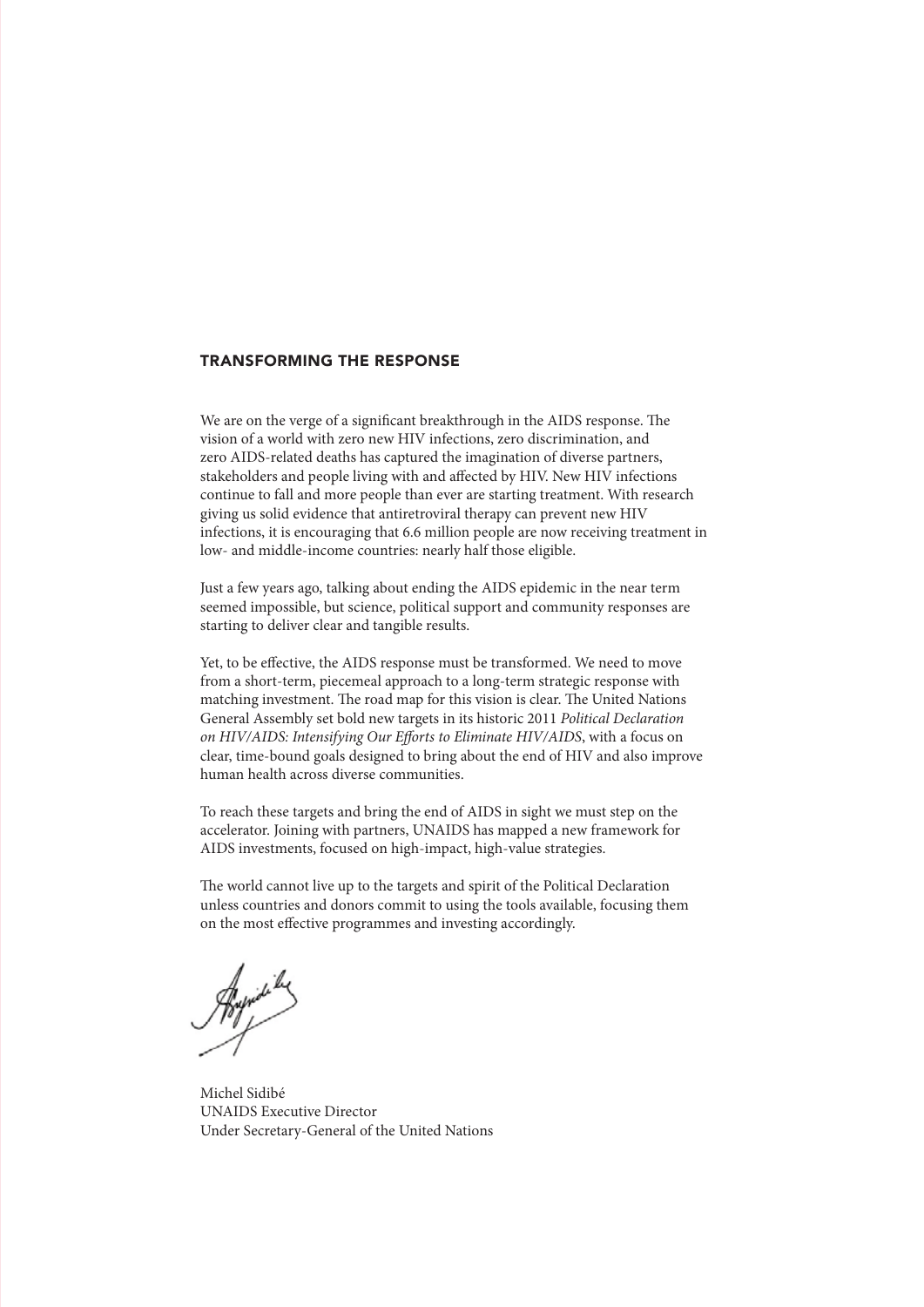



# THE STATE OF THE AIDS EPIDEMIC

More people than ever are living with HIV, largely due to greater access to treatment.

At the end of 2010, an estimated 34 million people [31.6 million–35.2 million] were living with HIV worldwide, up 17% from 2001. This reflects the continued large number of new HIV infections and a significant expansion of access to antiretroviral therapy, which has helped reduce AIDS-related deaths, especially in more recent years.



#### People Living with HIV

The number of people dying of AIDS-related causes fell to 1.8 million [1.6 million–1.9 million] in 2010, down from a peak of 2.2 million [2.1 million–2.5 million] in the mid-2000s. A total of 2.5 million deaths have been averted in low- and middle-income countries since 1995 due to antiretroviral therapy being introduced, according to new calculations by UNAIDS. Much of that success has come in the past two years when rapid scale-up of access to treatment occurred; in 2010 alone, 700 000 AIDSrelated deaths were averted.

The proportion of women living with HIV has remained stable at 50% globally, although women are more affected in sub-Saharan Africa (59% of all people living with HIV) and the Caribbean (53%).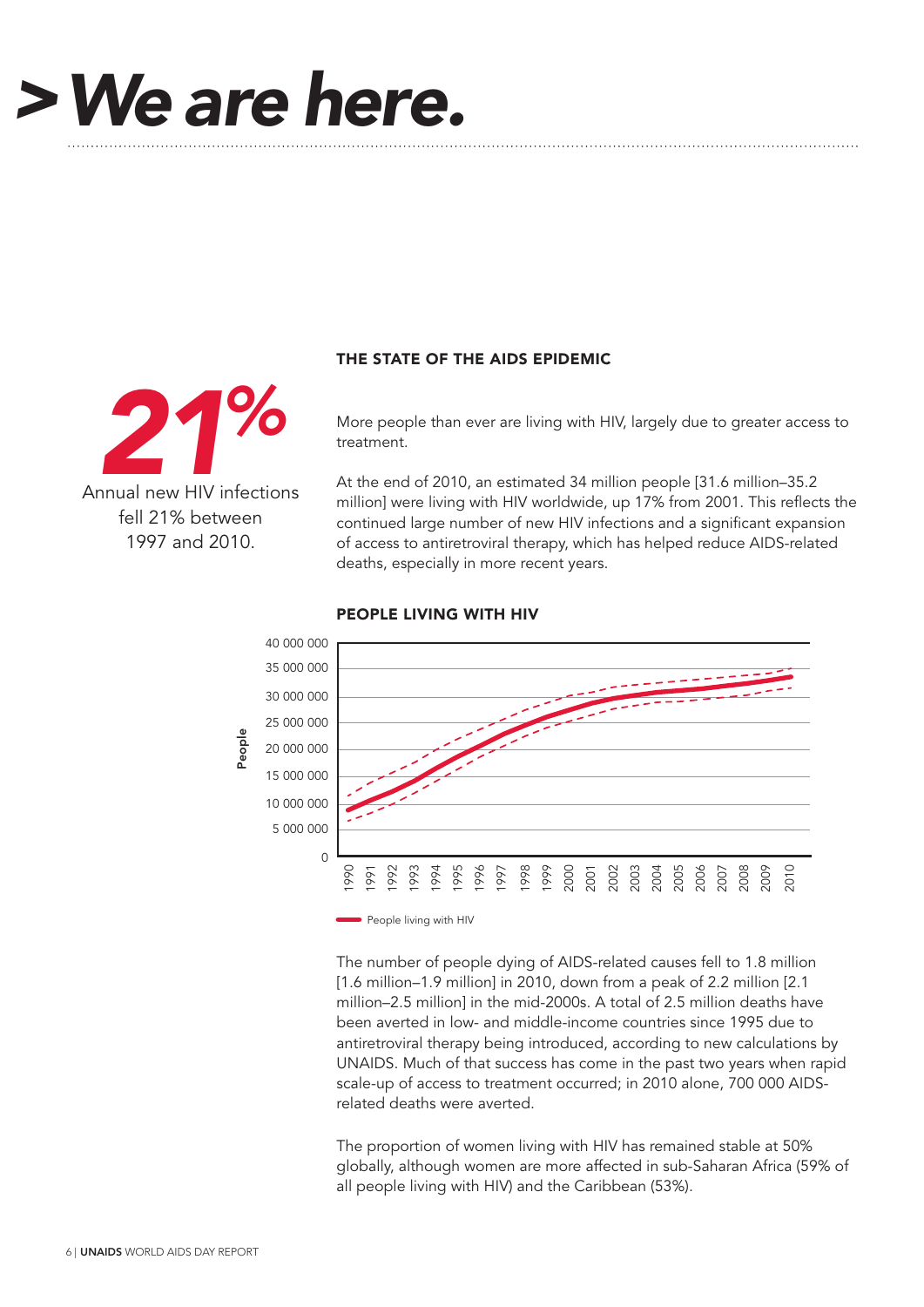There were 2.7 million [2.4 million–2.9 million] new HIV infections in 2010, including an estimated 390 000 [340 000–450 000] among children. This was 15% less than in 2001, and 21% below the number of new infections at the peak of the epidemic in 1997.

The number of people becoming infected with HIV is continuing to fall, in some countries more rapidly than others. HIV incidence has fallen in 33 countries, 22 of them in sub-Saharan Africa, the region most affected by the AIDS epidemic.



# New HIV Infections and AIDS-related deaths

# Sub-Saharan Africa

Sub-Saharan Africa remains the region most heavily affected by HIV. In 2010, about 68% of all people living with HIV resided in sub-Saharan Africa, a region with only 12% of the global population. Sub-Saharan Africa also accounted for 70% of new HIV infections in 2010, although there was a notable decline in the regional rate of new infections. The epidemic continues to be most severe in southern Africa, with South Africa having more people living with HIV (an estimated 5.6 million) than any other country in the world.

Almost half of the deaths from AIDS-related illnesses in 2010 occurred in southern Africa. AIDS has claimed at least one million lives annually in sub-Saharan Africa since 1998. Since then, however, AIDS-related deaths have steadily decreased, as free antiretroviral therapy has become more widely available in the region.

The total number of new HIV infections in sub-Saharan Africa has dropped by more than 26%, down to 1.9 million [1.7 million–2.1 million] from the estimated 2.6 million [2.4 million–2.8 million] at the height of the epidemic in 1997. In 22 sub-Saharan countries, research shows HIV incidence declined by more than 25% between 2001 and 2009. This includes some of the world's largest epidemics in Ethiopia, Nigeria, South Africa, Zambia and Zimbabwe. The annual HIV incidence in South Africa, though still high, dropped by a third between 2001 and 2009 from 2.4% [2.1%–2.6%] to 1.5% [1.3%–1.8%]. Similarly, the epidemics in Botswana, Namibia and Zambia appear to be declining. The epidemics in Lesotho, Mozambique and Swaziland seem to be levelling off, albeit at unacceptably high levels.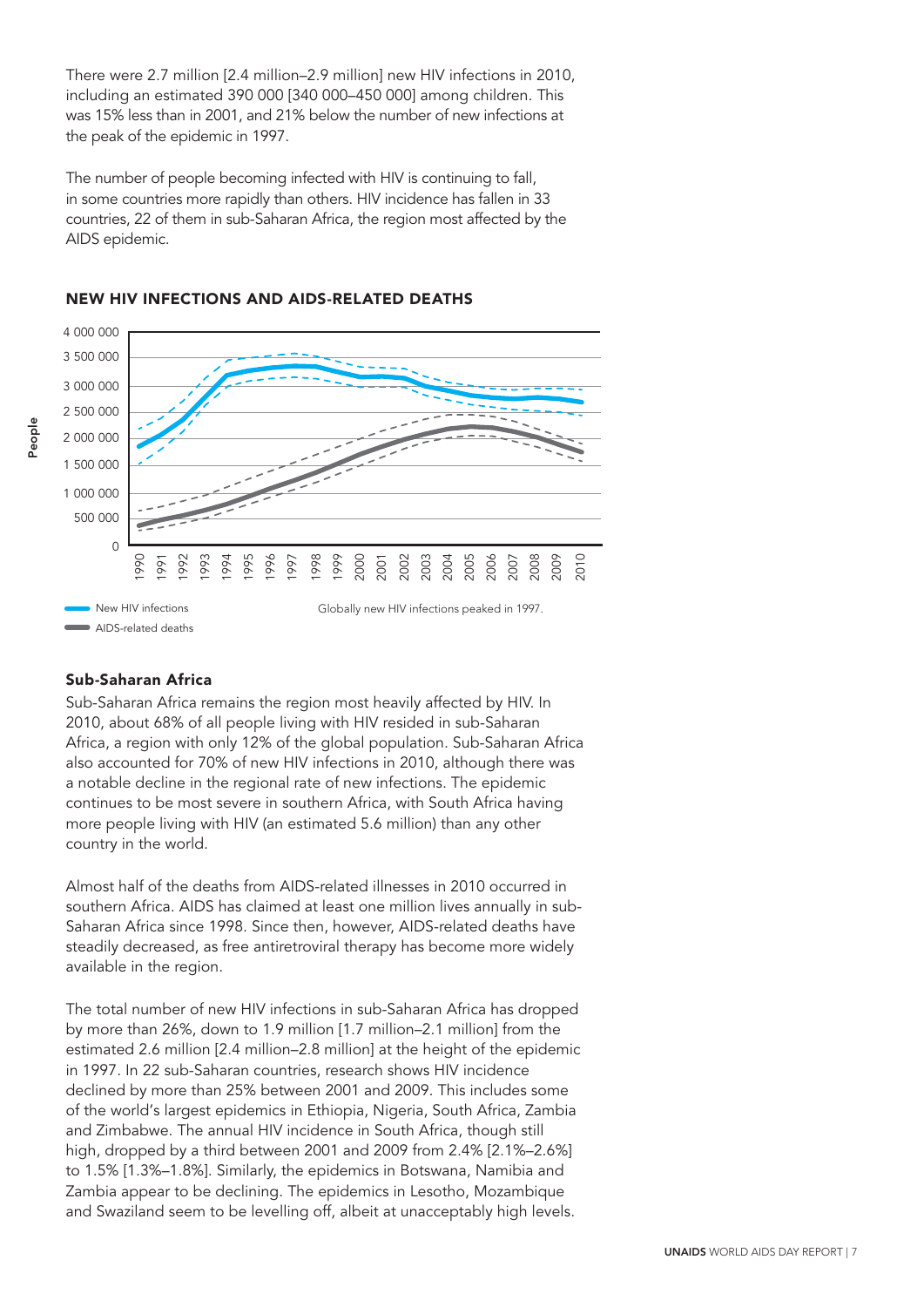## Caribbean

The Caribbean has the second highest regional HIV prevalence after sub-Saharan Africa, although the epidemic has slowed considerably since the mid-1990s.

In the Caribbean region, new HIV infections were reduced by a third from 2001 levels. HIV incidence has decreased by an estimated 25% in the Dominican Republic and Jamaica since 2001, while in Haiti it has declined by about 12%. Slowing HIV incidence and increasing access to HIV prevention services for pregnant women have led to a steep decline in the number of children newly infected with HIV and in AIDS-related deaths among children.

Unprotected sex is the primary mode of transmission in the Caribbean. The number of people living with HIV has also declined slightly since the early 2000s. Increased access to antiretroviral therapy has led to a considerable drop in mortality associated with AIDS.

### Asia

Although the rate of HIV prevalence is substantially lower in Asia than in some other regions, the absolute size of the Asian population means it is the second largest grouping of people living with HIV.

In South and South-East Asia, the estimated 270 000 [230 000–340 000] new HIV infections in 2010 was 40% less than at the epidemic's peak in 1996. In India, the country with the largest number of people living with HIV in the region, new HIV infections fell by 56%.

The prevalence of HIV among key populations at higher risk of infection – notably sex workers, people who inject drugs and men who have sex with men – is high in several Asian countries although over time, the virus is spreading to other populations. The overall trends in this region hide important variations in the epidemics, both between and within countries. In many Asian countries, national epidemics are concentrated in relatively few provinces. In China, for example, five provinces account for 53% of the people living with HIV<sup>1</sup>, while a disproportionately large share of Indonesia's burden is found in its Papua and West Papua provinces.<sup>2</sup>

### Eastern Europe and Central Asia

In Eastern Europe and Central Asia, there was a 250% increase in the number of people living with HIV from 2001 to 2010. The Russian Federation and Ukraine account for almost 90% of the Eastern Europe and Central Asia region's epidemic. Injecting drug use remains the leading cause of HIV infection in this region, although considerable transmission also occurs to the sexual partners of people who inject drugs.

There is little indication that the epidemic has stabilized in the region, with new HIV infections and AIDS-related deaths continuing to increase. After slowing in the early 2000s, HIV incidence in Eastern Europe and Central Asia has been accelerating again since 2008.

Unlike most other regions, AIDS-related deaths continue to rise in Eastern Europe and Central Asia.



In Eastern Europe and Central Asia, the number of people living with HIV rose 250% from 2001 to 2010.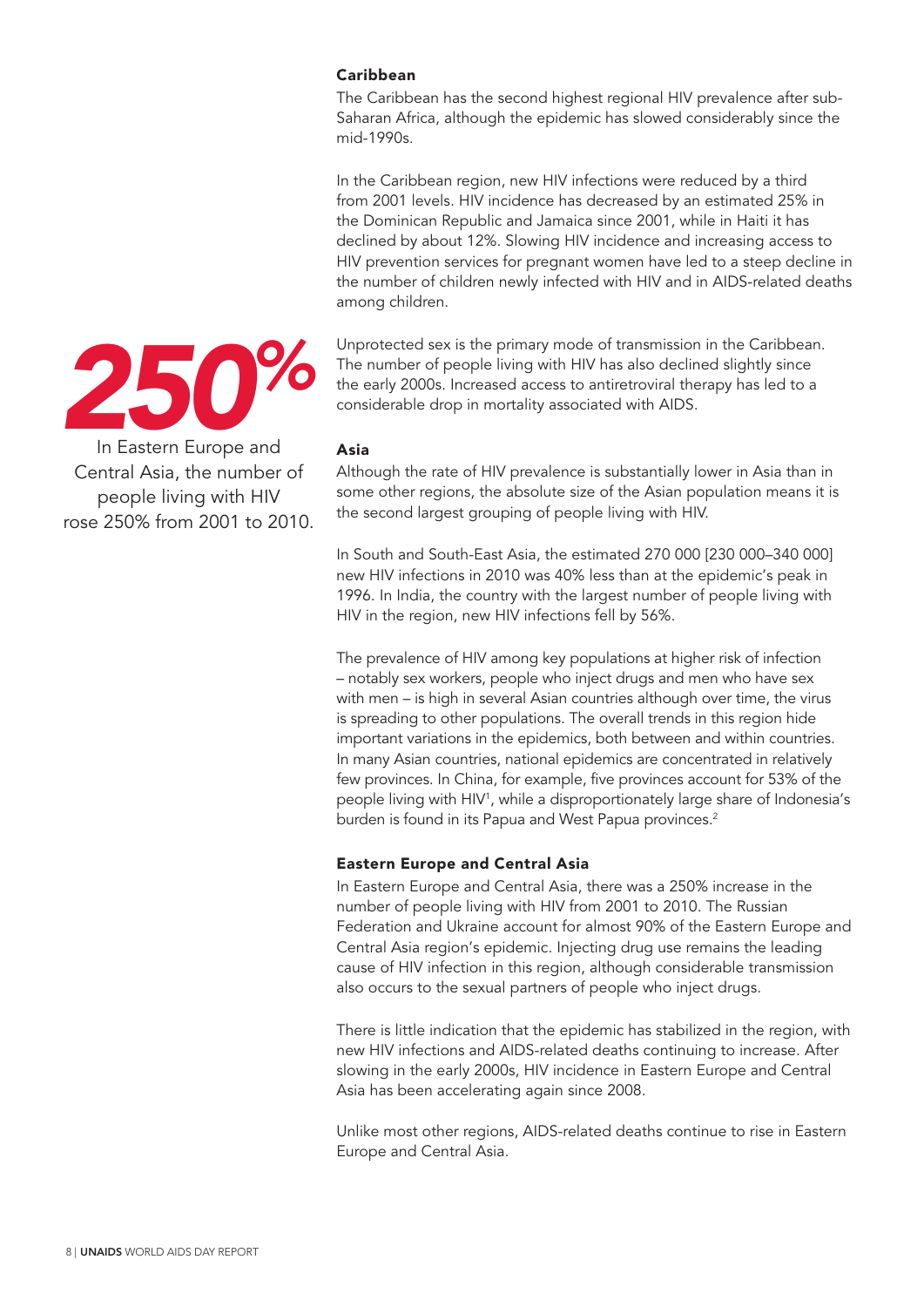# Middle-East and North Africa

HIV-related trends in the Middle East and North Africa vary, as incidence, prevalence, and AIDS-related deaths are on the rise in some countries, while in others the epidemic is stable. Generally, HIV prevalence in the region is low, except in Djibouti and Southern Sudan, where the epidemic is becoming generalized.

# Latin America

The HIV epidemics in Latin America are generally stable. A steady decrease in new annual HIV infections since 1996 levelled off in the early 2000s and has remained steady since then at 100 000 [73 000–135 000] each year.

The total number of people living with HIV in this region continues to grow. That increase is partly attributable to the increase in people living with HIV who receive antiretroviral therapy, which has helped reduce the number of annual AIDS-related deaths. More than one third (36%) of adults living with HIV in this region in 2010 were women.

The number of children younger than 15 living with HIV in this region has declined. There was a considerable decrease in new HIV infections and AIDS-related deaths among children between 2001 and 2010.

# Oceania

The number of annual new HIV infections in Oceania increased slowly until the early 2000s, and then declined. The number of people living with HIV in this region reached an estimated 54 000 [48 000–62 000] at the end of 2010, about 34% more than the estimate for 2001. AIDS-related mortality has decreased considerably.

### North America, and Western and Central Europe

The HIV epidemic in North America and Western and Central Europe remains stubbornly steady, despite universal access to treatment, care and support and widespread awareness of the epidemic and the causes of HIV infection. HIV incidence has changed little since 2004.

The total number of people living with HIV in North America and Western and Central Europe reached an estimated 2.2 million [1.9 million–2.7] million] in 2010, about one third (34%) more than in 2001. More than half (about 1.2 million) of the people with HIV in this region live in the United States of America.

The rising number of people living with HIV reflects the wide-scale availability of antiretroviral therapy, especially in the countries with the largest epidemics, which has significantly reduced AIDS-related mortality. The number of AIDS-related deaths has varied little since 2000, despite the 34% increase in the number of people living with HIV.

Recent trends vary across the region. Rates of diagnosed HIV cases doubled between 2000 and 2009 in Bulgaria, Czech Republic, Hungary, Lithuania, Slovakia and Slovenia and increased by more than 50% in the United Kingdom. On the other hand, new HIV diagnoses decreased by more than 20% in Latvia, Portugal and Romania.<sup>3</sup>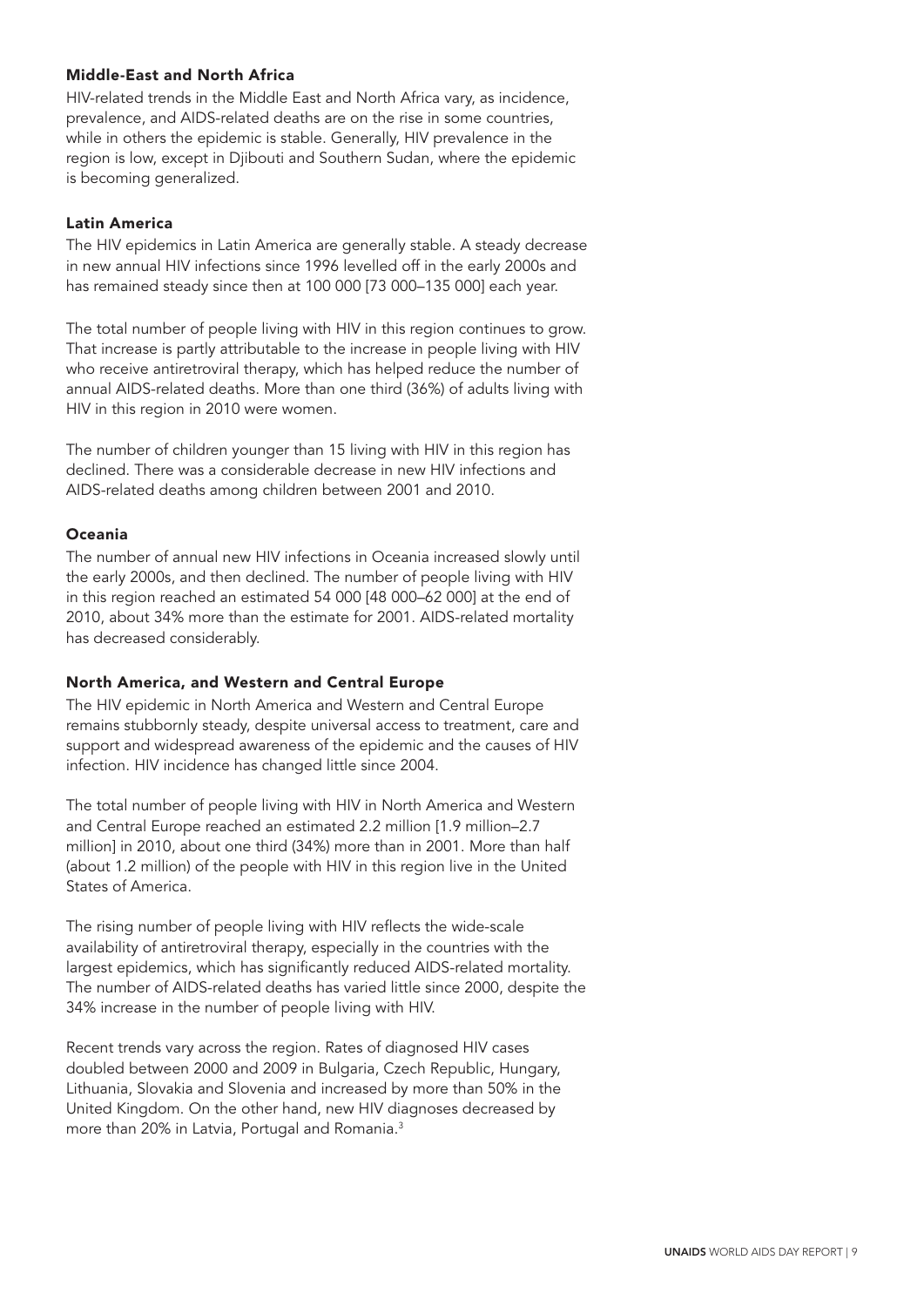# Regional HIV and AIDS statistics, 2010 and 2001

Regional estimates of adults and children newly infected with HIV, people living with HIV, and AIDS-related deaths

|                                               | <b>Adults and children</b><br>living with HIV | <b>Adults and children</b><br>newly infected<br>with HIV | Adult prevalence<br>$(\% )$                  | Adult and child<br>deaths due to AIDS | Young people (15-<br>24) prevalence (%)    |                      |                                                                    |
|-----------------------------------------------|-----------------------------------------------|----------------------------------------------------------|----------------------------------------------|---------------------------------------|--------------------------------------------|----------------------|--------------------------------------------------------------------|
|                                               |                                               |                                                          |                                              |                                       |                                            | Male                 | Female                                                             |
| <b>SUB-SAHARAN</b><br><b>AFRICA</b>           | 2010                                          | 22.9 million<br>$[21.6 - 24.1 \text{ million}]$          | 1.9 million<br>$[1.7 - 2.1 \text{ million}]$ | 5.0<br>$[4.7 - 5.2]$                  | 1.2 million<br>$[1.1 - 1.4$ million]       | 1.4<br>$[1.1 - 1.8]$ | 3.3<br>$[2.7 - 4.2]$                                               |
|                                               | 2001                                          | 20.5 million<br>$[19.1 - 22.2 \text{ million}]$          | 2.2 million<br>$[2.1 - 2.4$ million]         | 5.9<br>$[5.6 - 6.4]$                  | 1.4 million<br>$[1.3-1.6 \text{ million}]$ | 2.0<br>$[1.6 - 2.7]$ | 5.2<br>$[4.3 - 6.8]$                                               |
| <b>MIDDLE EAST AND</b><br><b>NORTH AFRICA</b> | 2010                                          | 470 000<br>[350 000-570 000]                             | 59 000<br>[40 000-73 000]                    | 0.2<br>$[0.2 - 0.3]$                  | 35 000<br>$[25 000 - 42 000]$              | 0.1<br>$[0.1 - 0.2]$ | 0.2<br>$[0.1 - 0.2]$                                               |
|                                               | 2001                                          | 320 000<br>[190 000-450 000]                             | 43 000<br>$[31 000 - 57 000]$                | 0.2<br>$[0.1 - 0.3]$                  | 22 000<br>$[9700 - 38000]$                 | 0.1<br>$[0.1 - 0.2]$ | 0.1<br>$[0.1 - 0.2]$                                               |
| <b>SOUTH AND</b><br><b>SOUTH-EAST ASIA</b>    | 2010                                          | 4.0 million<br>$[3.6 - 4.5$ million]                     | 270 000<br>[230 000-340 000]                 | 0.3<br>$[0.3 - 0.3]$                  | 250 000<br>[210 000-280 000]               | 0.1<br>$[0.1 - 0.2]$ | 0.1<br>$[0.1 - 0.1]$                                               |
|                                               | 2001                                          | 3.8 million<br>$[3.4-4.2 \text{ million}]$               | 380 000<br>$[340 000 - 420 000]$             | 0.3<br>$[0.3 - 0.4]$                  | 230 000<br>$[200 000 - 280 000]$           | 0.2<br>$[0.2 - 0.2]$ | 0.2<br>$[0.2 - 0.2]$                                               |
| <b>EAST ASIA</b>                              | 2010                                          | 790 000<br>[580 000-1.1 million]                         | 88 000<br>[48 000-160 000]                   | 0.1<br>$[0.1 - 0.1]$                  | 56 000<br>[40 000-76 000]                  | < 0.1                | < 0.1<br>$\left[ <0.1 - <0.1 \right]$ $\left[ <0.1 - <0.1 \right]$ |
|                                               | 2001                                          | 380 000<br>[280 000-530 000]                             | 74 000<br>$[54 000 - 100 000]$               | < 0.1<br>$[<0.1 - 0.1]$               | 24 000<br>$[16000 - 45000]$                | $0.1$                | < 0.1<br>$[<0.1 - <0.1]$ $[<0.1 - <0.1]$                           |
| <b>OCEANIA</b>                                | 2010                                          | 54 000<br>$[48 000 - 62 000]$                            | 3300<br>$[2400 - 4200]$                      | 0.3<br>$[0.2 - 0.3]$                  | 1600<br>$[1200 - 2000]$                    | 0.1<br>$[0.1 - 0.1]$ | 0.2<br>$[0.1 - 0.2]$                                               |
|                                               | 2001                                          | 41 000<br>[34 000-50 000]                                | 4000<br>$[3300 - 4600]$                      | 0.2<br>$[0.2 - 0.3]$                  | 1800<br>$[1300 - 2900]$                    | 0.1<br>$[0.1 - 0.2]$ | 0.2<br>$[0.2 - 0.3]$                                               |
| <b>LATIN AMERICA</b>                          | 2010                                          | 1.5 million<br>$[1.2 - 1.7 \text{ million}]$             | 100 000<br>$[73 000 - 140 000]$              | 0.4<br>$[0.3 - 0.5]$                  | 67 000<br>$[45 000 - 92 000]$              | 0.2<br>$[0.1 - 0.4]$ | 0.2<br>$[0.1 - 0.2]$                                               |
|                                               | 2001                                          | 1.3 million<br>$[1.0 - 1.7 \text{ million}]$             | 99 000<br>[75 000-130 000]                   | 0.4<br>$[0.3 - 0.5]$                  | 83 000<br>[50 000-130 000]                 | 0.2<br>$[0.1 - 0.6]$ | 0.1<br>$[0.1 - 0.2]$                                               |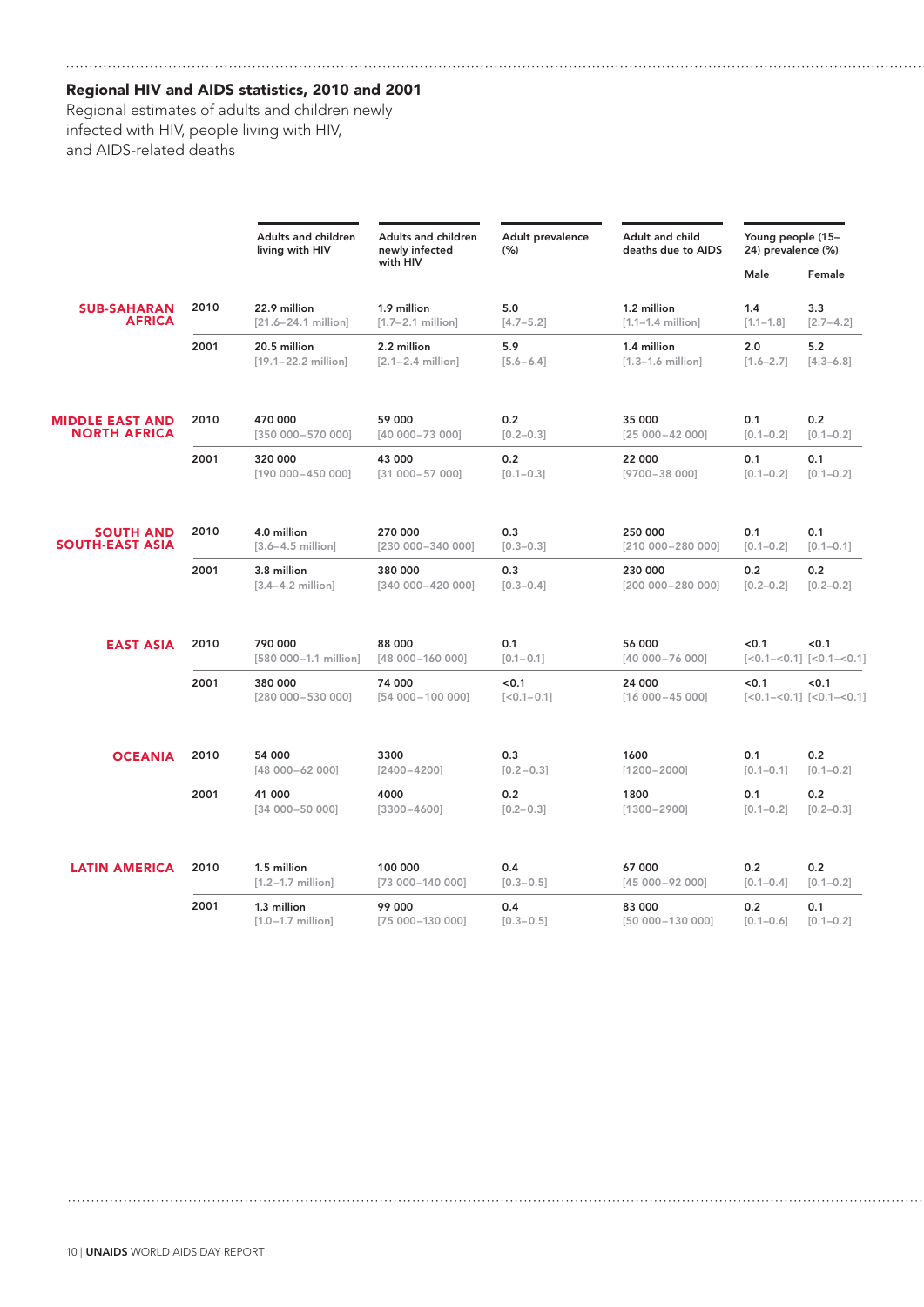|                                                            |      | <b>Adults and children</b><br>living with HIV              | <b>Adults and children</b><br>newly infected<br>with HIV      | Adult prevalence<br>(% )              | Adult and child<br>deaths due to AIDS                                 |                                                           |                                       |
|------------------------------------------------------------|------|------------------------------------------------------------|---------------------------------------------------------------|---------------------------------------|-----------------------------------------------------------------------|-----------------------------------------------------------|---------------------------------------|
|                                                            |      |                                                            |                                                               |                                       |                                                                       | Young people (15-<br>24) prevalence (%)<br>Male<br>Female |                                       |
| <b>CARIBBEAN</b>                                           | 2010 | 200 000<br>[170 000-220 000]                               | 12 000<br>[9400-17 000]                                       | 0.9<br>$[0.8 - 1.0]$                  | 9000<br>$[6900 - 12000]$                                              | 0.2<br>$[0.2 - 0.5]$                                      | 0.5<br>$[0.3 - 0.7]$                  |
|                                                            | 2001 | 210 000<br>[170 000-240 000]                               | 19 000<br>[16 000-22 000]                                     | 1.0<br>$[0.9 - 1.2]$                  | 18 000<br>[14 000-22 000]                                             | 0.4<br>$[0.2 - 0.8]$                                      | 0.8<br>$[0.6 - 1.1]$                  |
| <b>EASTERN EUROPE</b><br><b>AND</b><br><b>CENTRAL ASIA</b> | 2010 | 1.5 million<br>$[1.3-1.7$ millionl                         | 160 000<br>[110 000-200 000]                                  | 0.9<br>$[0.8 - 1.1]$                  | 90 000<br>[74 000-110 000]                                            | 0.6<br>$[0.5 - 0.8]$                                      | 0.5<br>$[0.4 - 0.7]$                  |
|                                                            | 2001 | 410 000<br>[340 000-490 000]                               | 210 000<br>[170 000-240 000]                                  | 0.3<br>$[0.2 - 0.3]$                  | 7800<br>[6000-11 000]                                                 | 0.3<br>$[0.2 - 0.3]$                                      | 0.2<br>$[0.1 - 0.2]$                  |
| <b>WESTERN AND</b><br><b>CENTRAL EUROPE</b>                | 2010 | 840 000<br>[770 000-930 000]                               | 30 000<br>$[22 000 - 39 000]$                                 | 0.2<br>$[0.2 - 0.2]$                  | 9900<br>[8900-11 000]                                                 | 0.1<br>$[0.1 - 0.1]$                                      | 0.1<br>$[-0.1 - 0.1]$                 |
|                                                            | 2001 | 630 000<br>[580 000-690 000]                               | 30 000<br>[26 000-34 000]                                     | 0.2<br>$[0.2 - 0.2]$                  | 10 000<br>[9500-11 000]                                               | 0.1<br>$[0.1 - 0.1]$                                      | 0.1<br>$[0.1 - 0.1]$                  |
| <b>NORTH AMERICA</b>                                       | 2010 | 1.3 million<br>$[1.0 - 1.9$ million]                       | 58 000<br>[24 000-130 000]                                    | 0.6<br>$[0.5 - 0.9]$                  | 20 000<br>[16 000-27 000]                                             | 0.3<br>$[0.2 - 0.6]$                                      | 0.2<br>$[0.1 - 0.4]$                  |
|                                                            | 2001 | 980 000<br>[780 000-1.2 million]                           | 49 000<br>[34 000-70 000]                                     | 0.5<br>$[0.4 - 0.7]$                  | 19 000<br>$[15 000 - 24 000]$                                         | 0.3<br>$[0.2 - 0.4]$                                      | 0.2<br>$[0.1 - 0.3]$                  |
| <b>TOTAL</b>                                               | 2010 | 34.0 million                                               | 2.7 million                                                   | 0.8                                   | 1.8 million                                                           | 0.3                                                       | 0.6                                   |
|                                                            | 2001 | [31.6-35.2 million]<br>28.6 million<br>[26.7-30.9 million] | $[2.4 - 2.9$ million]<br>3.1 million<br>$[3.0 - 3.3$ million] | $[0.8 - 0.8]$<br>0.8<br>$[0.7 - 0.8]$ | $[1.6 - 1.9$ million]<br>1.9 million<br>$[1.7 - 2.2 \text{ million}]$ | $[0.3 - 0.3]$<br>0.4<br>$[0.4 - 0.4]$                     | $[0.5 - 0.6]$<br>0.8<br>$[0.7 - 0.8]$ |

#### Methodologies

In collaboration with country partners, UNAIDS used the Spectrum software package to develop the epidemiology estimates for countries and regions cited in this report. Spectrum incorporates all pertinent, available data, including: surveys of pregnant women attending antenatal clinics; population-based surveys (conducted at the household level); sentinel surveillance among populations at higher risk of HIV infection; case reporting; demographic data; and information on antiretroviral treatment programmes and programmes to prevent mother-to-child transmission. Taking these diverse data sources into account, Spectrum generates estimates of new HIV infections, the number of people living with HIV both for adults and children, the number of people eligible for antiretroviral therapy and for services to prevent mother-to-child transmission, and the number of AIDS-related deaths.

These new HIV estimates (including the estimates for previous years) supersede those published previously and should not be compared to earlier reports. Previously published UNAIDS estimates for Latin America did not include Mexico, which is now included in this region.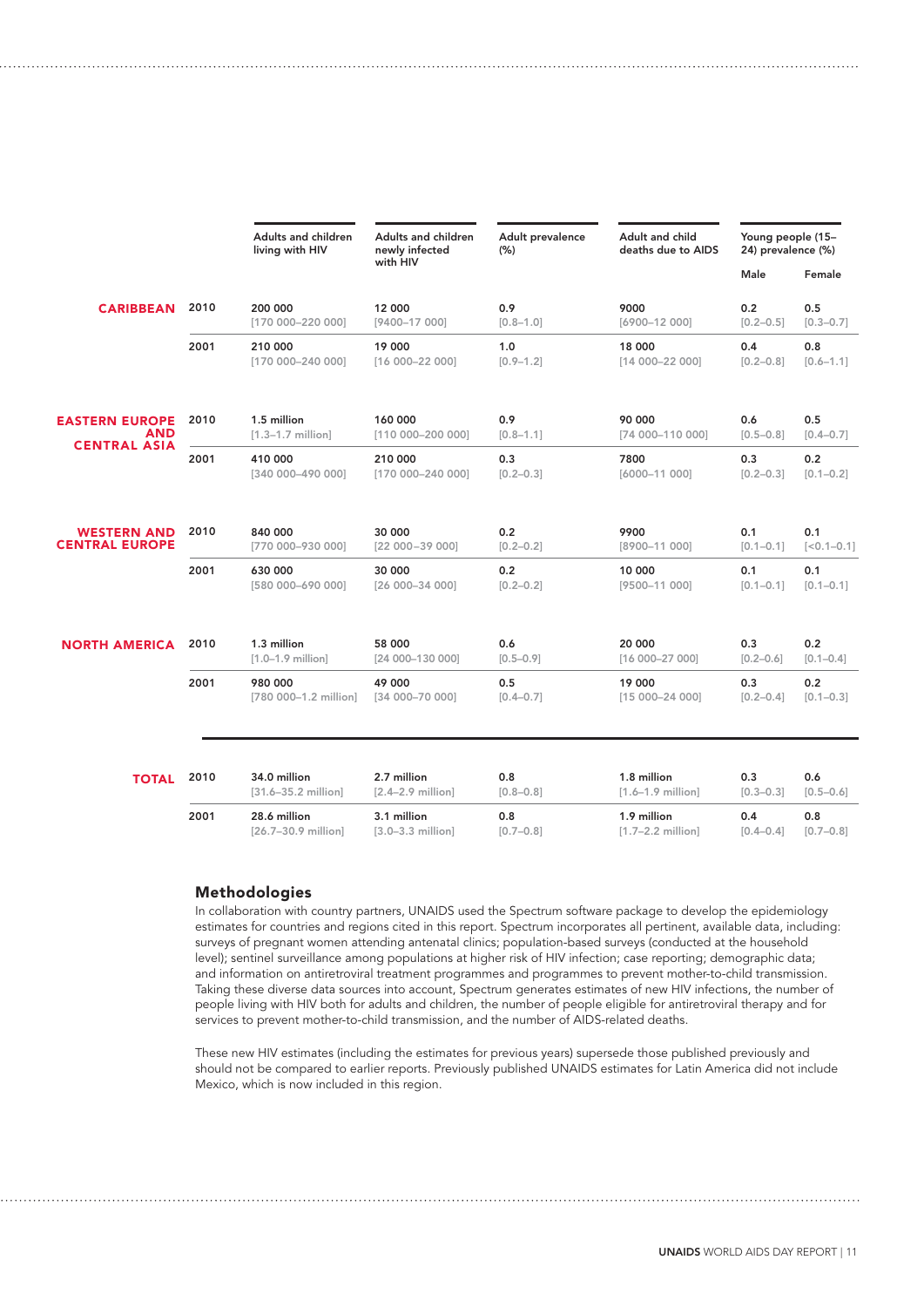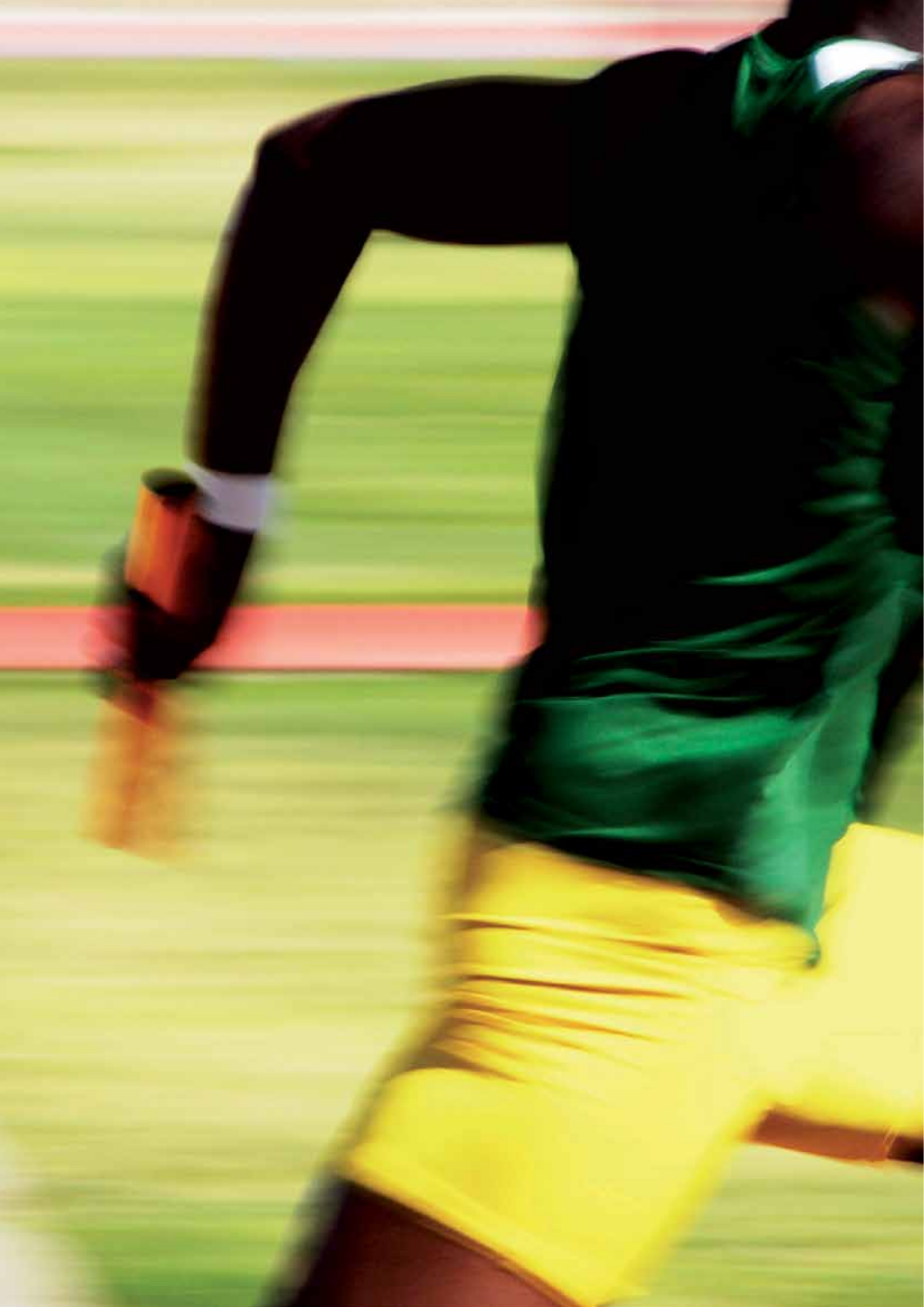

# Faster. Smarter. Better. >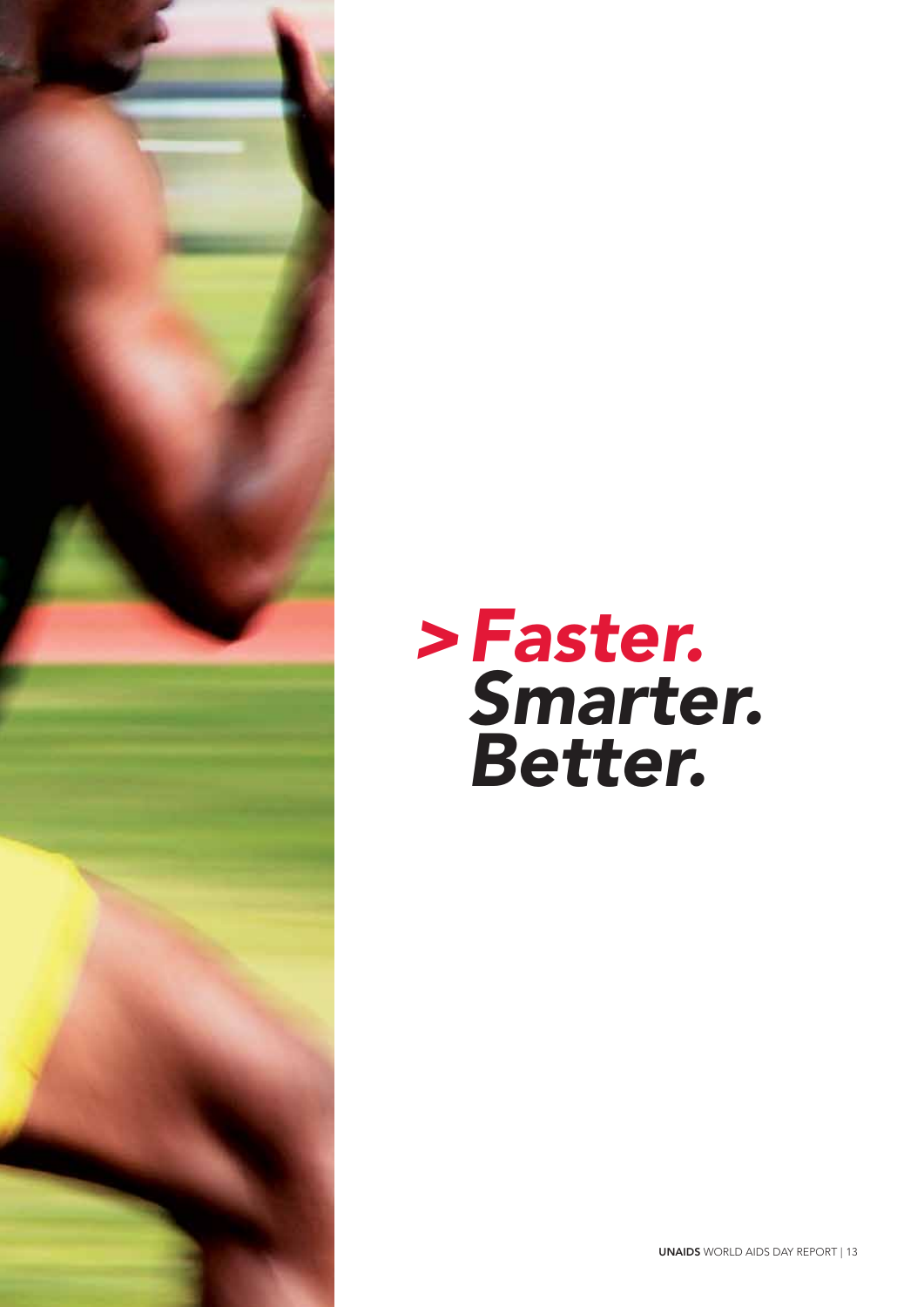



Antiretroviral coverage rose 20% in sub-Saharan Africa between 2009 and 2010.

# Accelerating the epidemic's decline

The world faces a clear choice: maintain current efforts and make incremental progress, or invest smartly and achieve rapid success in the AIDS response.

The unparalleled global response of the past decade has already forced the epidemic into decline. The rate of new HIV infections has fallen, the number of AIDS-related deaths has decreased and unprecedented funding has been mobilized for HIV programmes. Historic political agreements had a demonstrable impact on the AIDS epidemic, including the 2001 Declaration of Commitment on HIV/AIDS and the 2006 Political Declaration on HIV/AIDS which endorsed the goal of universal access to HIV prevention, treatment, care and support.

A decade ago, when world leaders convened in New York for the United Nations General Assembly Special Session on AIDS – the first time they did so for a health issue – only three countries, Senegal, Thailand and Uganda, stood out as having successfully responded to HIV. Today almost every country in sub-Saharan Africa, Asia and Latin America has a success story to tell, a story of lives saved through stopping new HIV infections and preventing AIDS-related deaths. In a decade, committed political leadership, social change, innovation and rapid injection of new resources have transformed the AIDS response into a vanguard of global health success. The AIDS response has reinvigorated interest in global health and now has a new face of hope, resilience, courage and responsibility.

# Behaviour change is averting new HIV infections, especially among young people

Declines in new HIV infections across the world have been spurred by changes in behaviour among young people, sex workers and their clients, people who inject drugs, men who have sex with men and transgender people. Access to HIV prevention services has empowered individuals and communities to act in earnest against the disease.

In countries with generalised epidemics, a combination of behaviour changes, including reductions in numbers of sexual partners, increases in condom use, and delayed age of first sex, have reduced new infections (incidence) in several countries. HIV incidence in urban Zimbabwe fell from an extremely high peak of almost 6% in 1991 to less than 1% in 2010.4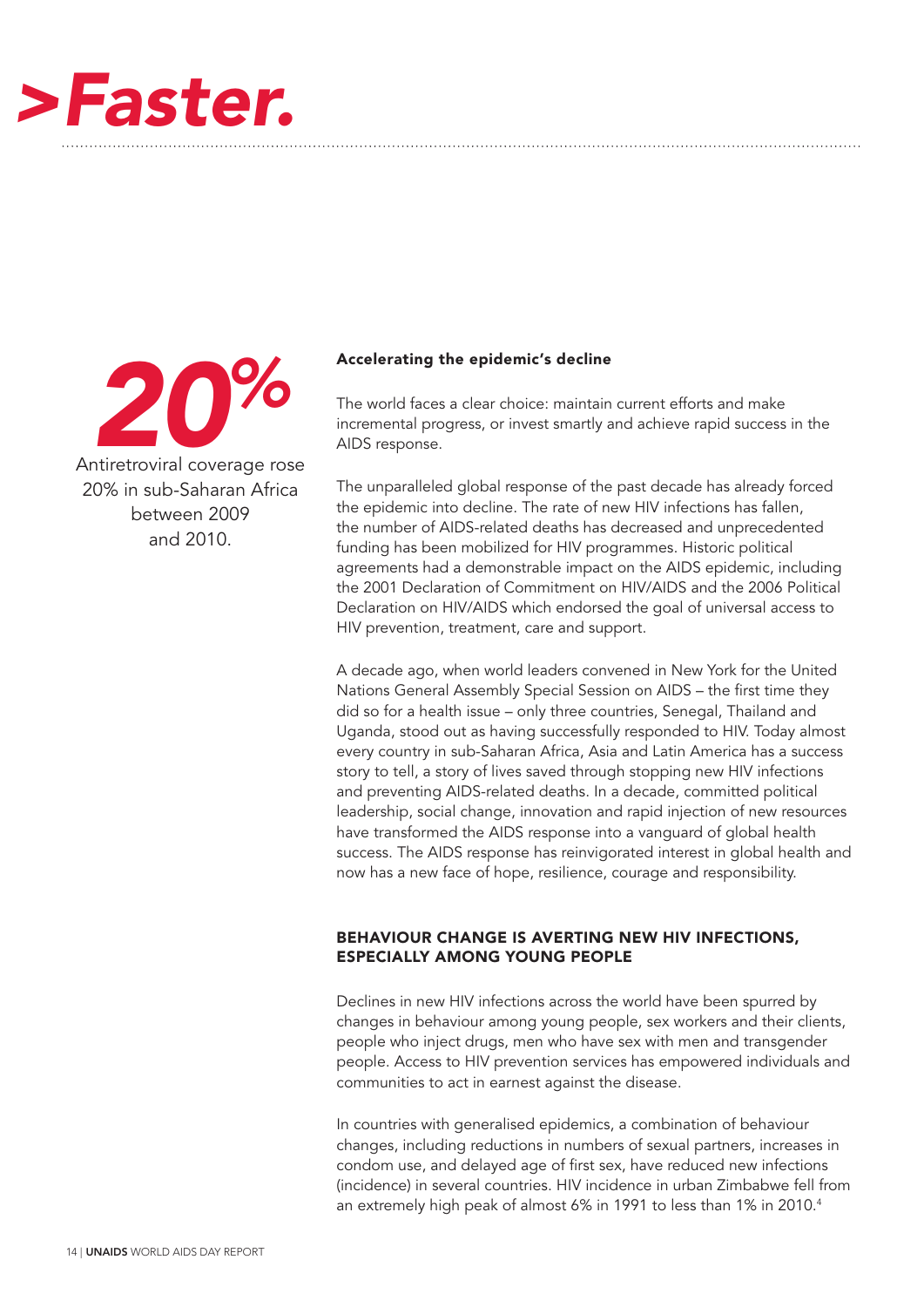

THE WORLD FACES A CLEAR CHOICE: maintain current efforts and make incremental progress, or invest smartly and achieve rapid success in the AIDS response.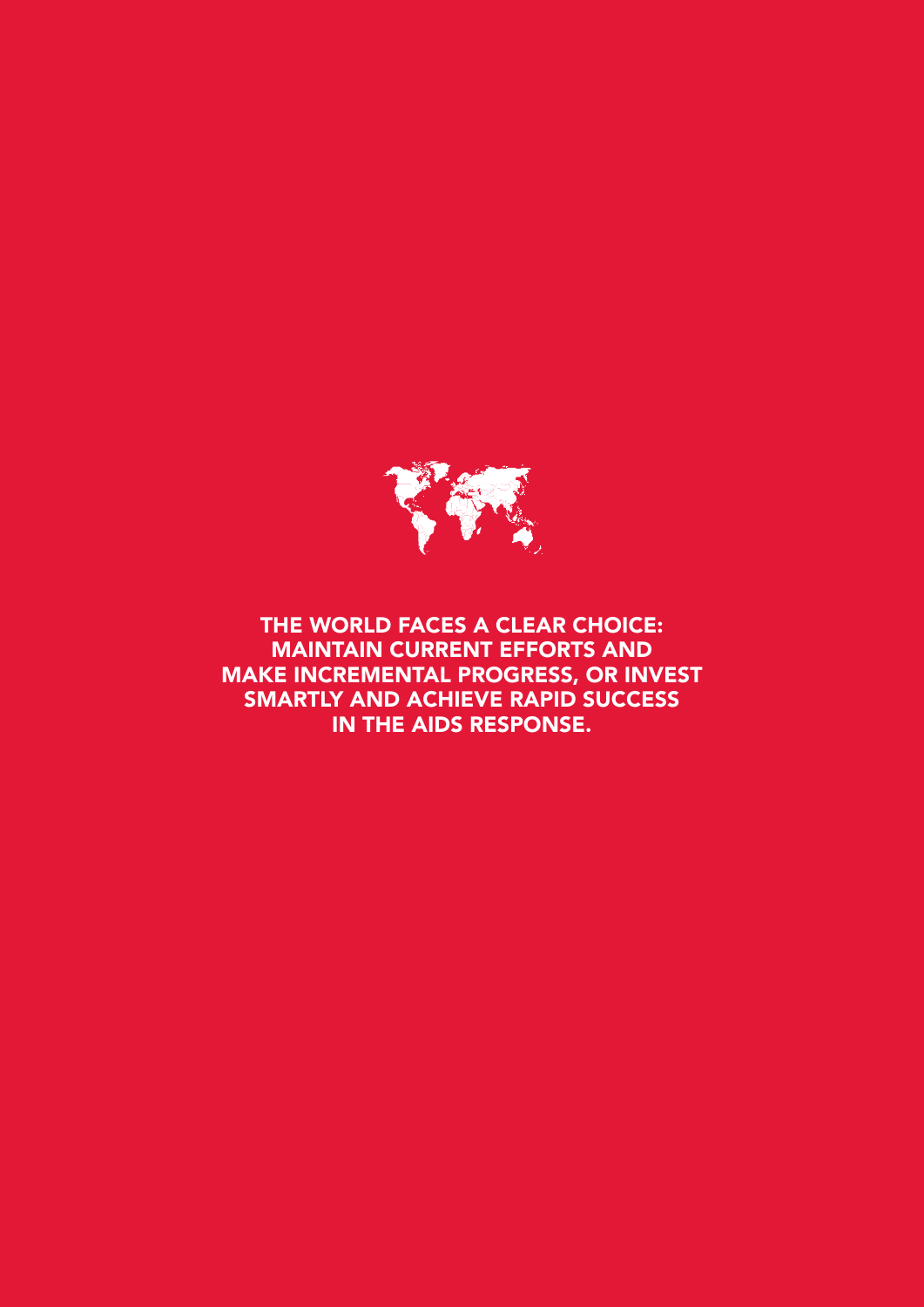## New HIV infection trends

The course of new HIV infections, compared to estimates if key changes had not happened



# URBAN MALAWI



# CAMBODIA NYANZA PROVINCE, KENYA



# GLOBAL NEW HIV INFECTIONS AMONG CHILDREN



Modelling suggests that without behaviour change, HIV incidence would have remained twice as high as current levels, resulting in an additional 35 000 new infections annually. A similar story can be seen in urban areas of Malawi, where in the absence of changes in sexual behaviour, the rate of new HIV infections would have stabilised at about 4% annually but instead dropped to less than 1% in 2010, avoiding about 15 000 new infections annually.<sup>5</sup>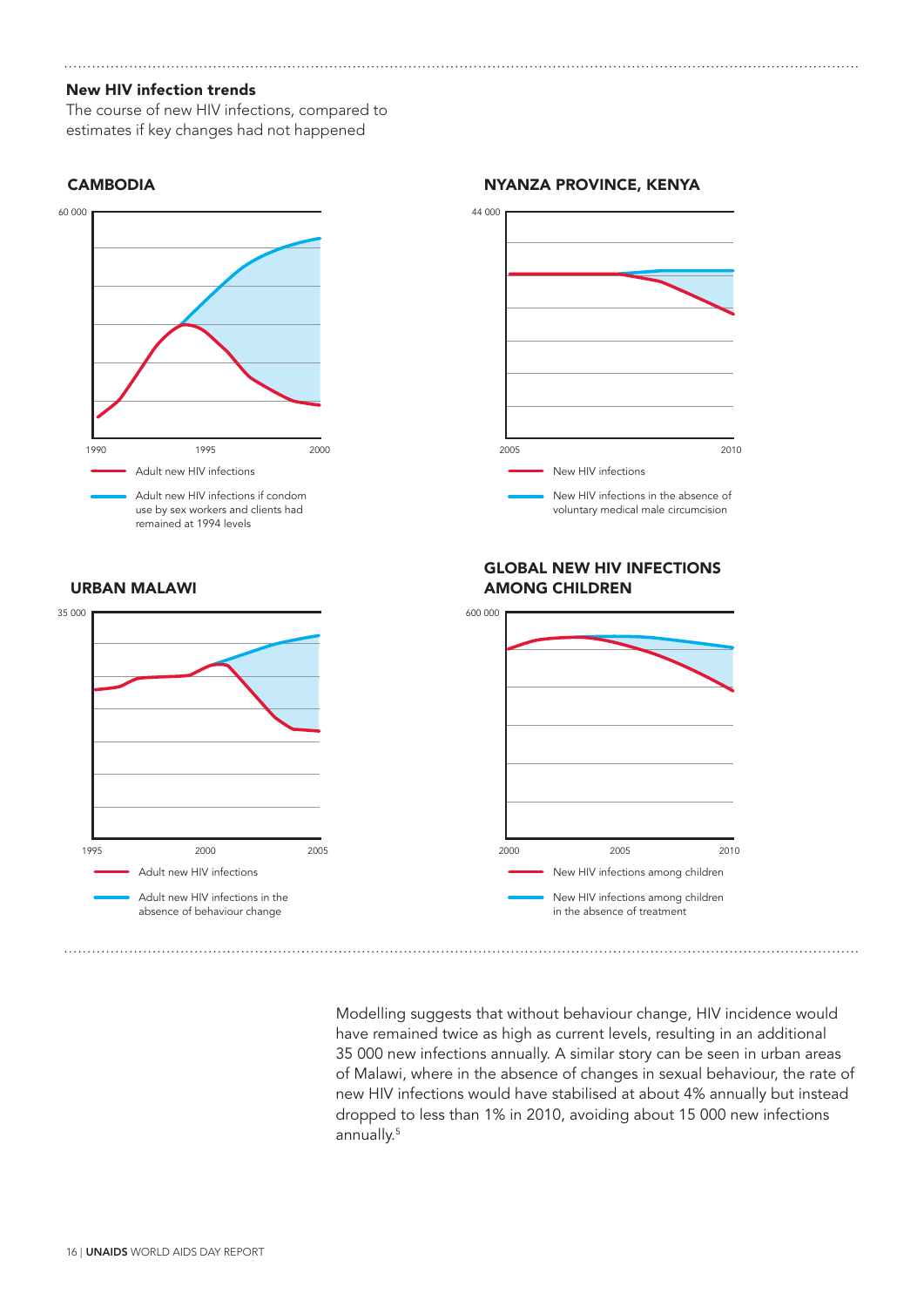A new generation of young people are taking charge of their destinies and are protecting themselves against HIV. Encouraging trends are evident among young people in several countries with large HIV burdens.

HIV prevalence declined among young people (aged 15–24 years) in at least 21 of 24 countries with national HIV prevalence of 1% or higher. The drop in HIV prevalence was statistically significant among pregnant women attending antenatal clinics in 12 countries: Burkina Faso, Botswana, Congo, Ethiopia, Ghana, Kenya, Malawi, Nigeria, Namibia, the United Republic of Tanzania, Togo, and Zimbabwe. Four of those countries (Botswana, Malawi, Tanzania and Zimbabwe) also had statistically significant declines in the general population, according to results from population-based surveys (among women in Botswana, Malawi and Zimbabwe, and among men in Tanzania). Three other countries had statistically significant declines in the general population, but showed no significant declines among antenatal clinic attendees (among women in Zambia, and among men in Lesotho and South Africa).

These declines have occurred amid signs of encouraging changes in sexual behaviour among young people. The percentage of young men with multiple partners in the past 12 months decreased significantly in 11 of the 19 countries with sufficient data, and among women it decreased in six countries. The proportion of young people who said they used a condom the last time they had high-risk sex increased significantly in seven (for men) and five (for women) of the 17 countries with sufficient data. The percentage of young men and women who have had sex before their 15<sup>th</sup> birthday decreased significantly in eight of the 18 countries with sufficient data.

Important dimensions of social change have also reinforced measured changes in behaviour and incidence. For example, community-based participatory learning approaches can be effective in changing social gender norms, including violence, when HIV and violence prevention programming are paired with community mobilization and engaging men to challenge harmful gender norms. A landmark study in South Africa recently suggested that nearly one in seven cases of young women acquiring HIV could have been prevented if the women had not been subjected to intimate partner violence.<sup>6</sup>

Behavioural changes have been particularly notable in countries with high HIV prevalence, although variations exist across these countries as behavioural patterns continue to evolve, sometimes for the worse. For example, in Rwanda and Zimbabwe, the proportion of young women with multiple partners increased and a similar trend was observed among young men in Guyana and Lesotho. Condom use by young men in Uganda and Zimbabwe appears to have decreased and the proportion of young people having sex before the age of 15 increased in Guyana, Lesotho and Haiti, and among young men in Rwanda.

Additionally, in many countries with high HIV prevalence, young men are beginning to get circumcised. Clinical trials in Kenya, South Africa and Uganda indicate that voluntary medical male circumcision reduces the risk of female-to-male sexual transmission by about 60%.7-9 Preliminary results from cross-sectional surveys of the Orange Farm community in South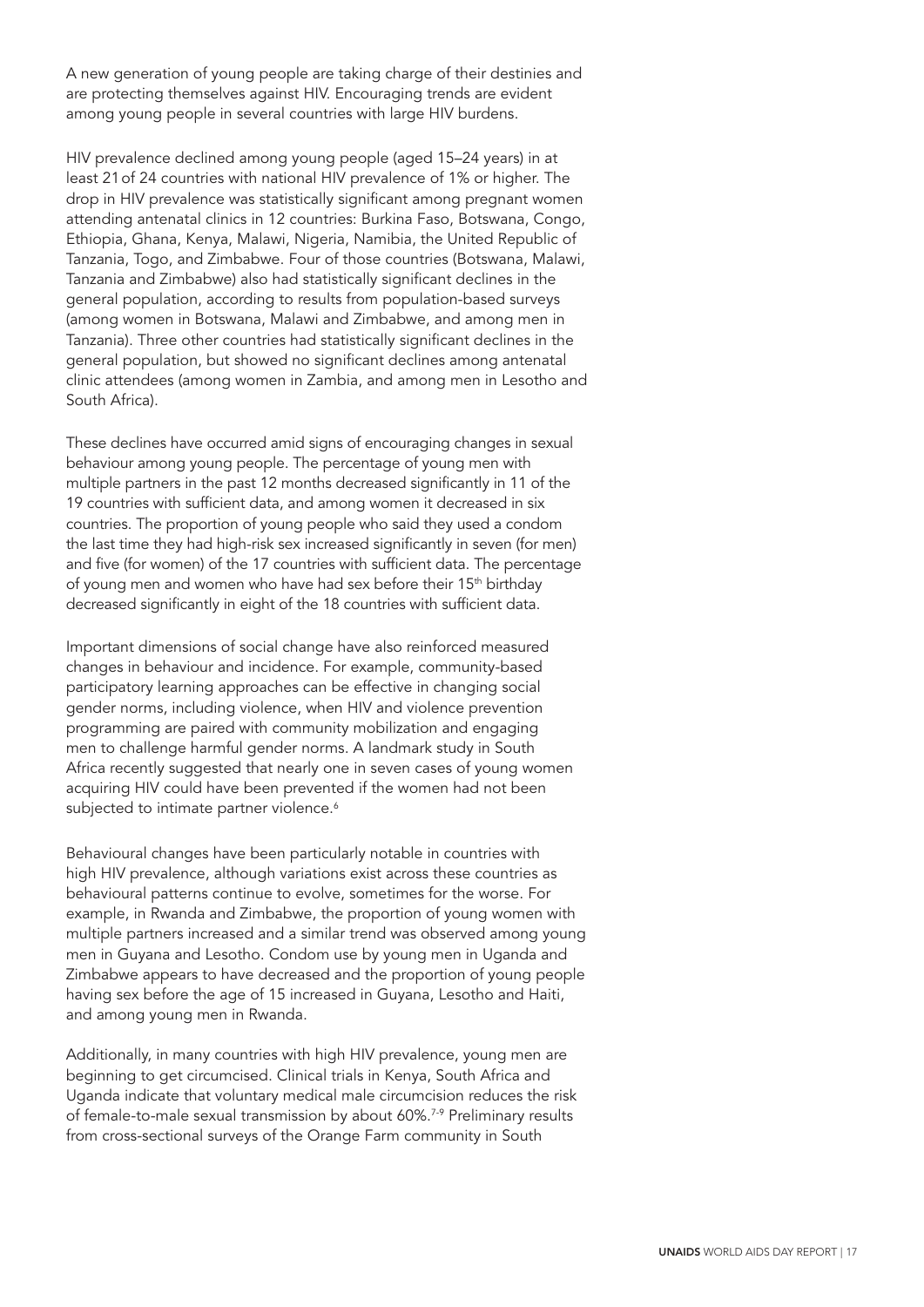Africa that is introducing voluntary medical male circumcision programmes demonstrate the effectiveness of this approach.10 An estimated 2000 new HIV infections were averted through 2010 among men in Kenya's Nyanza province, after scale-up of voluntary medical male circumcision programmes.

# Voluntary medical male circumcision in Kenya

Kenya could prevent 73 000 new HIV infections in 2011–2025 if 80% of uncircumcised adult males were circumcised by 2015, and that coverage level is maintained. Achieving this will require 860 000 circumcisions. By the end of 2010, 232 287 circumcisions had already been performed, which was 27% of the national target, and Nyanza Province achieved 62% of its 2015 target.<sup>11</sup>

Continued investments in behaviour change programmes have the potential to further accelerate the drop in new HIV infections.

While young men have proved the most ready to take up the option of medical male circumcision, to maximize its benefits older men also need to be reached. To achieve the population-wide prevention benefit of voluntary medical male circumcision in Eastern and Southern Africa, 20 million more males need to be circumcised. If this goal is achieved, it will avert approximately 3.4 million new HIV infections by 2015.

# Acceleration through a focus on people at higher risk of HIV infection

A focus on people at higher risk of HIV infection in countries with concentrated epidemics has borne fruit, although in many cases, these gains are limited and much more can be done. In Cambodia consistent condom use among sex workers and their clients increased from about 40% in 1997 to current levels of over 90% and new HIV infections have dropped to fewer than 2000 per year. Had condom use rates remained at 1994 levels, before the increase in condom use, the annual number of new HIV infections is likely to have been more than 50 000.<sup>12</sup> Similar success has been observed in Cotonou, Benin, where there is estimated to be 3000- 4000 fewer new infections annually as a result of an intensive behaviour change programme with sex workers.13

#### Invest in young leaders

With the aim of slowing the spread of HIV, the 2011 Political Declaration calls on all countries to encourage and support the active involvement of and leadership by young people in the global, regional and national responses. Particular steps are needed to ensure robust participation by young people in Country Coordinating Mechanisms and national AIDS coordinating bodies. In addition, the 2011 Political Declaration pledges specific steps to engage young people living with HIV, and to engage young people on HIV in communities, families, schools, recreation centres and workplaces. The HIV Young Leaders Fund is enabling new leadership among young people most affected by HIV. The Fund has provided 23 grants to community projects in 19 countries since 2010 and is encouraging youth-led initiatives in advocacy, peer-based services and community mobilization. Young people determine where grants go and also provide technical support.

In Dhaka, Bangladesh, harmreduction programmes have been credited with slowing the spread of HIV among people who inject drugs. HIV prevalence in this population rose from 1.4% in 2000 to 7% in 2007, but thereafter dropped to 5.3% in 2011, well below the levels observed in areas without prevention programmes. Where countries ignore harm-reduction programmes or do not take HIV prevention programmes to scale, the consequences have been severe. In St Petersburg, Russia, HIV prevalence has doubled in the past five years, with estimates of almost 60% HIV prevalence among people who inject drugs.<sup>14</sup>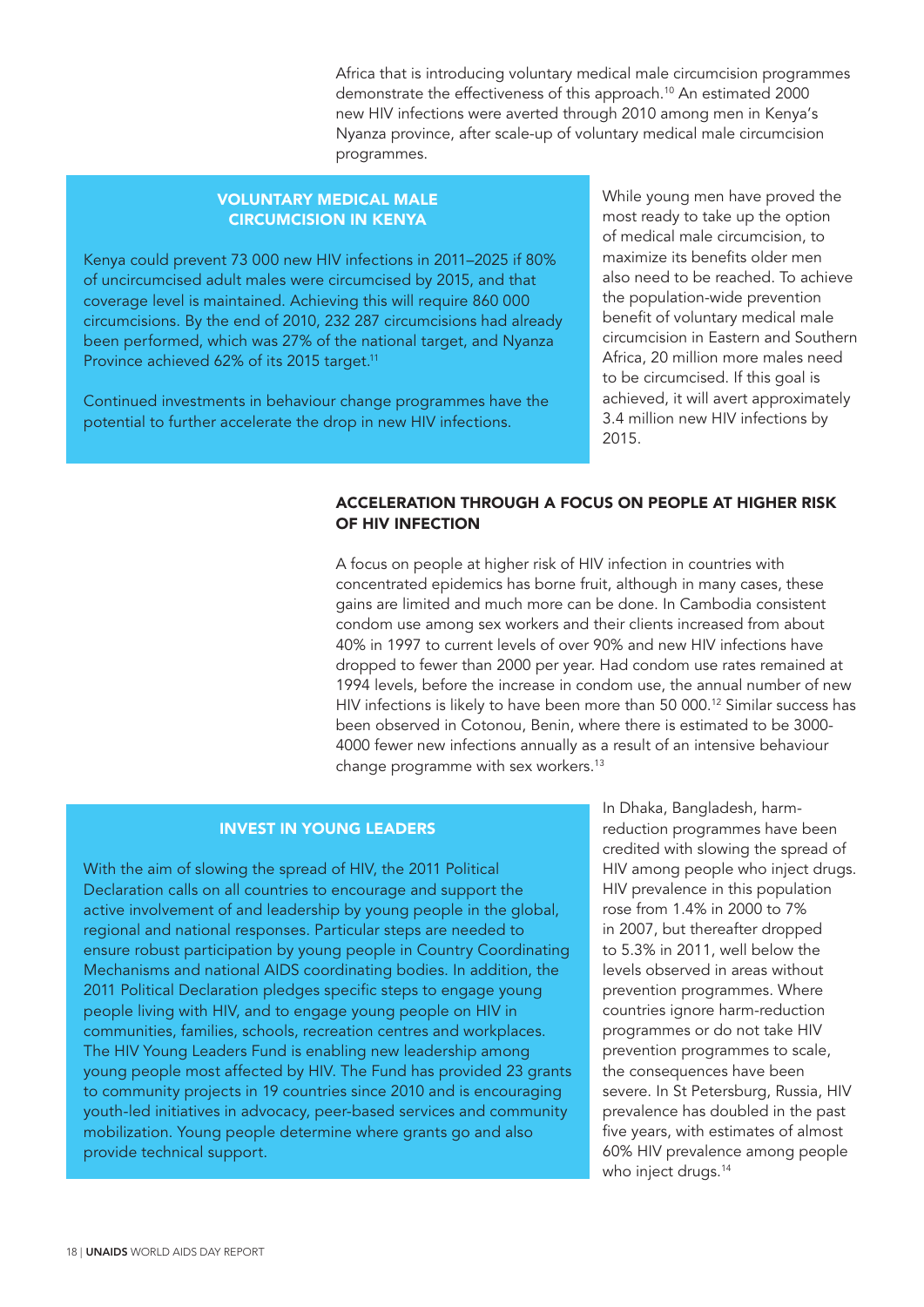People who inject drugs also need equitable access to nondiscriminatory health and social services. Studies in Eastern Europe and Central Asia show many people who inject drugs actively avoid seeking health services due to the risk of ostracism or fears that their health providers will report them to law enforcement authorities.<sup>15</sup> Such obstacles limit individuals' access to basic health services, such as counselling in sexual risk reduction and treating sexually transmitted

# Reducing harm in Iran

An estimated 15% (5%–25%) of people who inject drugs in Iran are living with HIV.18 In response, the country has created a network of more than 600 clinics that address drug injection, HIV and sexually transmitted infections.19 About half of all people who inject drugs in Iran receive opioid substitution, while 40 clean syringes and needles are distributed each year per person who injects drugs.<sup>20</sup> With this national network in place, HIV prevalence has declined steadily since peaking in 2005.<sup>21</sup>

infections, as well as antiretroviral therapy for people who are HIV-positive.

# ANTIRETROVIRAL TREATMENT is key to faster progress

While declines in new infections resulting from changes in behaviours show a clear return on the investments made in the HIV prevention response, initial declines are often followed by a stabilisation of rates of new infections. A pattern is emerging of initial peaks in new infections, followed by a reduction in new infections as prevention efforts are taken to scale and behaviours change, followed by a plateauing of rates of new infections, often at relatively high levels. Recent evidence suggests this plateau effect can be broken by the added prevention benefit of high levels of treatment coverage.16

The most dramatic increases in antiretroviral therapy coverage have occurred in sub-Saharan Africa, with a 20% increase between 2009 and 2010 alone. It is estimated that at least 6.6 million people in low- and middle-income countries are receiving HIV treatment. This is an increase of more than 1.35 million over the previous year. In low- and middle-income countries 47% of the 14.2 million eligible people living with HIV were on antiretroviral therapy at the end of 2010, compared to 39% at the end of 2009.

Universal access to treatment (defined as 80%, or greater coverage) has been achieved in Botswana, Namibia and Rwanda, while Swaziland and Zambia have achieved coverage levels between 70% and 80%. Across cities and villages in sub-Saharan Africa, from Harare to Addis Ababa to rural Malawi and South Africa's Kwazulu Natal province, introducing HIV treatment has dramatically reduced AIDS-related mortality.17 In low- and middle-income countries globally, treatment has averted 2.5 million AIDS deaths since 1995, the majority in the past few years.

# Access to treatment boosts the success of combination HIV prevention programmes

In addition to improving quality of life and reducing AIDS-related deaths, antiretroviral treatment is now recognized as preventing HIV transmission by reducing viral load and hence reducing the potential for transmission. Coupling treatment access with combination prevention options is pushing new HIV infections down to record levels. In countries with adult HIV prevalence in excess of 10%, HIV treatment in combination with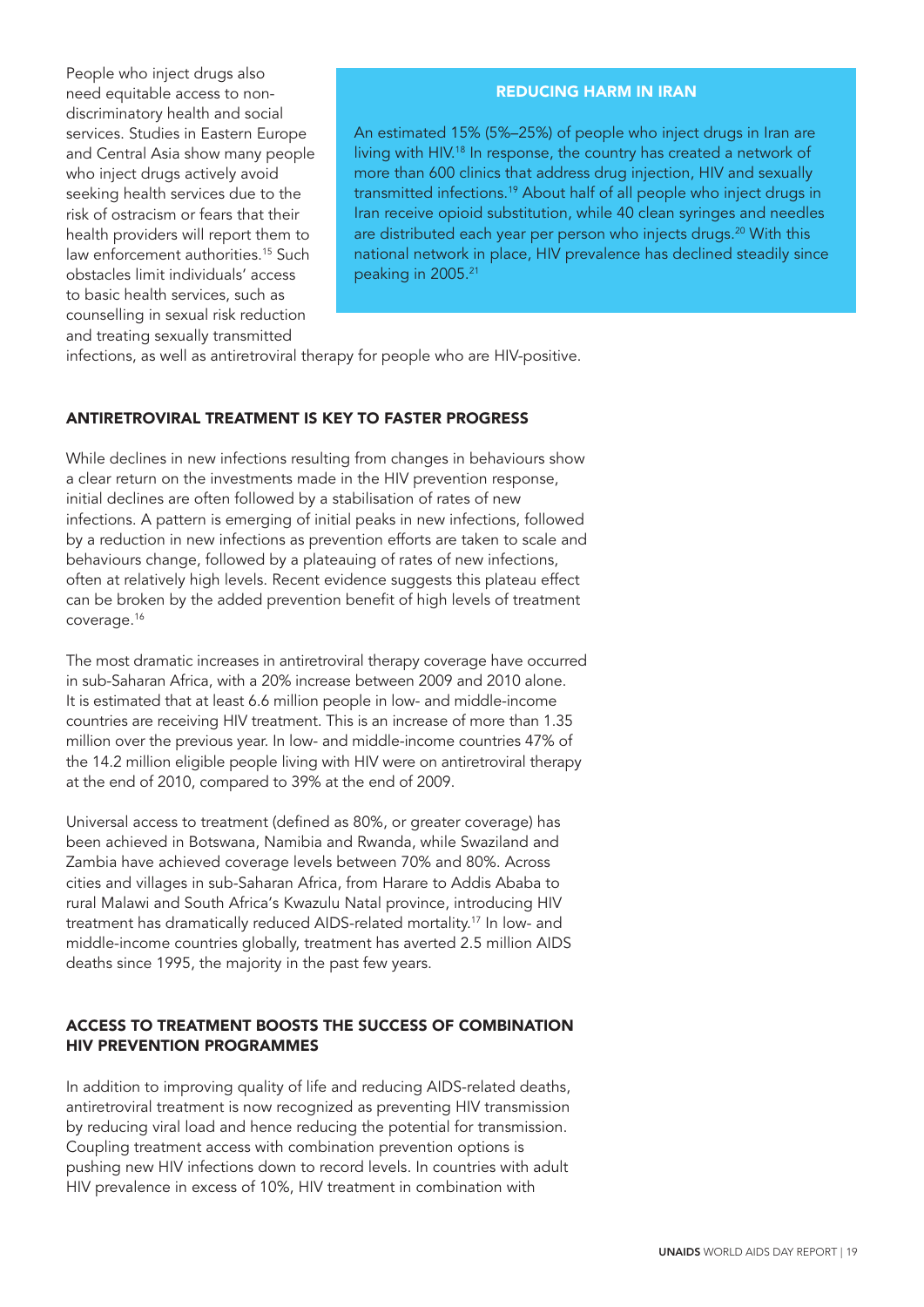# Proportion of eligible population receiving antiretroviral therapy in low- and middle-income countries at the end of 2010

Rapid increases in ART coverage are helping more countries achieve universal access to treatment, care and support.

# 20%–39% Algeria Angola Armenia Azerbaijan Bangladesh Bhutan Bolivia Bulgaria Burundi Cameroon CAR Chad China Colombia Côte d'Ivoire Equatorial Guinea Fiji Gambia Ghana Hungary India Indonesia Kazakhstan Lebanon Liberia Lithuania Malaysia Mauritania Mongolia Morocco Myanmar Niger Nigeria Panama Poland Rep. of Moldova Russian Fed Sao Tome and Principe Serbia Sierra Leone Sri Lanka Uzbekistan

# 40%–59%

Belarus Belize Benin Burkina Faso Cape Verde Congo El Salvador Eritrea Gabon Guatemala Guinea Guinea-Bissau Haiti Honduras Jamaica Lao PDR Lesotho Malawi Mali Mozambique Oman Papua New Guinea Peru Philippines Senegal South Africa Suriname Togo **Turkey** Uganda UR Tanzania Venezuela Viet Nam Zimbabwe

# 60%–79%

Argentina Brazil Costa Rica Dominican Rep Ecuador Ethiopia Georgia Kenya Mexico Paraguay Romania Swaziland Thailand Uruguay Zambia

# >80%

Botswana Cambodia Chile Comoros Croatia Cuba Namibia Nicaragua Guyana Rwanda

Slovakia

Source: UNAIDS and WHO, 2011.

0%–19%

Afghanistan DR Congo Djibouti Egypt Iran Kyrgyzstan Latvia Madagascar Maldives Mauritius Nepal Pakistan Somalia Sudan Tajikistan Tunisia Ukraine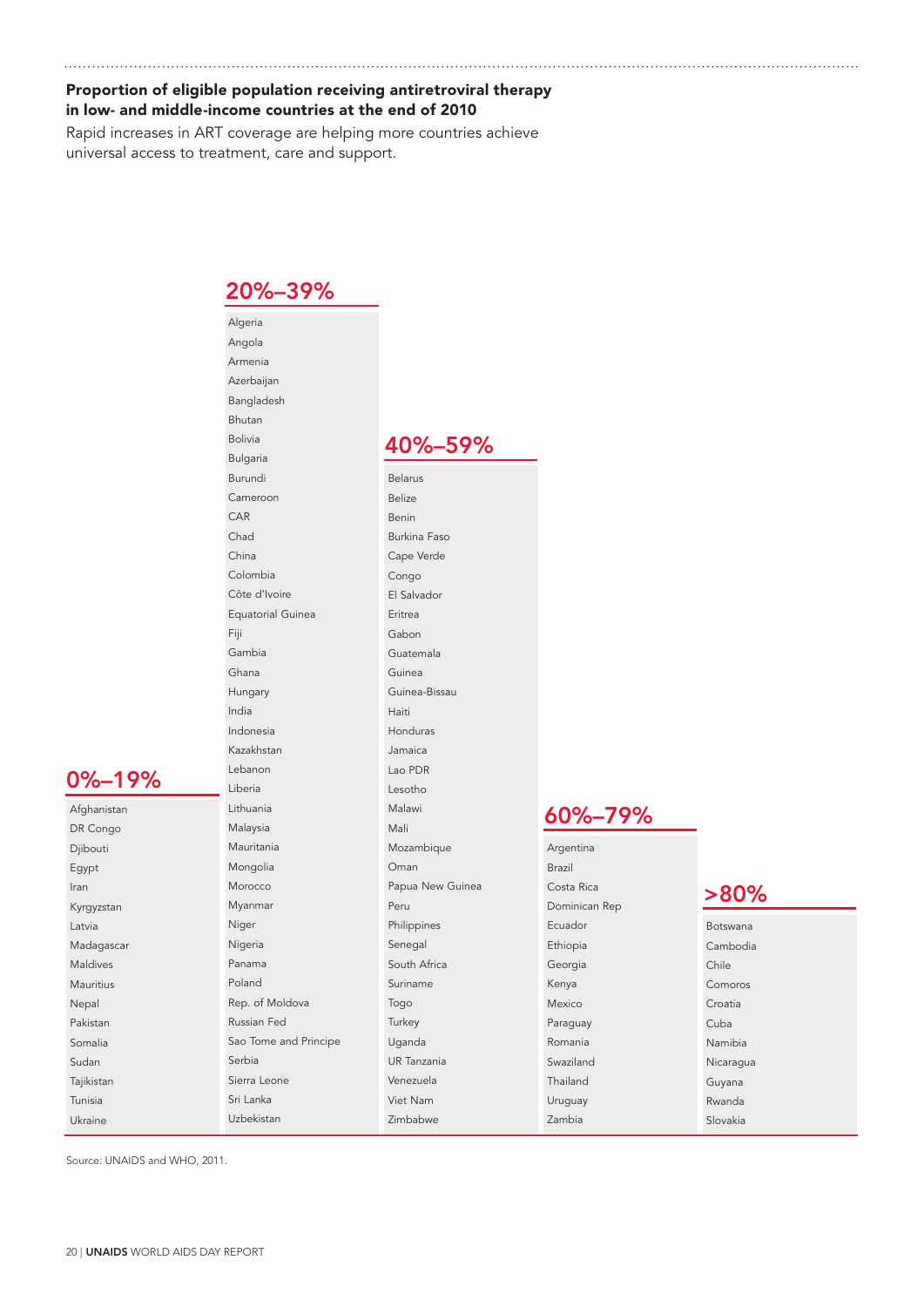behaviour-change programmes and medical male circumcision programmes may be the key to achieving rapid declines in new HIV infections.

Namibia is in the forefront of reaping benefits of such an approach. Over the last decade there has been a concurrent scale-up of HIV prevention and treatment programmes. Condom use has increased to nearly 75% among men; fewer than 11% of men and 2% of women had multiple partners; and young people, particularly boys, were starting to have sex at an older age. Treatment access has reached an all-time high of 90%. The combined impact contributed to a 60% drop in new HIV infections by 2010, from 22 000 in 1999.

Data from hyperendemic countries suggest that behaviour change programmes are crucial to bring down new HIV infections. However after initial dips, the numbers of new HIV infections tend to stabilize, sometimes at relatively high levels. The introduction of new HIV prevention tools such as male circumcision and HIV treatment can break this stalemate.

In countries that have achieved high levels of treatment coverage, new infections may be declining even in the absence of any significant changes in patterns of sexual behaviour. In Zimbabwe, for example, a decline in new HIV infections took place between 1995 and 2000. This was followed by a period of relatively stable HIV incidence of 1% – more than 50 000 new HIV infections per year. However in recent years new HIV infections have begun to decline, coinciding with scale-up of HIV treatment and no significant national level changes in sexual behaviour. Similarly, recent declines in new HIV infections in Lesotho are particularly noteworthy as they have occurred in conjunction with an increase in risk-taking behaviour among some populations. The drop in new HIV infections can, at least in part, be attributed to the increased number of people accessing treatment alongside the prevention effect of current HIV prevention programmes.<sup>22</sup>

In countries where universal access to treatment has been achieved, the results are more pronounced. In Botswana, early declines in new HIV infections may be explained by the natural course of the epidemic together with a dramatic increase in condom use between 1988 and 2000 (according to the 1988 Demographic and Health survey in Botswana only 10% of adult women reported ever having used a condom). Since 2000, patterns of sexual behaviour have remained relatively stable leading to a slowing of the declines in new HIV infections. However in this period, Botswana

# The case for home HIV testing

The fact that fewer than half of those living with HIV do not know it is a huge barrier to treatment scale up and realizing the benefits of treatment for prevention. The situation in some of the worst affected areas is even more dire: a recent national study in Kenya showed only 16% of HIV-infected adults knew that they were infected.<sup>23</sup>

A variety of tests, from finger pricks to mouth swabs, can now produce results in 1–20 minutes. The cost of these tests is now measured in cents.

Despite the advances in technology, testing is still approached with fear, accessing clinics is inconvenient and the experience of HIV testing is often stigmatizing.24 Stigma or anticipated stigma has been found to be a powerful barrier to testing uptake with a negative impact on programmes such as those designed to eliminate new HIV infections in children.25

One option to radically shift test access is selftesting at home. Information and support could be provided remotely. Most importantly, those who tested positive would need a clear access path to health care, starting with a confirmatory test.

In September 2011, the United Kingdom's House of Lords select committee on AIDS recommended repealing laws that prohibit home HIV testing.<sup>26</sup> The Terrence Higgins Trust has found "a clear bedrock of support" for legalizing HIV home-testing kits, particularly among gay men.<sup>27</sup> iTeach, an outreach programme at Edendale Hospital in KwaZulu-Natal in South Africa, has been grappling with self-testing models for one of the world's hardest hit locations<sup>28</sup> and they have pointed to the irony that test kits are kept under lock and key because otherwise health care workers would access them informally – an issue examined by the World Health Organization earlier this year.<sup>29</sup>

Edwin Cameron, Justice of the Constitutional Court in South Africa, is an advocate for home testing and has said that knowing your HIV status "simply ought to be a part of life". He has said that people have a right to access accurate tests and use them in the privacy of their own home; that it won't solve every problem of accessing treatment and care or negotiating safe sex, but is "a simple and affordable way to take the first step."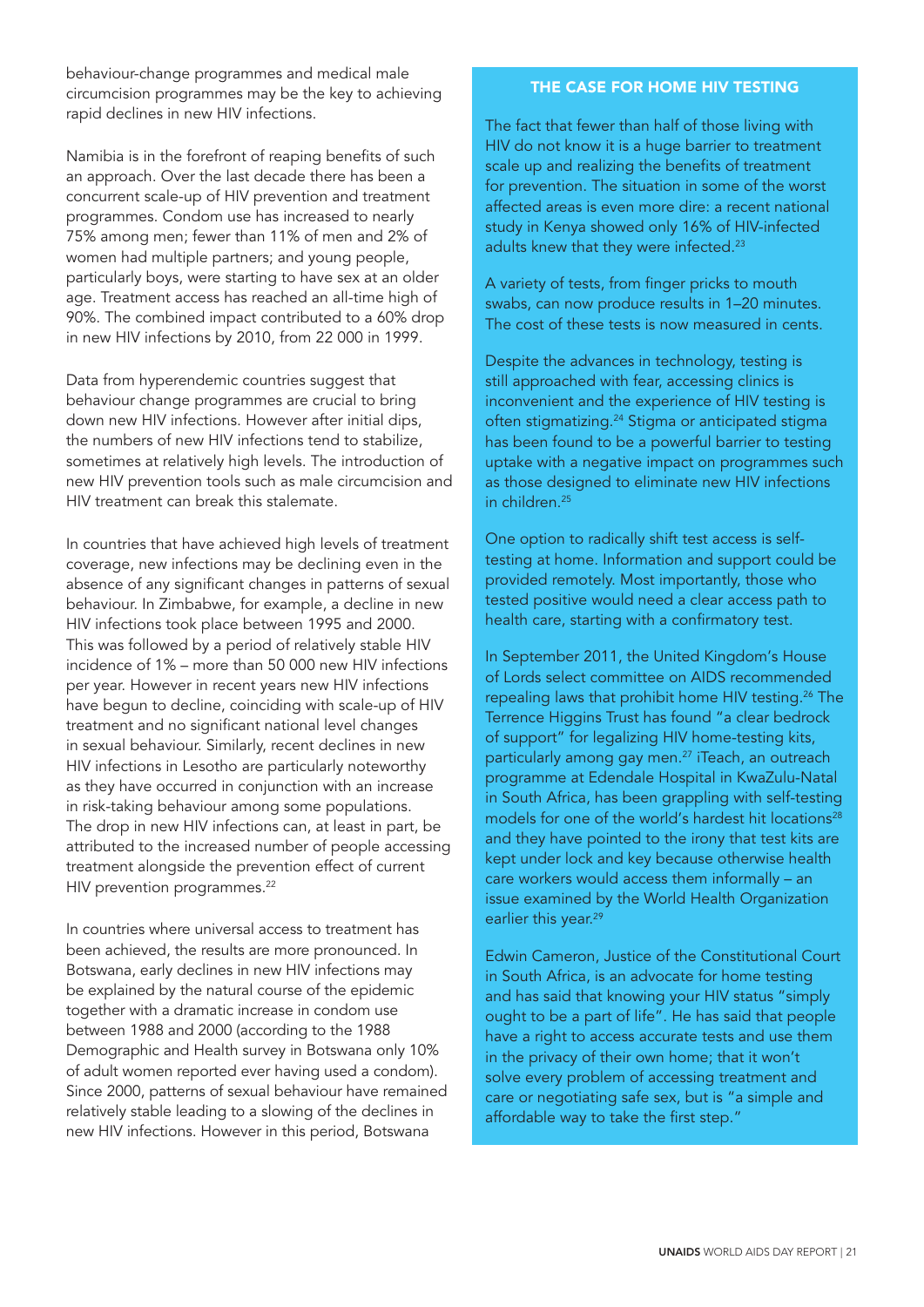# New infections, behaviour change and treatment coverage in Botswana



has also rapidly increased provision of antiretroviral treatment. Botswana was the first African country to implement a free national antiretroviral therapy programme. Treatment for HIV is now available in 30 hospitals and 130 satellite clinics countrywide. Since 2009, Botswana has maintained more than 90% of eligible people on treatment.<sup>30</sup>

There are early signs that this increase in access to treatment is contributing to acceleration of the decline in new HIV infections. Data from modelling suggests that the number of new HIV infections is 30% to 50% lower now than it would have been in the absence of universal access to treatment for eligible people living with HIV.

The full preventive effect of HIV treatment will be seen in the next 1–5 years, as increasing numbers of hyperendemic countries reach high levels of coverage. The massive increases in the numbers of people receiving treatment in South Africa between 2009 and 2010, for example, are likely to be reflected in substantially fewer new infections in the near future.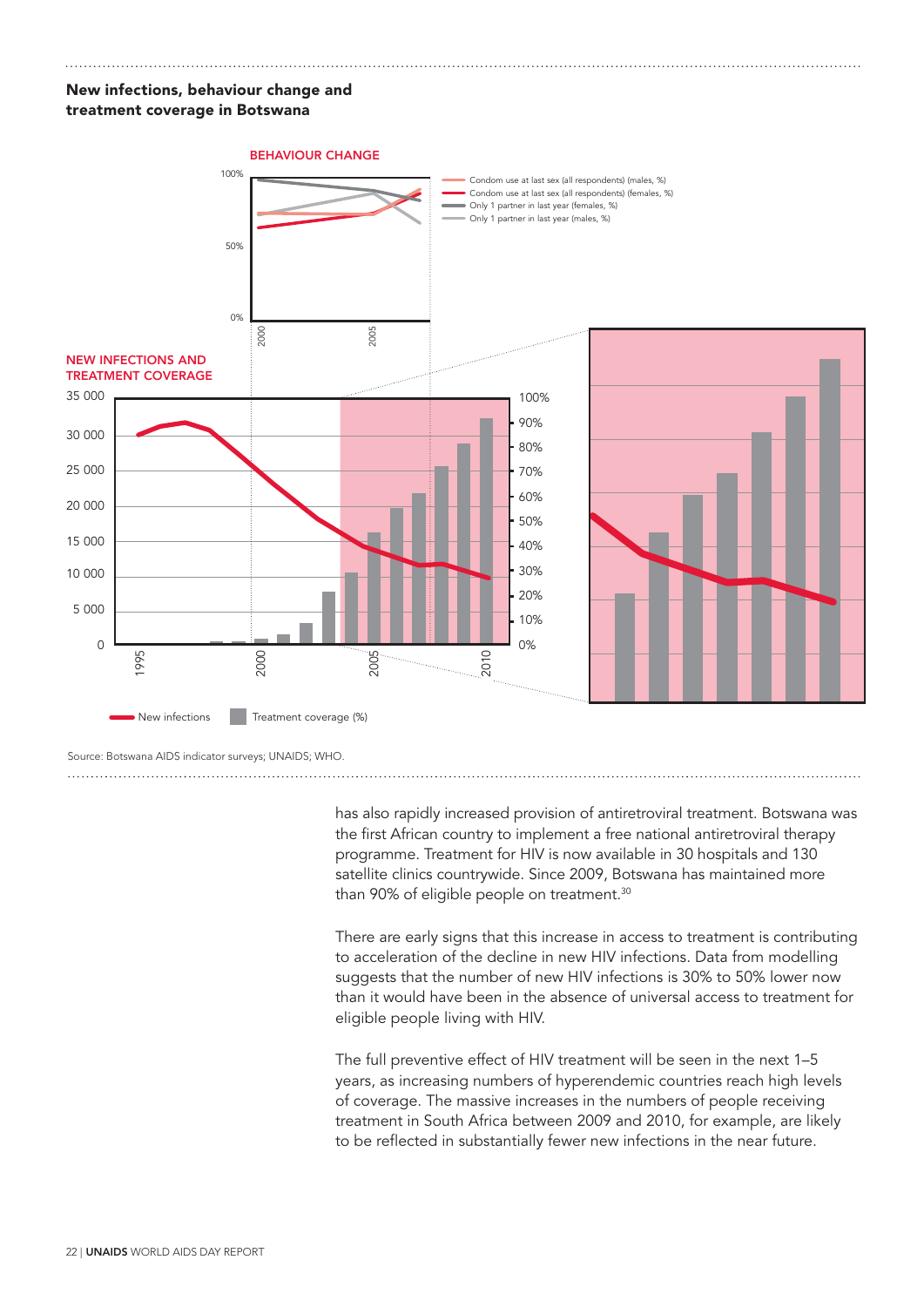A major factor limiting the prevention dividend of HIV treatment, however, is that more than 60% of people living with HIV are unaware of their HIV status. This limits access to treatment and care services and hampers prevention efforts. New approaches to HIV testing need to be explored to increase knowledge of HIV status. While integrating HIV testing into routine health services has helped to increase testing, it is insufficient. Introducing community-based approaches to testing may help to increase accessibility and uptake, and therefore, increase levels of knowledge of HIV status.

# Accelerating the decline in tuberculosis deaths

Without treatment and prophylaxis, people living with HIV have a 20–30 times higher lifetime risk of developing active tuberculosis, compared with people without HIV.31 In 2010, people living with HIV accounted for about 13% of all new tuberculosis cases worldwide, and about 360 000 people died from HIV-related tuberculosis<sup>32</sup>

The number of tuberculosis deaths among people living with HIV has been declining since 2004. Close collaboration between HIV and tuberculosis programmes can accelerate this decline further to meet the global goal of halving the number of HIV-related tuberculosis deaths by 2015.

Tuberculosis care, cure and prevention should increase among people living with HIV. Less than a third of people living with HIV sought care for tuberculosis at a clinic in 2010. Halving HIV-related

# South Africa boosts collaborative TB/HIV care

South Africa suffers the world's greatest burden of HIV and tuberculosis, yet it is making great strides to address both diseases. About 210 000 people with tuberculosis were tested for HIV in 2010 and 60% were identified as HIV-positive. More than half were started on antiretroviral therapy and three quarters received cotrimoxazole preventive therapy. In the same year, almost 60% of the 3.9 million people in HIV care were screened for tuberculosis, with 12% given isoniazid preventive therapy. An HIV counselling and testing campaign that included tuberculosis screening also resulted in 760 000 people with HIV being screened for tuberculosis, of which 120 000 were provided with isoniazid preventive therapy.<sup>34</sup>

tuberculosis deaths requires this rate to double, together with an increase in tuberculosis cure rates from 70% to 85%, detection of at least 80% of tuberculosis cases among people living with HIV, and isoniazid preventive therapy reaching at least 30% of people living with HIV who do not have active tuberculosis.

Regular screening and testing should be offered in countries with high prevalence of HIV and tuberculosis, and more sensitive and specific diagnostic tools and algorithms should be used. An inexpensive daily dose of isoniazid significantly reduces the risk that latent tuberculosis will progress to active disease.31 At least 30% of people living with HIV who do not have active tuberculosis should receive isoniazid preventive therapy.

Antiretroviral therapy should be initiated in a timely manner, because earlier treatment substantially reduces the odds of HIV-related tuberculosis illness and death. Meeting the global goal on halving the number of HIVrelated tuberculosis deaths by 2015 will also require the goal of universal access to HIV treatment to be met.<sup>33</sup>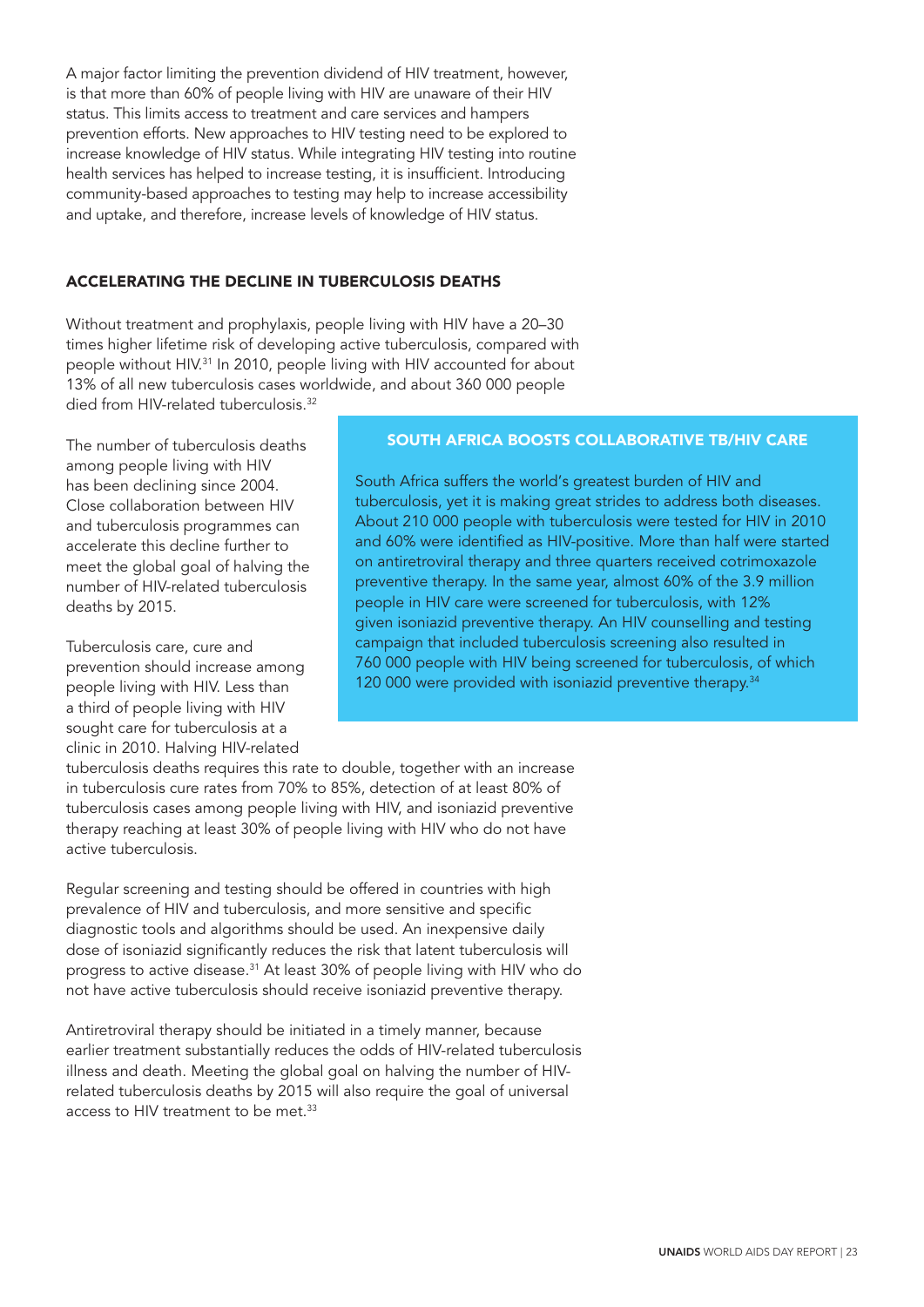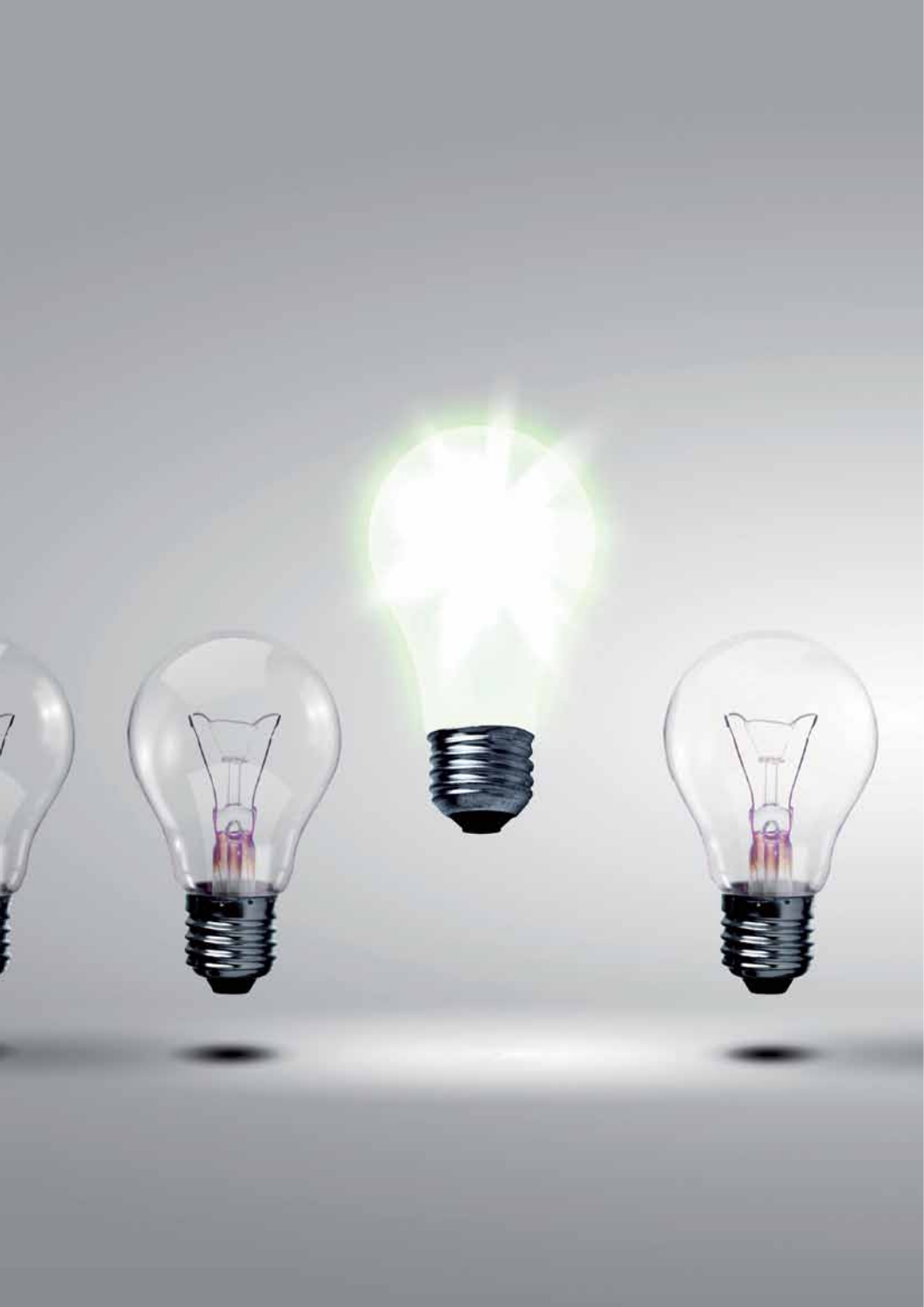

# Faster. > Smarter. Better.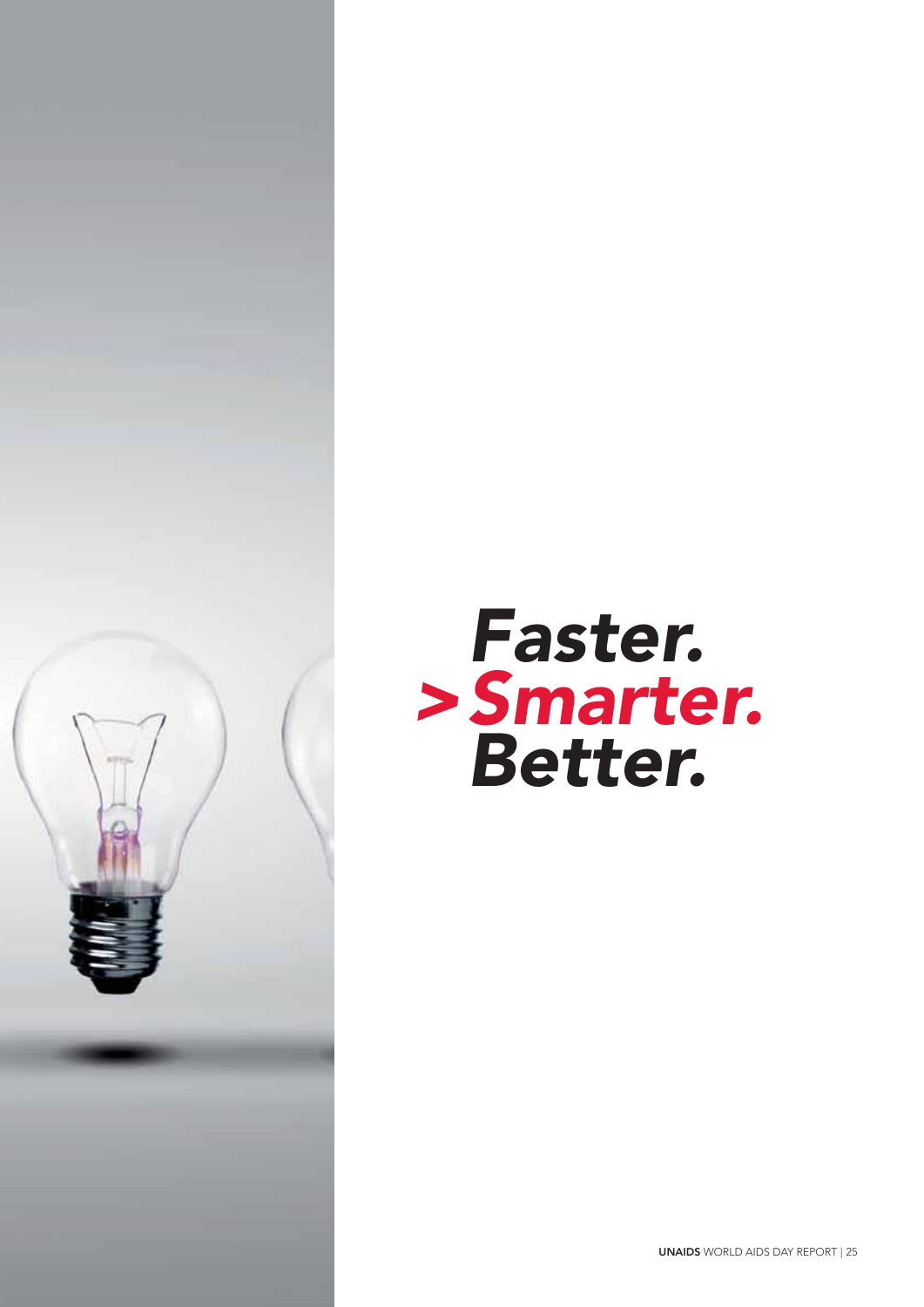

# Smart investments that drive increased programme impact

The AIDS epidemic is not over yet, but the end may be in sight if countries invest smartly. In the next five years, smart investments can propel the AIDS response towards achieving the vision of zero new HIV infections, zero discrimination and zero AIDS-related deaths. To ensure value for money, lessons learned from the past three decades must be effectively applied.

### Investing smartly, investing for results

The current economic crisis and dwindling international resources have reduced the financial resources made available for the AIDS response. At the end of 2010 about US\$ 15 billion was available. International assistance has declined from US\$ 8.7 billion in 2009 to US\$ 7.6 billion in 2010. The resilience of the AIDS response has somewhat cushioned the adverse impact of this reduction in resources, but the accumulated deficit in funding is one of the factors that prevented the world from reaching all the goals set in 2001 for 2010. The future of AIDS resourcing depends on smart investing: spending now to curtail the need to 'spend more – forever'.

In June 2011, Member States agreed on a new set of global targets, including making at least US\$ 22–24 billion available for the global HIV response annually by 2015. This level of resourcing is critical if the new global goals are to be achieved. Even more critical is that these resources are invested wisely in order to maximise return, to achieve value for money. A new UNAIDS Investment Framework provides a roadmap for such an approach, tying investments to concrete results.

The Investment Framework for the global HIV response starts with the premise that, while there have been tremendous gains in the global response to HIV, a systematic effort to match investment to needs has so far been largely lacking. The resulting mismatch has stretched scarce resources too thinly over too many objectives.

The framework represents a radical departure from current approaches, and has four clear aims:

- Maximizing the benefits of the HIV response
- Using country-specific epidemiology to ensure rational resource allocation
- Encouraging countries to implement the most effective programmes based on local context
- Increasing efficiency in HIV prevention, treatment, care and support.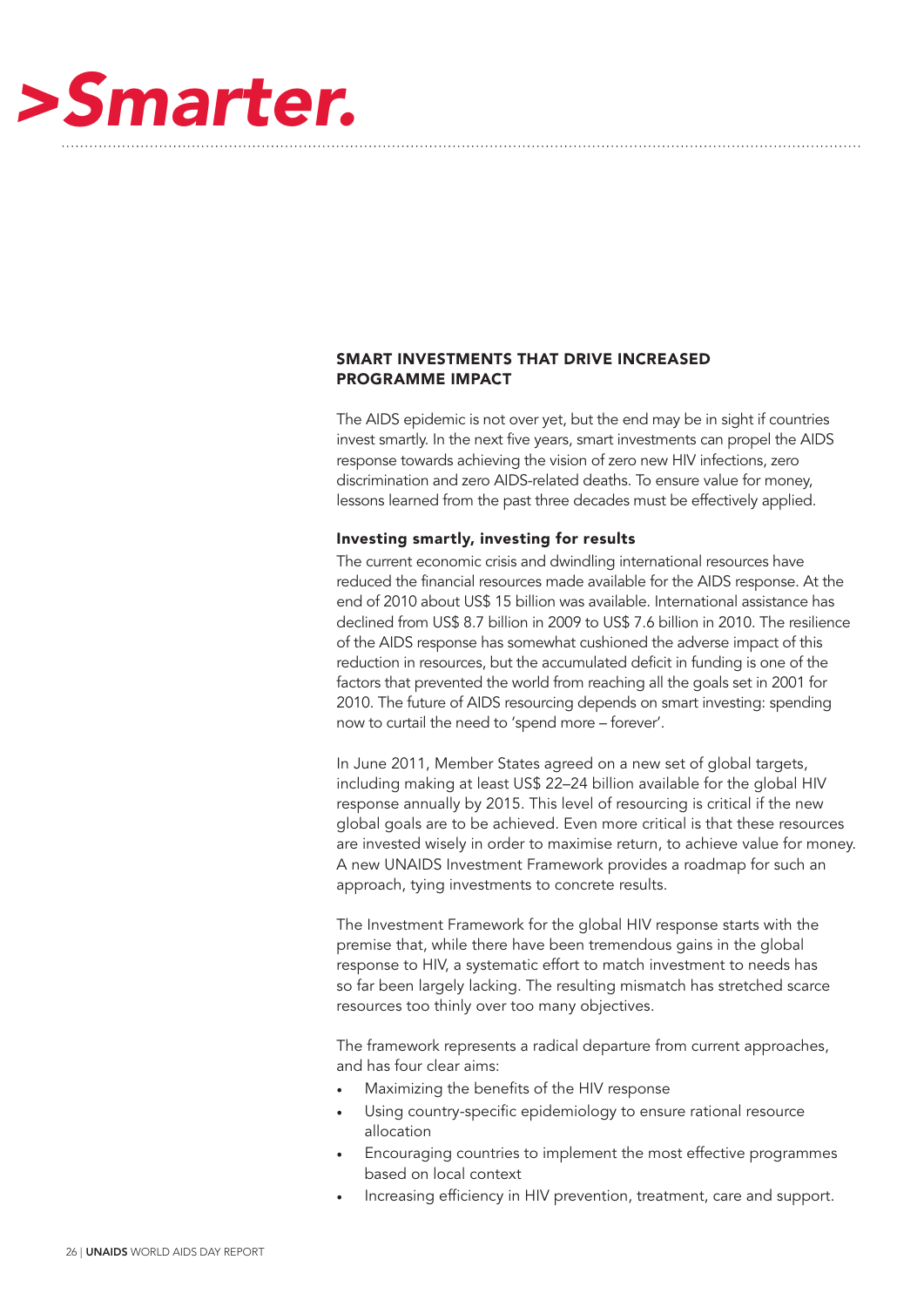# The framework represents a radical departure from current approaches, and has four clear aims:

1.

Maximizing the benefits of the HIV response

# 2.

Using country-specific epidemiology to ensure rational resource allocation

3.

effective programmes based on local context

4.

Increasing efficiency in HIV prevention, treatment, care and support.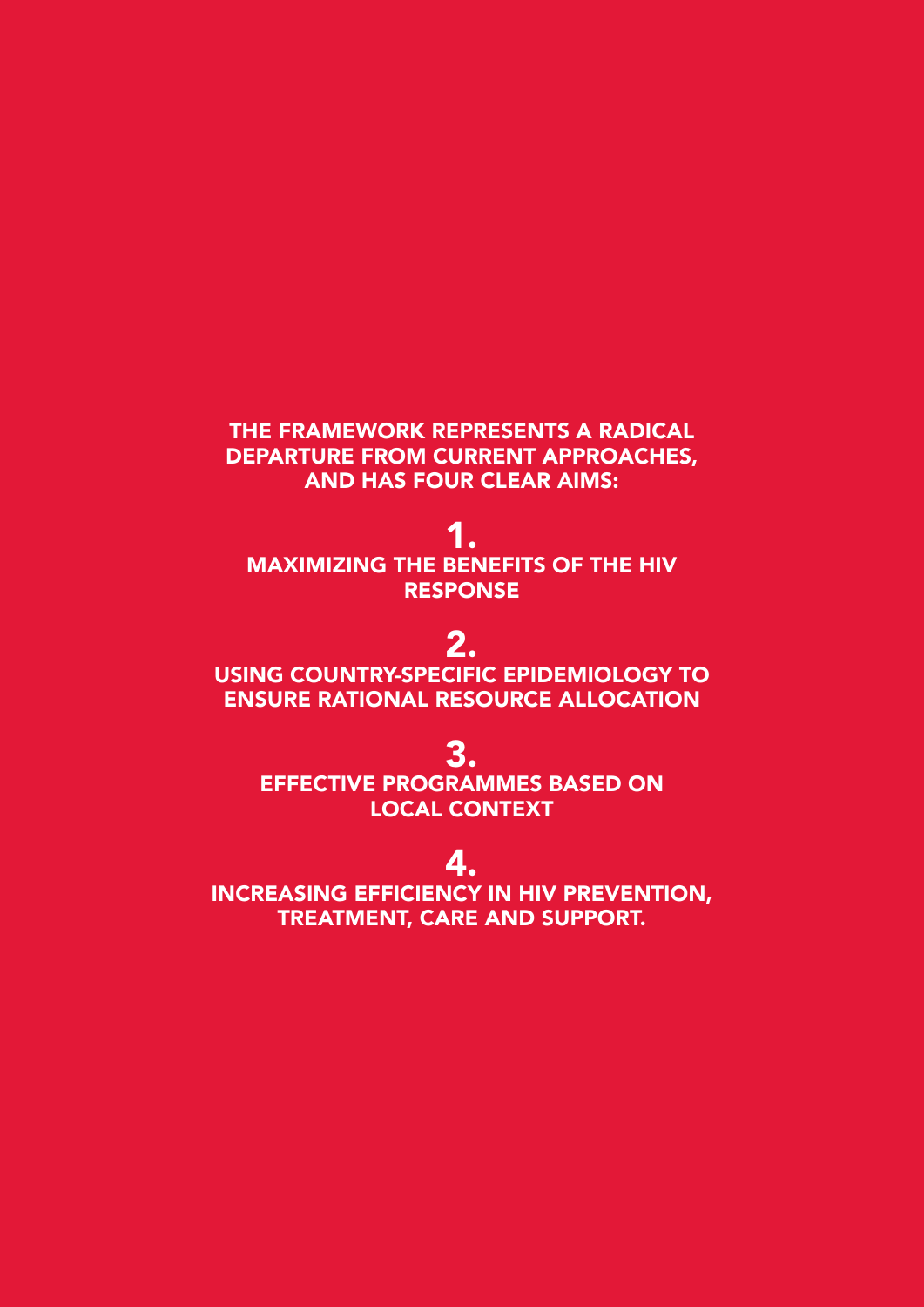# Investment framework projections for new HIV infections

Optimized investment will lead to rapid declines in new HIV infections in many countries.

# **CAMBODIA**







russian federation



south africa







GLOBAL NEW HIV INFECTIONS

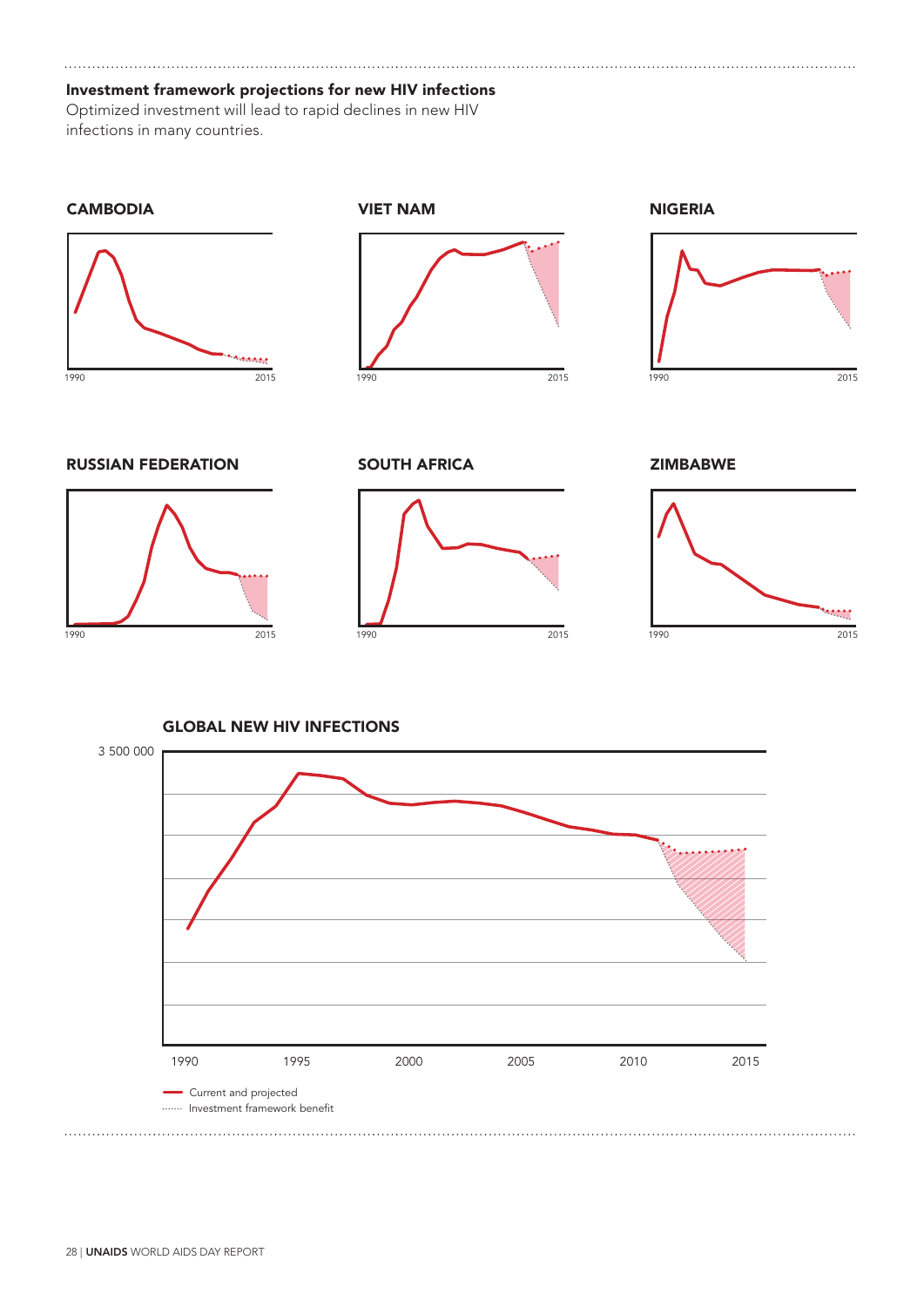## Return on investment

A more strategic approach to spending would achieve extraordinary results, averting at least 12.2 million new HIV infections, including 1.9 million among children, and 7.4 million AIDS-related deaths between 2011 and 2020 compared with a continuation of current approaches.<sup>35</sup> Under the Investment Framework, the additional investment of US\$ 1060 per lifeyear gained would be largely offset by savings in treatment costs alone. To achieve universal access to HIV treatment, prevention, care and support by 2015, and to maintain it, HIV programme funding needs to be scaled up from US\$ 16.6 billion in 2011 to US\$ 24 billion in 2015, before declining to US\$ 19.8 billion in 2020.

Value for money is best obtained when national AIDS responses make timely investments that are in the right places; utilize the right strategies; increase efficiency, reduce costs and promote innovation. Each of these tactics are critical, but when combined, they can lay the foundations for a sustainable AIDS response.

Supporting countries in the ongoing task of optimizing their responses through a clearer focus on investment has been embraced by major providers of international development assistance in AIDS. The investment approach is in the forefront of the new strategy being developed by the Global Fund to Fight AIDS, Tuberculosis and Malaria, as well as the HIV prevention strategy recently issued by the US President's Emergency Fund for AIDS Relief. An agenda is emerging which clearly aligns donor interests in value for money with implementing country interests in optimal results.

# Invest adequately, in the right places, with the right strategies

A full and early investment in the AIDS response can reap long-lasting dividends. Brazil has for years invested adequately and been at the forefront of ensuring access to HIV prevention and treatment services for the most vulnerable and marginalized. In 2008, the country invested more than US\$ 600 million, close to the estimate of what is needed for a full-scale response. The Russian Federation makes an allocation of similar magnitude, but the value for money realized is not as high as that of Brazil, as its investment strategy is not optimized.

In the Russian Federation, annual HIV-related investments in 2008 were close to US\$ 800 million, roughly equal to the total amount required in 2015. Yet new HIV infections are increasing, as little of the invested total goes towards harm-reduction programmes for people who inject drugs, men who have sex with men or sex workers. Of the US\$ 181 million spent on HIV-prevention programmes in 2008, only US\$ 8 million was invested for these populations. A shift in strategy to embrace harm reduction and reprioritize existing resources could substantially cut new HIV infections.

Ukraine is beginning to adopt effective programme approaches, but the scale of investments remains inadequate, incommensurate with the scale of the epidemic. Ukraine invested nearly one third of its prevention budget in 2008 towards key affected populations, yet the need is double that available for people who inject drugs, men who have sex with men and sex workers. UNAIDS modelling suggests that a doubling of annual AIDSrelated investments in Ukraine and increased coverage of HIV prevention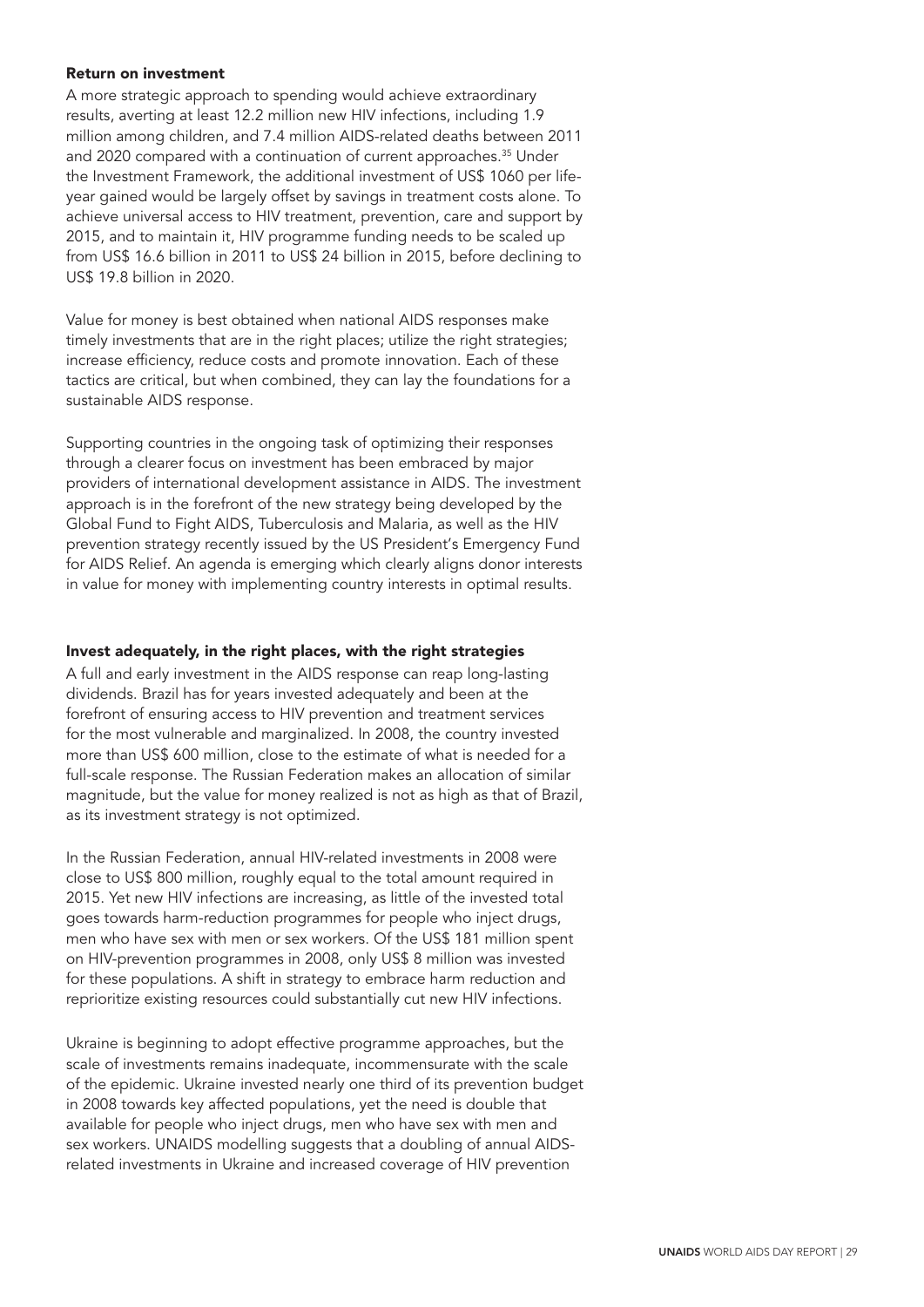and treatment programmes for people who inject drugs, sex workers and men who have sex with men could slash 65% off the annual number of new HIV infections by 2015.

A similar comparison can be made between Cambodia and Viet Nam. Cambodia is another example of a country where HIV investments matched the scale of the epidemic and were aligned to epidemiological trends, resulting in a dramatic reduction in HIV incidence. If this trend continues, Cambodia may be able to gradually reduce its HIV investments without compromising the gains made over the last decade. In Viet Nam, however, investments are not similarly aligned. The epidemic is primarily driven by injecting drug use and sex between men but coverage and investment in effective harm reduction programmes for these populations remain insufficient. An alignment of investments based on the principles of the investment framework could halve new HIV infections in the country by 2015.

In the case of South Africa, the country with the largest number of new HIV infections, HIV-related investments have grown significantly in the past two years and the impact is beginning to show. The rate of new HIV infections decreased by 22% between 2001 and 2009 and AIDS-related mortality has decreased by 21% between 2001 and 2010. A stagnation in levels of investments would lead to a stabilization of the new HIV infections at about 500 000 per year. However, if South Africa continues to increase its AIDS investments with domestic and international support, the annual number of new HIV infections could be reduced to less than 250 000.

Nigeria has the second largest number of new HIV infections in the world and has insufficient HIV-related investments, severely curtailing its capacity to address the magnitude of the epidemic. Total HIV investment in 2008 was about US\$ 400 million, against a projected annual need of three times more than that figure by 2015. There is massive potential to reduce new HIV infections if these investments were to be made in line with epidemiological trends and appropriate programmatic approaches.

Over the past few years, many countries have begun to taken steps to examine the epidemiological dynamics and direct resources towards populations most in need. A recent analysis in Morocco found that only 27% of prevention resources were invested in services for the populations that accounted for more than two thirds of new HIV infections. The 2012– 2016 National Strategic Plan for Morocco proposes allocating 63% of AIDS resources towards prevention among key affected populations, including 13% for people who inject drugs, 13% for men having sex with men, and 23% for sex workers and their clients. Such an approach is consistent with the investment framework and, as country after country has shown, adequate investment while epidemic levels remain low saves decades of escalating costs in the future.

#### Invest in reducing costs

Significant gains can also be made by reducing tariffs and other trade barriers that increase the unit cost of delivery of HIV treatment and prevention services. Rigidities and inefficiencies need to be eliminated. At the urging of UNAIDS, South Africa recently opened its procurement processes for life-saving antiretroviral drugs and by benchmarking its price expectations to the lowest available prices internationally, it reduced its costs for AIDS drugs by an average 50%. In turn, the country channelled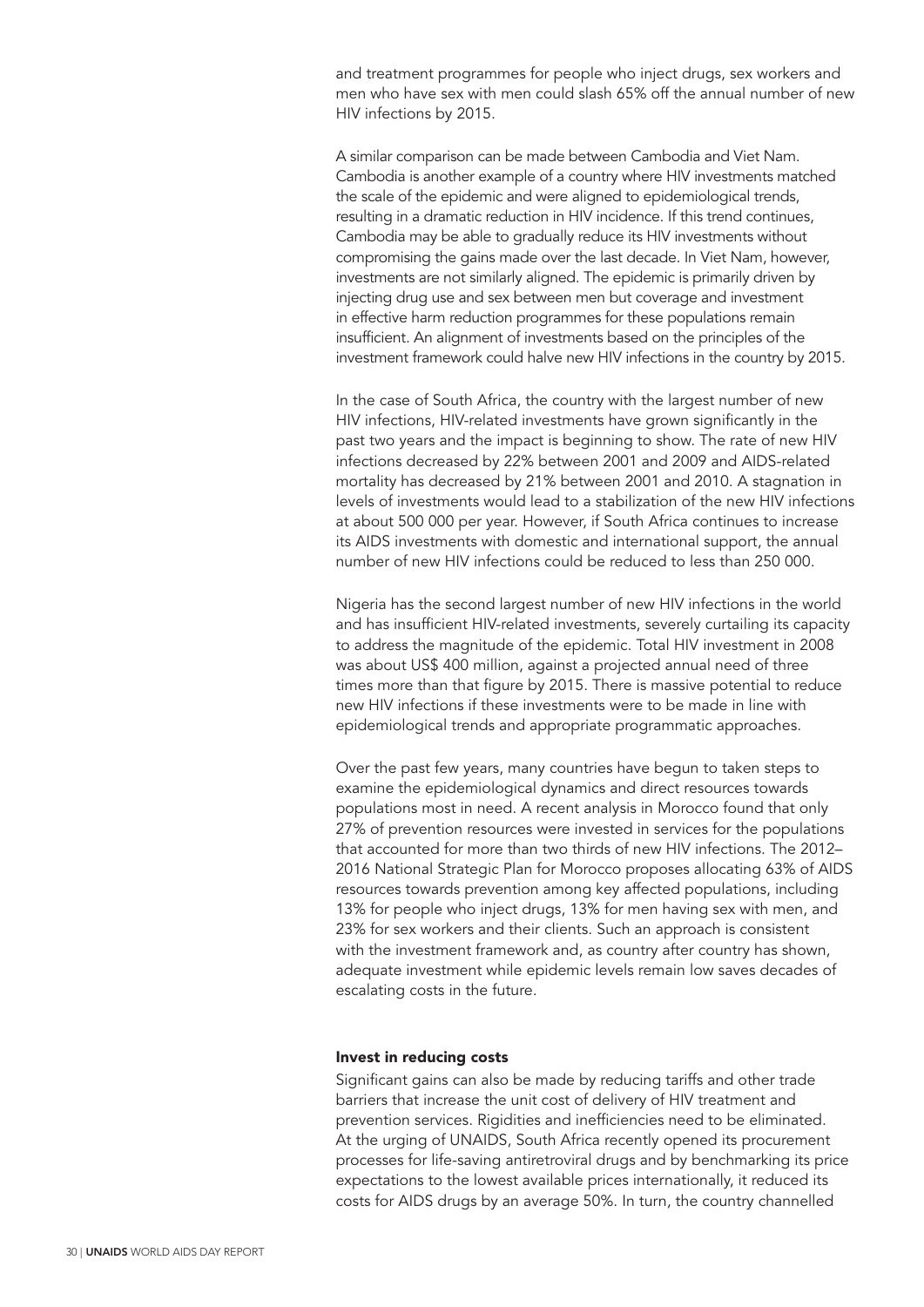the savings into making HIV treatment accessible to more people. Many countries have integrated programmes to stop new HIV infections among children in existing maternal, newborn and child health services, reducing costs and maximising efficiencies.

# Invest in innovation

Current programme approaches have reached their limits. To increase efficiencies as well as reduce costs, innovation in programme delivery methods as well as investing in new HIV prevention and treatment tools is required.

To provide additional options for HIV treatment and prevention programmes, the quest for effective vaccines, easy-to-use drugs, with fewer side effects and less chance of resistance developing, microbicides, pre-exposure prophylaxis drugs and better diagnostic tools must continue. At the same time, it is necessary to reassess programme delivery models that have outlived their utility. Almost 60% of all people living with HIV do not know their status, thereby impeding their ability to look after their own health and that of their loved ones. To change this, HIV testing must become simple and as ubiquitous

### South Africa Post-rape care

The Refentse Model for Post-Rape Care in South Africa is a multisectoral approach to post-rape care. Relatively inexpensive changes significantly improved service quality and health outcomes, with one-stop lab tests, violence counselling and testing services around the clock, and nursed-dispensed post-exposure prophylaxis (PEP). Integrating services reduced delays in accessing PEP and collecting medical evidence for legal purposes, and this resulted in improvements in care, the quality of clinical history and exams, provision of pregnancy testing and emergency contraception; STI treatment; HIV counseling and testing; trauma counseling, and referrals. This intervention was relatively inexpensive: when one-off development costs were excluded, the incremental cost per case was US\$58.36

as home-based pregnancy test kits. This will drive down the high costs of maintaining dedicated HIV testing and counselling centres as well as empowering individuals to access HIV treatment and care services in a timely and confidential manner.

Innovative service models which deliver on multiple objectives can also drive improved investment. For example responses to gender based violence need to integrate HIV components.

# Investment Framework for HIV

To ensure that this investment generates maximum results, the HIV response must focus on the most effective strategies, the critical enablers that are crucial to the success of HIV programmes, and synergies with other development sectors.

Just six basic programme activities are essential to an adequate HIV response and need to be delivered at scale according to the size of the relevant population. These activities work together for maximum impact and therefore have to be delivered as a package, where each element reinforces the other. Underlying the success of these basic activities are the enablers which make programme access possible and success more likely and respond to local context. Together with the directly delivered basic activities and enablers, AIDS-sensitive efforts within wider social and development sectors can be strategically placed within these broader efforts to maximize their impact on AIDS outcomes.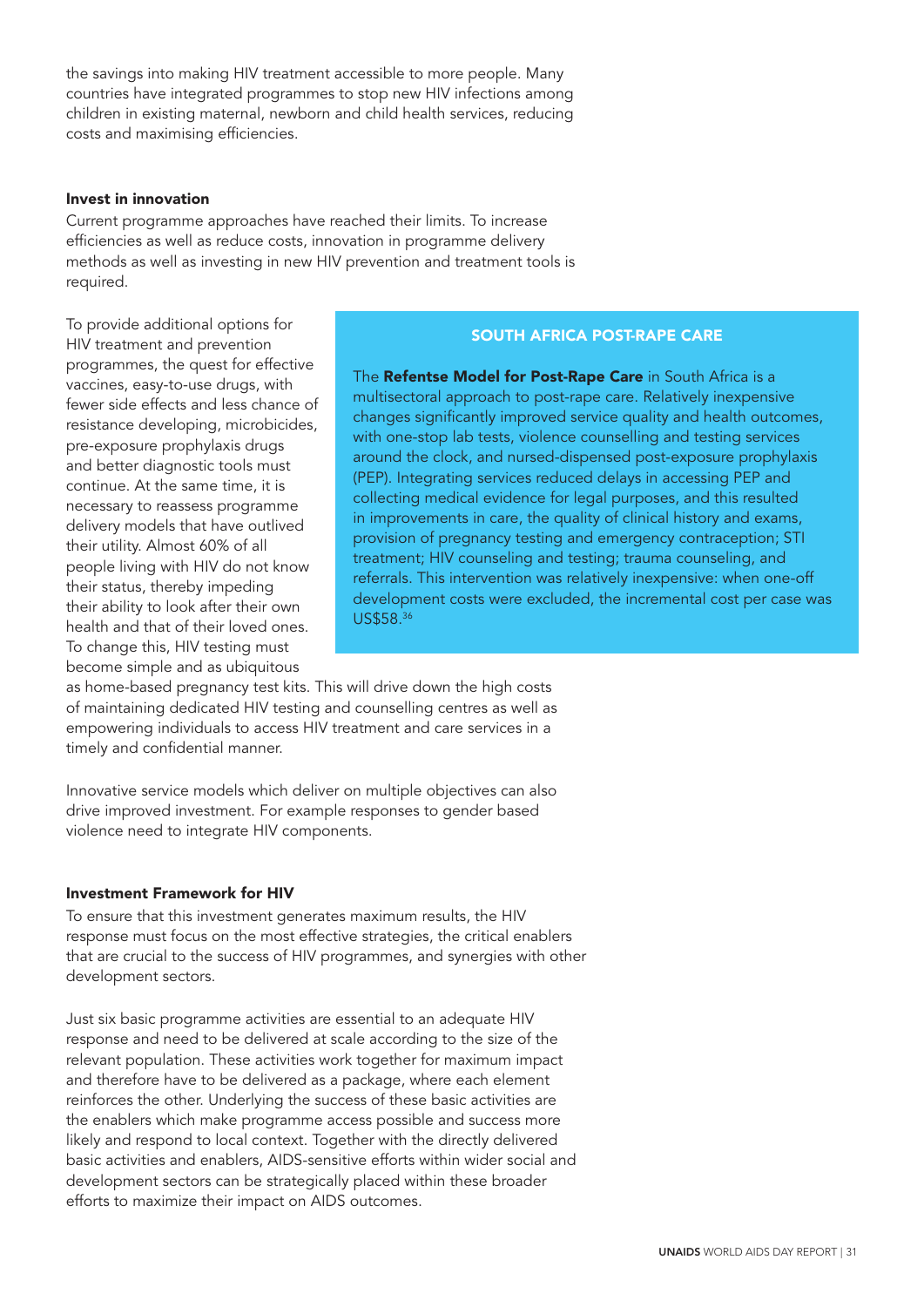#### Investment framework allocation in 2015



- Condom promotion
- Treatment, care, and support
- Voluntary medical male circumcision

The pattern of necessary expenditure on basic programme activities is driven by the size of the population in need in relation to each activity in each country. The spending pattern on basic programme activities therefore varies markedly region to region.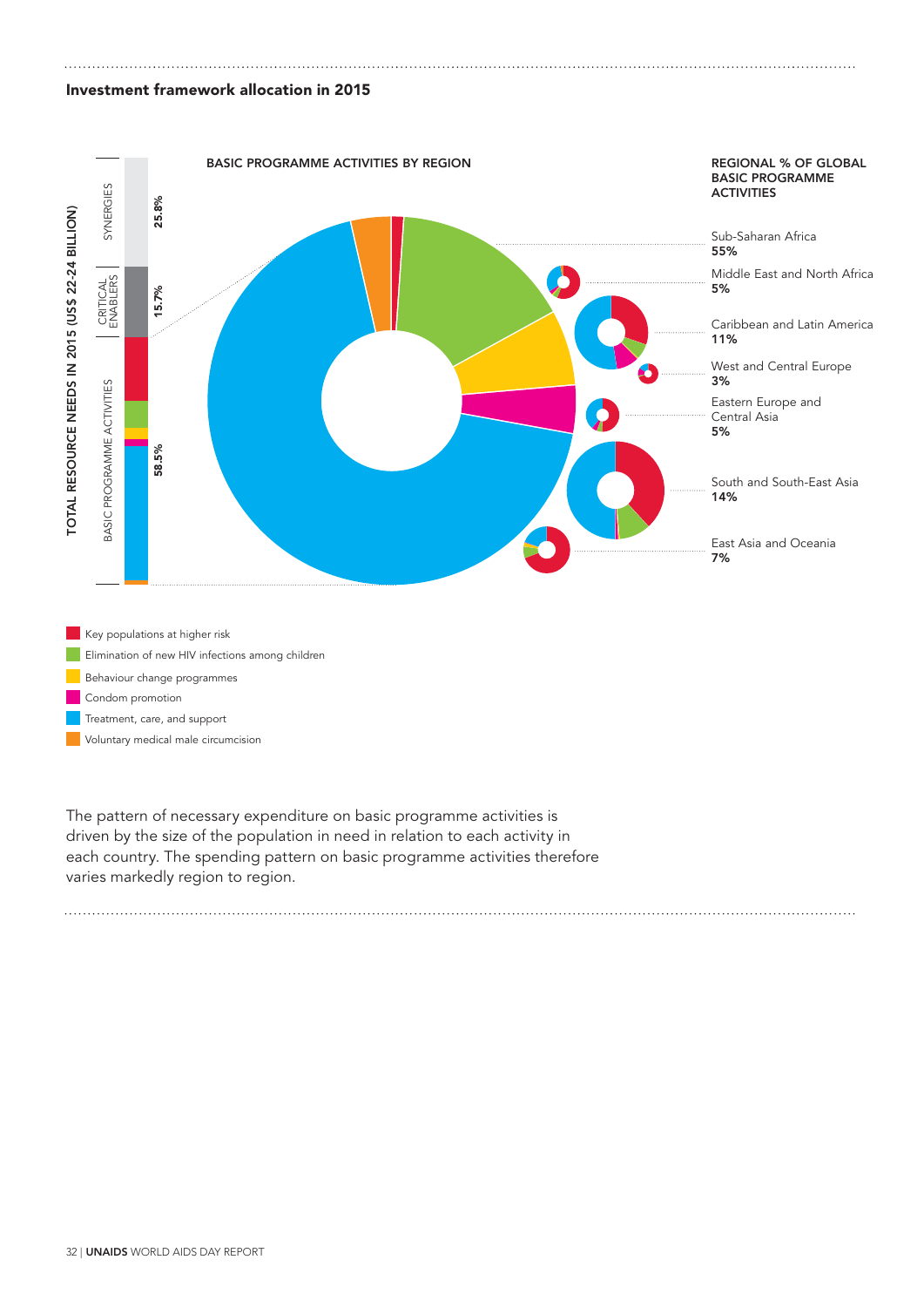# Basic programme activities

The Investment Framework calls for the rational allocation of resources to six basic programme activities that are required to deliver substantial and sustainable progress in the HIV response:

1. Focused interventions for key populations at higher risk (particularly sex workers and their clients, men who have sex with men, and people who inject drugs);

- 2. Elimination of new HIV infections among children;
- 3. Behaviour change programmes;
- 4. Condom promotion and distribution;
- 5. Treatment, care and support for people living with HIV;
- 6. Voluntary medical male circumcision in countries with high HIV prevalence and low rates of circumcision.

Key populations, by definition, predominate in concentrated epidemics, but they also contribute to generalized epidemics, and account for a substantial portion of the epidemic in some countries. Behaviour change interventions are more complex and context-dependent, so they are less clearly defined than other basic programme activities, but they have a major impact on the trajectory of both concentrated and low-scale epidemics. Access to antiretroviral therapy is a key activity because it enables people living with HIV to be healthier and live longer, reduces the incidence of AIDS-related tuberculosis and has broader population benefits by reducing onward transmission of HIV. Basic programme activities need to be sufficiently flexible to accommodate evolving technologies and approaches.

# Critical enablers and synergies with development sectors

Critical enablers propel the success of basic activities and respond to the local risk context. They empower and enable communities, reduce social stigma, increase health literacy, and address the negative impact of punitive laws and policies on the ability of people to use HIV services. Advancing the human rights of those affected by or vulnerable to HIV is a key strategy which helps assure both access to and impact of AIDS services and programmes. The Investment Framework provides for substantial up-front investment in critical enablers, with essential resources amounting to US\$ 5.9 billion in 2011 and US\$ 3.4 billion projected for 2015.35

Critical enablers can be divided into two categories: social enablers that create environments conducive to rational HIV responses; and programme enablers that create demand for programmes and improve their performance. Critical enablers vary greatly according to context, and the evidence base supporting them is less consistent – results are so often locally determined – but they are crucial to overcoming the barriers to effective programmes.

Examples of social enablers are outreach for HIV testing, stigma reduction, human rights, addressing the fear of violence addressing gender inequality in access to information and services, advocacy and community mobilization. Programme enablers include strategic planning, programme management and capacity-building for community-based organizations. These organizations can foster innovation and community approaches in the long term can bring down costs and ensure sustainability.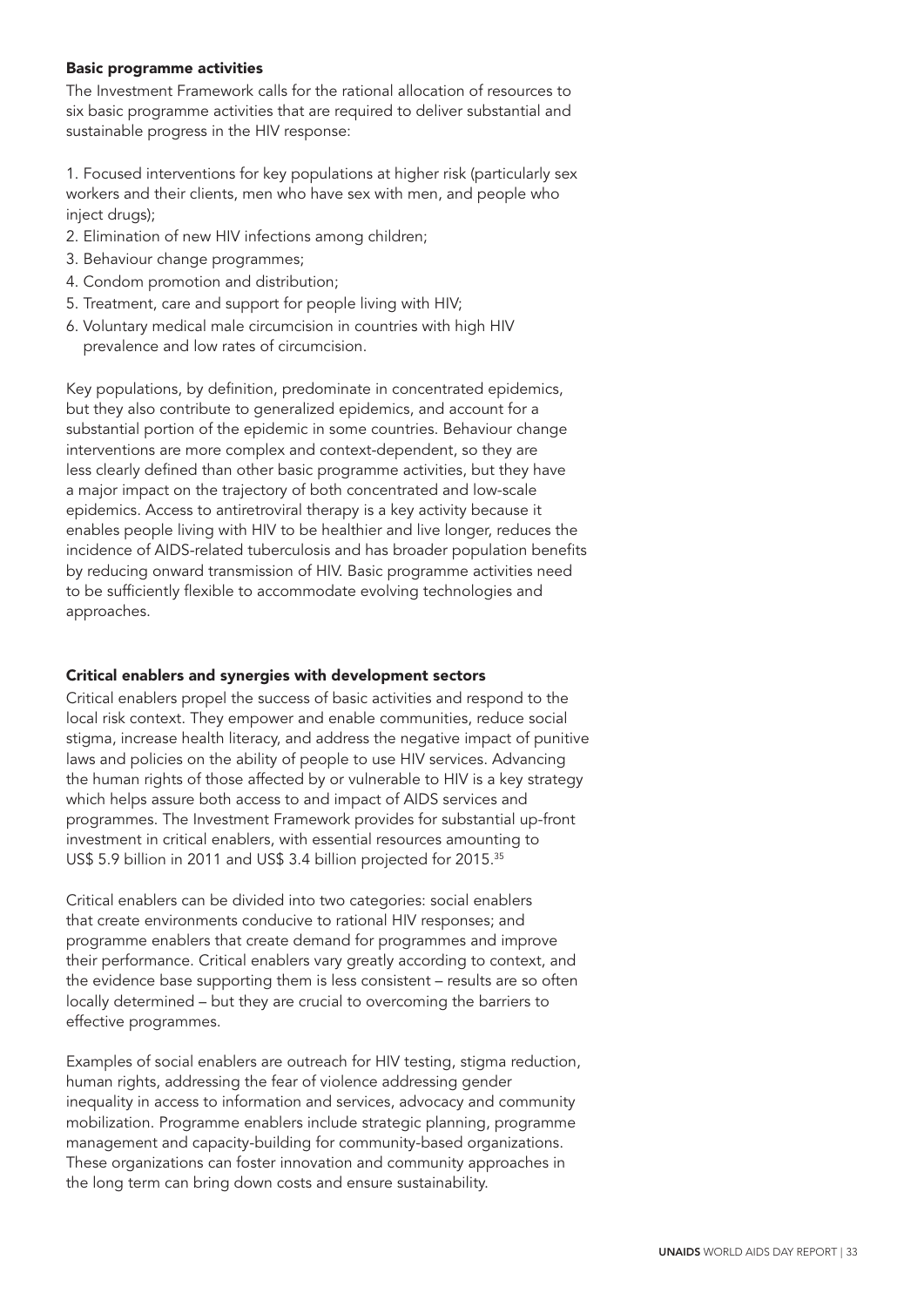## Proposed Investment Framework

# **CRITICAL ENABLERS**

# Social enablers

- • Political commitment and advocacy
- • Laws, legal policies and practices
- Community mobilization
- Stigma reduction
- • Mass media
- • Local responses to change risk environment

# Programme enablers

- • Community centered design and delivery
- Programme communication
- Management and incentives
- Procurement and distribution
- Research and innovation



# synergies with development sectors

Social protection, Education, Legal reform, Gender equality, Poverty reduction, Gender-based violence, Health systems (incl. STI treatment, Blood safety), Community systems, and Employer practices.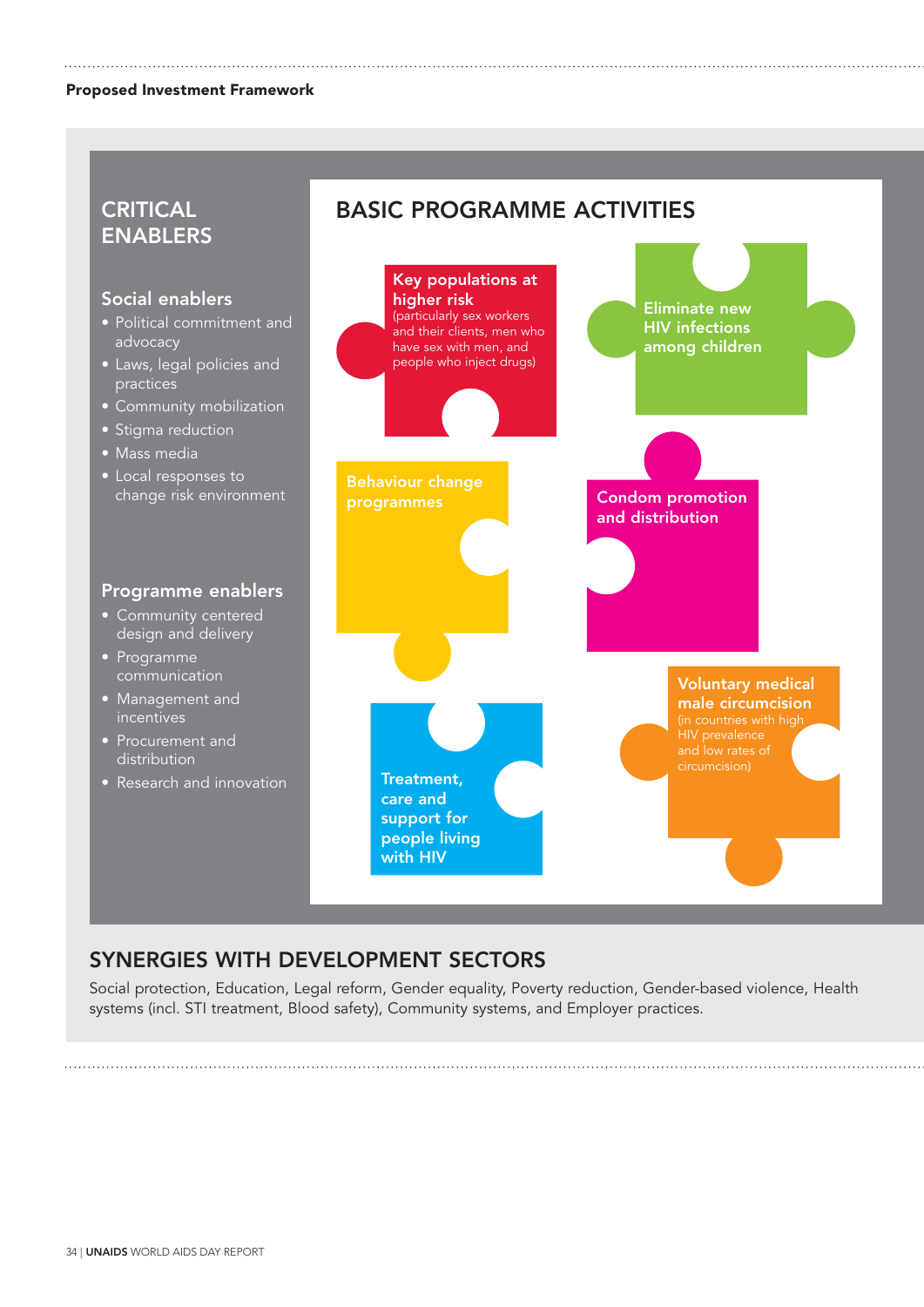# **OBJECTIVES**

National AIDS programmes should be aligned to country development objectives and thereby support the strengthening of social, legal, and health systems to enable sound and effective responses. AIDS programmes are not implemented in isolation and should not be planned in isolation. Increasingly, chronic care of patients with HIV has much the same challenges as have other diseases. Key development areas in which synergies with AIDS-specific efforts exist include those efforts addressing HIV as one of many health issues, gender equality, education and justice sectors, social protection and welfare, and community systems.

AIDS funding in these areas can be used as a catalyst to achieve synergies within the broader health and development programme and to promote intelligent investment across several sectors.

# Stopping new infections



Keeping people alive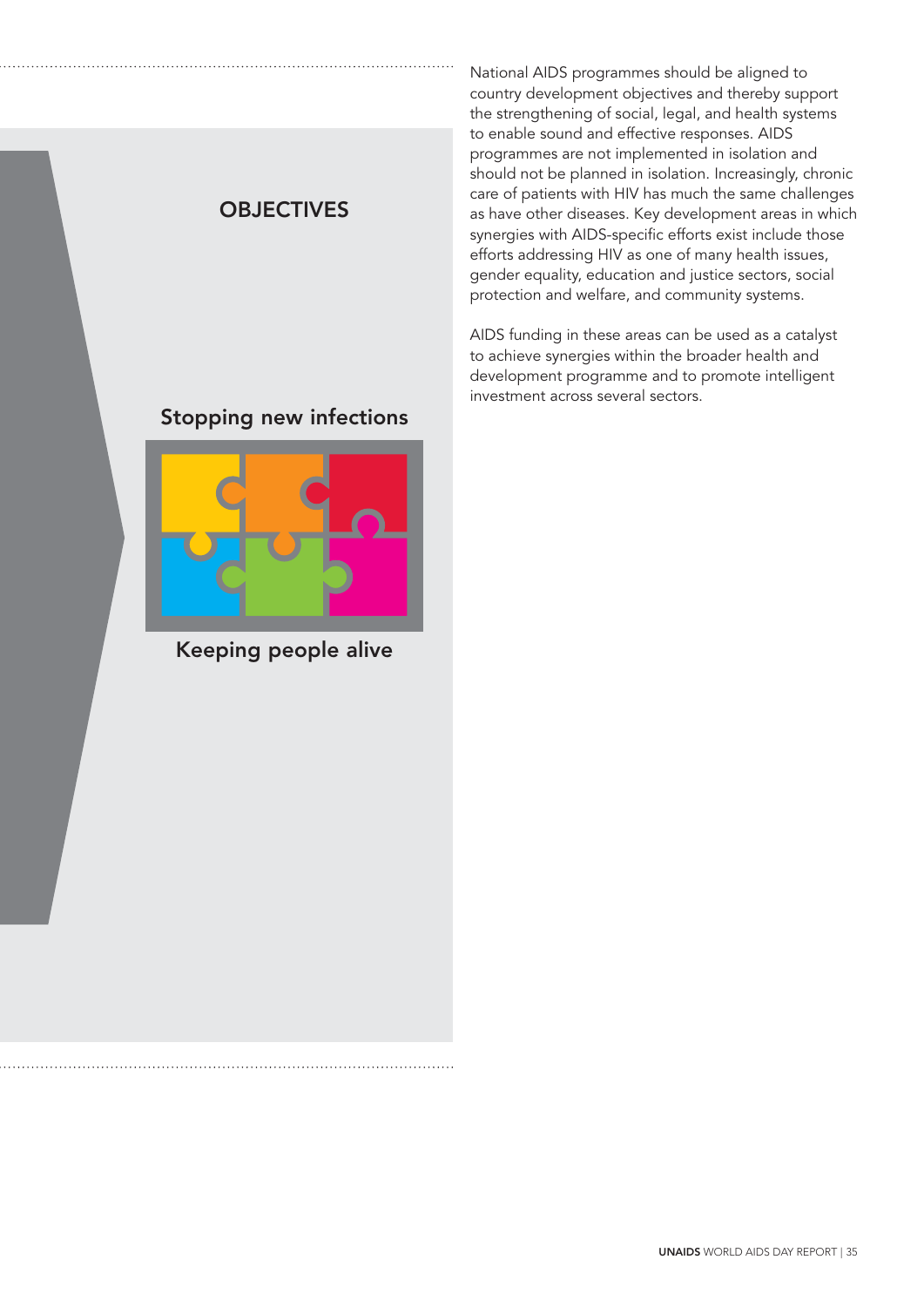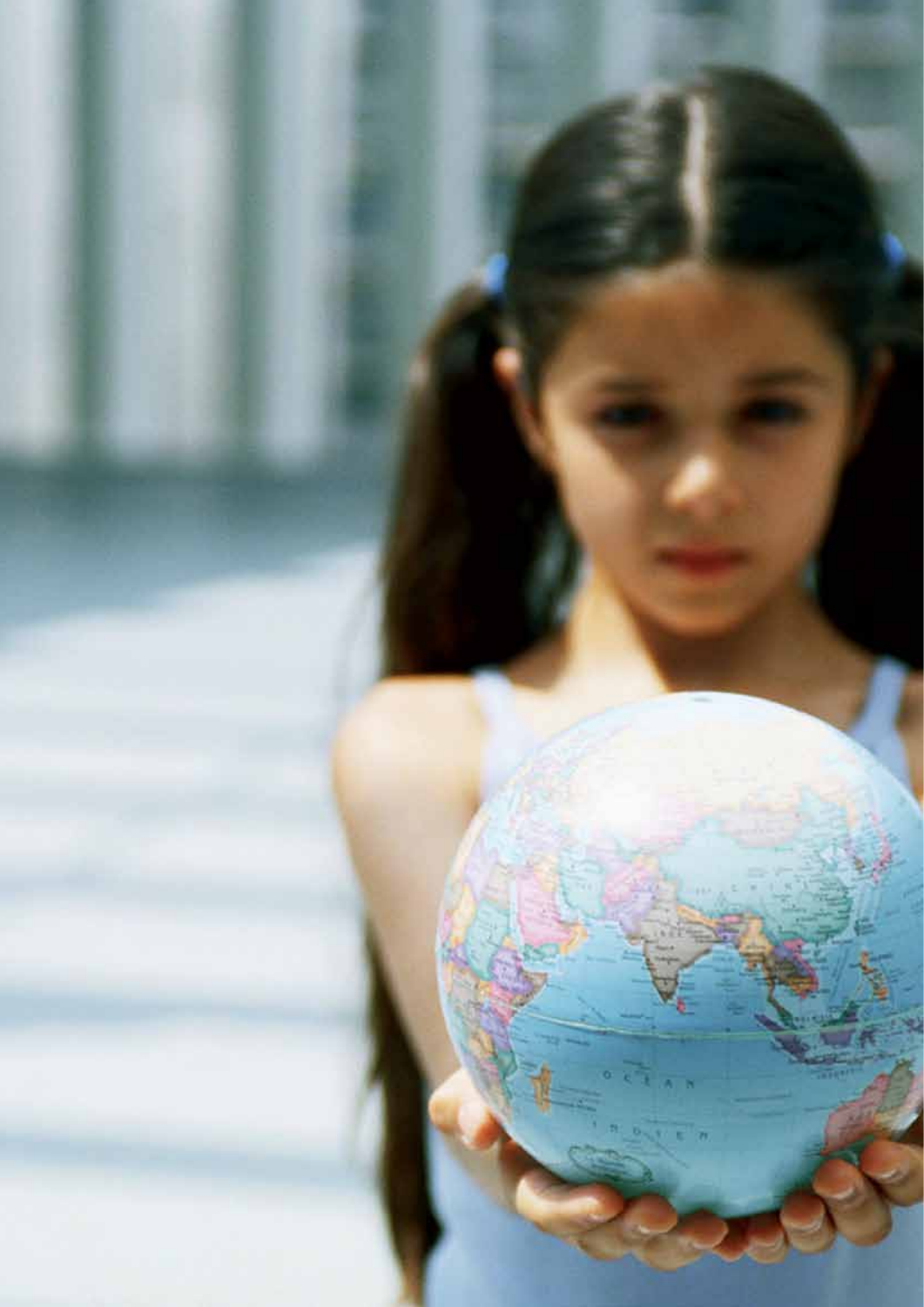

# Faster. Smarter. Better. >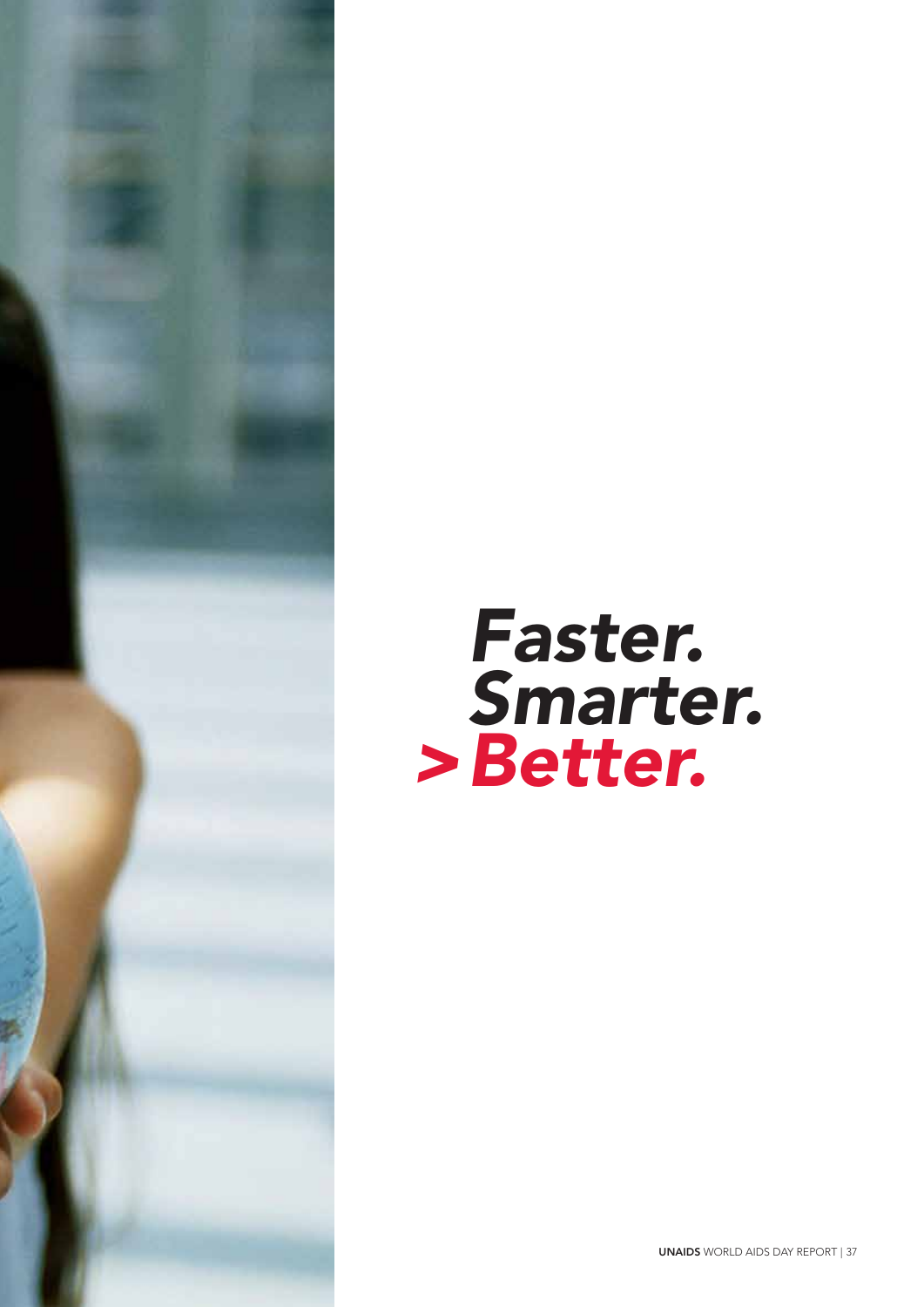

# A shift in gears will put the end of AIDS in sight

# Uniting behind shared responsibility for common goals

United Nations Member States demonstrated solidarity and a renewed commitment in June 2011 when they agreed on the Political Declaration on HIV/AIDS: Intensifying Our Efforts to Eliminate HIV/AIDS.

The 2011 Political Declaration calls for greater efforts to end the epidemic and it recommits Member States to the goal of universal access to HIV prevention, treatment, care and support. The Declaration contains ambitious targets for 2015 and reflects unified support for the vision of zero new HIV infections, zero discrimination and zero AIDS-related deaths.

The 2011 Political Declaration recognized resource mobilization as a shared responsibility. The international community provides a substantial amount of investment in AIDS responses, with bilateral donors (Member States that provide development assistance directly to recipient countries) providing 31% of investments, multilateral institutions 12%, and the philanthropic sector 5%. However, the majority of AIDS expenditures in low- and middleincome countries (52%) were provided by domestic sources. Most low- and middle-income countries are expected to see strong economic growth in the immediate future, suggesting an increased capacity to devote additional resources to health, including HIV programmes.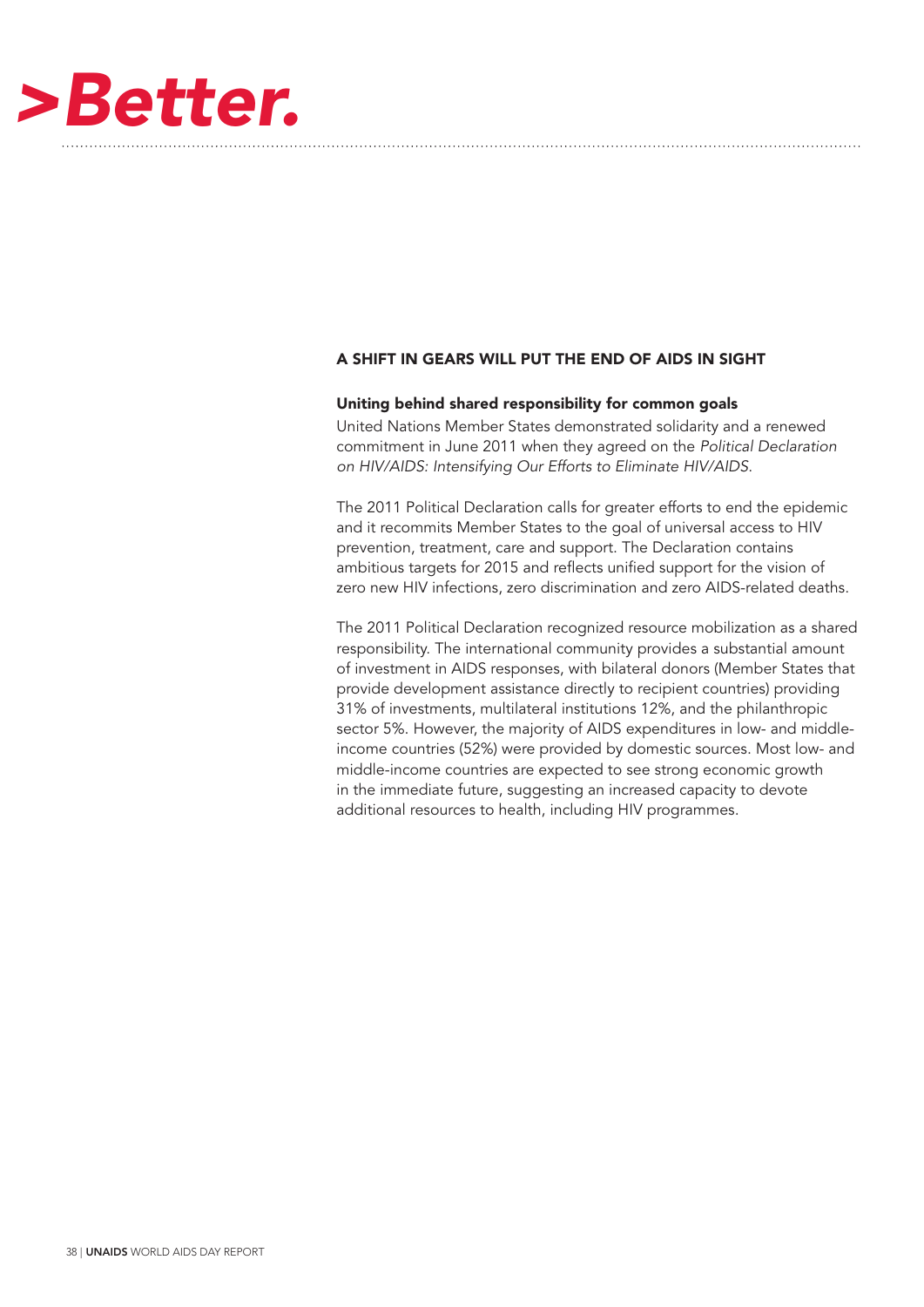# New HIV infections, global political responses and investments

Political commitment has helped drive increased HIV investment and turn the curve of new infections downwards. If all low- and middle-income countries were to allocate resources in proportion to their HIV burden, domestic publicsector allocations would double by 2017 and continue to rise thereafter. Economic growth alone should add 22% to AIDS investment by 2015, while moving closer to health expenditure of 15% of government revenue (as per the Abuja Declaration for Africa) could add a further 15%. Finally, allocating these health budgets to HIV according to disease burden could add an additional 24%. All of these measures taken together could add as much as 62% to investments by 2015, with increases continuing thereafter.



Resources available for HIV in low- and middle-income countries

# Projected HIV domestic resources available under various scenarios

While countries in all regions can expand their allocations for HIV, those hardest hit are also often those with least resources. Hence, there is the need for international donors to continue supporting programmes, especially in the poorest and worst affected countries. After an increased initial investment of US\$ 2.6 billion annually, the donor funding required is estimated to decline after 2015.

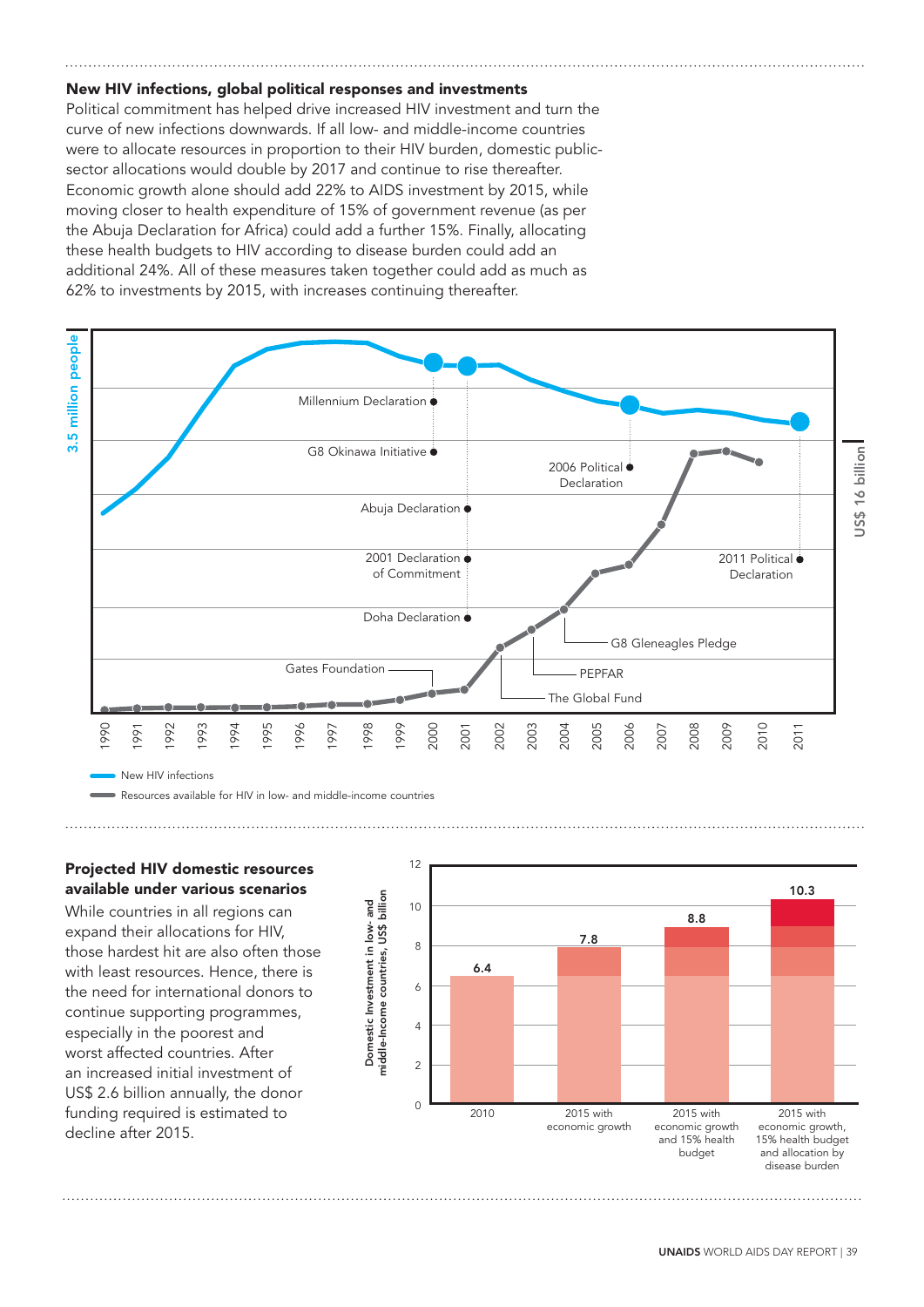# A better future: the global plan to eliminate new HIV infections among children

The world has embarked on a course to virtually eliminate new HIV infections among children.

The Kesho Bora ("better future") study from Africa demonstrated that when mothers took a triple antiretroviral drug regimen during pregnancy and breastfeeding, the risk of HIV transmission was almost halved compared with women who took two drugs only.<sup>37</sup> This approach is already being implemented in countries, reflecting swift translation of research into action.

With improved treatment regimens and strengthened commitment to a comprehensive response, it now seems feasible by 2015 to eliminate new HIV infections among children and to keep their mothers alive. New HIV infections among children have already been virtually stopped in highincome countries, with the number of new infections among children falling by 93% between 1992 and 2005 in the United States of America.<sup>38</sup> Comparable results can be achieved in low- and middle-income countries.

Progress to date is already considerable. More than 350 000 new HIV infections among children have been averted by providing antiretroviral prophylaxis to pregnant women living with HIV. New child infections were rising until 2002 when they reached their peak of 560 000 [500 000– 630 000]. By 2010 they had fallen to an estimated 390 000 [340 000– 450 000]. The majority of child infections averted (86%) were in sub-Saharan Africa. The pace of progress has been increasing. In the past two years alone, rapid increase of coverage of HIV treatment and prevention services for pregnant women resulted in a doubling of cumulative HIV infections averted. In 2010, 48% of pregnant women living with HIV received effective regimens to prevent new HIV infections among children.

# Estimated percent of pregnant women living with HIV who receive effective antiretroviral regimens, in 22 priority countries

Too many of the 22 countries in the Global Plan still have significant gaps in their coverage of basic programmes to give pregnant women access to antiretrovirals to prevent new HIV infections among children.

**Tanzania** 

|                    | $40\% - 79^{\circ}$       |
|--------------------|---------------------------|
| 0%-39%             | Cameroon<br>Côte d'Ivoire |
| Angola             | Ghana                     |
| Burundi            | Kenya                     |
| Chad               | Mozambique                |
| Dem. Rep. of Congo | Uganda                    |
| India              | United Republic of        |
| Malawi             | Zambia                    |
| Nigeria            | Zimbabwe                  |

# 40%–79%



Botswana Lesotho Namibia South Africa Swaziland

Source: UNAIDS, UNICEF and WHO, 2011. Note: no estimate is available for Ethiopia.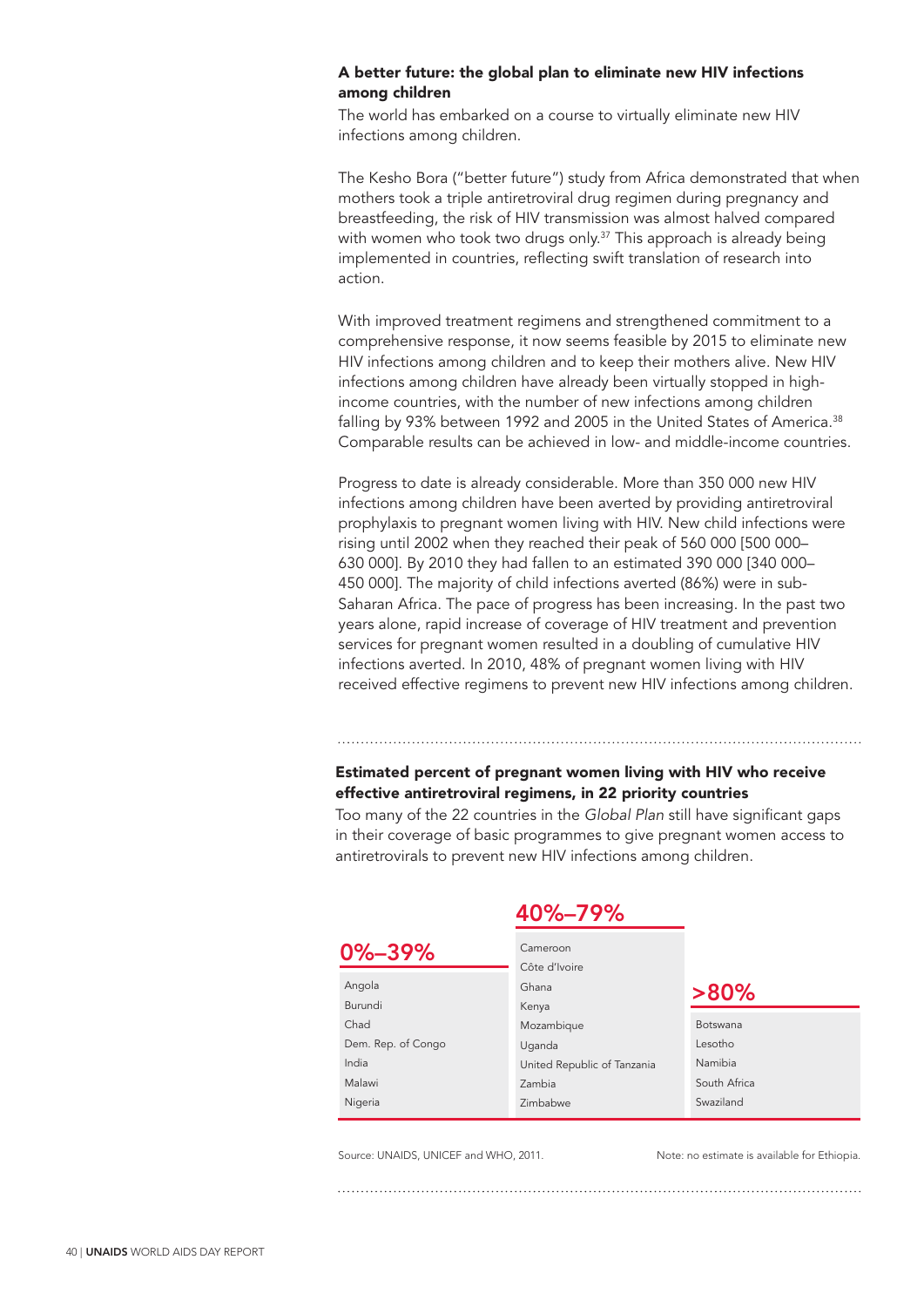# New HIV infections among children: Scenarios for 21 priority countries

New infections among children would be cut dramatically by expanding antiretroviral coverage, reducing adult incidence and meeting family planning needs.



Note: These 21 countries, plus India, comprise the 22 priority countries in the Global Plan Towards the Elimination of New HIV infections Among Children and Keeping Their Mothers Alive.

Botswana reports that the percentage of infants who are born HIV-positive to mothers living with HIV has declined from 21% in 2003 to 4% in 2010.<sup>39</sup> Countries with a high burden of new HIV infections among children – Lesotho, Namibia, South Africa and Swaziland – have likewise achieved universal access to services to prevent new HIV infections among children.

AIDS-related deaths among children younger than 15 also have declined. There were 20% fewer AIDS-related deaths among children in 2010 than in 2005. This is due both to fewer new HIV infections among children and to an increase in HIV treatment for children (albeit at a slower rate than the increase in treatment for adults).

As outlined in the Global Plan Towards the Elimination of New HIV Infections Among Children by 2015 and Keeping Their Mothers Alive, action is required in four areas. First, intensified efforts are needed to prevent HIV infection in women of reproductive age by stopping sexual and injecting-drug-related transmission. Primary HIV prevention efforts should also be integrated in antenatal care, postpartum care, and other health and HIV service-delivery channels.

Second, the access gap for women's family-planning services must be closed. These services enable women to avoid unintended pregnancies and optimize other health outcomes.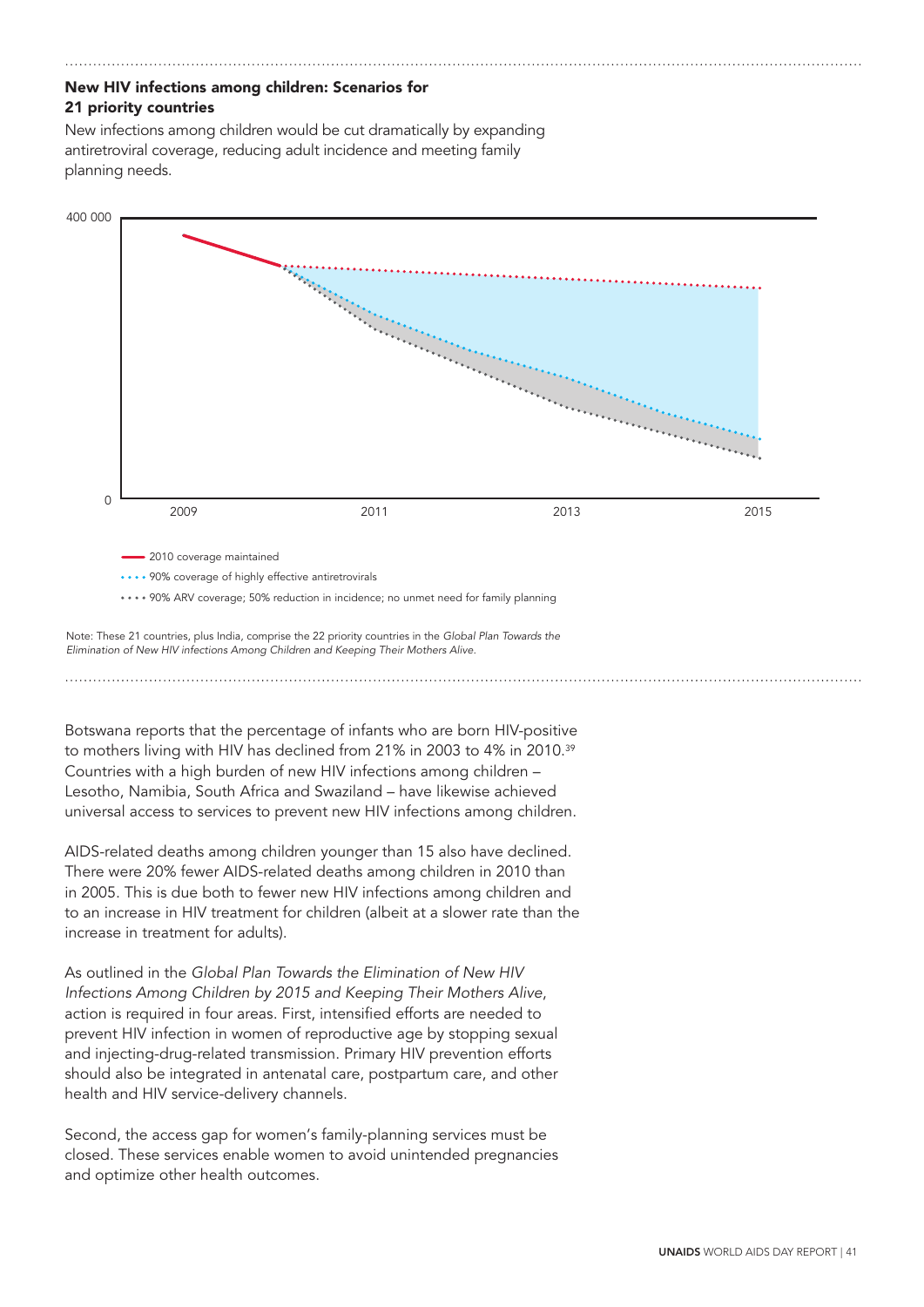Third, pregnant women should routinely be offered HIV testing and counselling, and pregnant women living with HIV and their newborns should have guaranteed access to antiretroviral drugs to reduce the odds of HIV transmission during pregnancy, delivery or breastfeeding. Infant feeding counselling and support should be provided.

Fourth, HIV care, treatment and support should be universally available to women, children living with HIV, and their families. Success in this area will demand efforts to close gaps in children's access to early infant diagnosis and paediatric care and treatment services, as well as initiating lifelong antiretroviral therapy for HIV-positive pregnant women.

Currently the distribution of regimens in the 22 priority countries from the Global Plan includes about 13% single dose NVP, 32% on dual prophylaxis and the remaining 7% on highly effective ARVs or ART. This has resulted in a mother to child transmission rate of approximately 27%. If the 22 priority countries shifted all women in their PMTCT programmes from their current regimens to the recommended regimens there would be an immediate 20% drop in the number of new HIV infections among children. Using only recommended regimens in the 22 priority countries would have limited the number of new HIV infections among children to 280 000 instead of 350 000 in 2010.

# Distribution of antiretroviral regimens to prevent new HIV infections among children: 22 priority countries, 2004–2010

The proportion of women receiving more optimal antiretroviral therapy has increased rapidly since the initial recommendation of 2006 that programmes should where possible move beyond single dose nevirapine.



Source: Aggregated data from national HIV estimates files, UNAIDS 2011.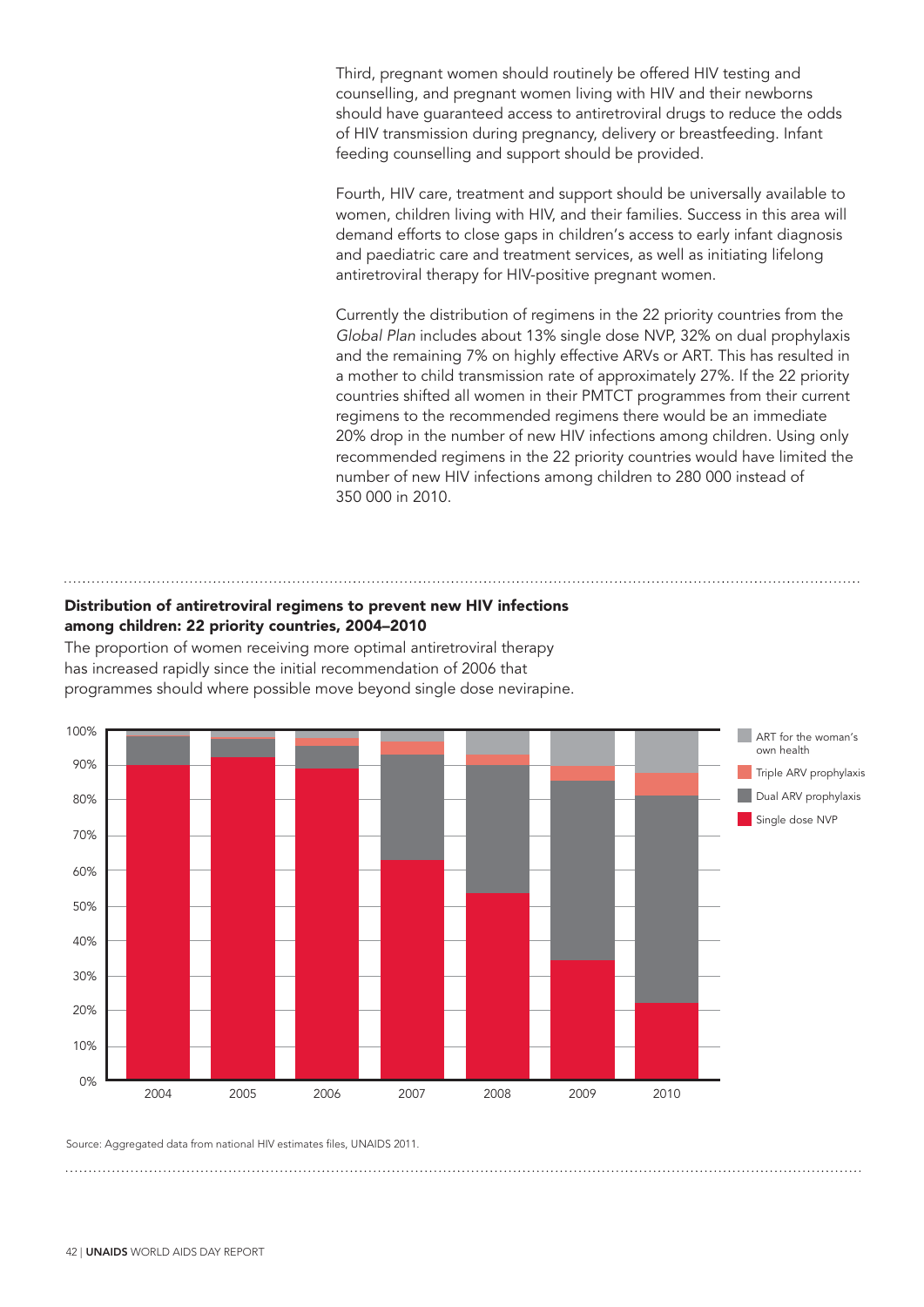Programmes should view their interactions with pregnant women as an opportunity to reach families, including offering couples counselling and testing, and support for mutual disclosure. About half of all people with HIV who are in a long-term stable relationship have a sero-negative partner, with such couples accounting for a substantial share of new infections in Rwanda, Uganda, Zambia, and other countries with mature epidemics.40-42

Globally, the amount needed to eliminate new HIV infections among children is estimated to be an additional US\$ 1.5 billion annually by 2015.

# Innovation in ART to deliver better population outcomes

Biomedical innovation – in particular through accelerated use of antiretrovirals – has the potential to dramatically increase the progress of the AIDS response.

In 2011, a trial among couples in which one partner was HIV-positive confirmed that antiretroviral

# Supporting pregnant women in South Africa

South Africa now provides an estimated 95% of eligible women with antiretrovirals to prevent new HIV infections among children, up from 57% coverage in 2007. This achievement reflects political commitment, strong civil society engagement, decentralized service delivery, and empowerment of nurses to administer antiretroviral prophylaxes.

therapy significantly contributes to HIV prevention. The nine-country trial randomized the couples into two groups: one in which the partner living with HIV received early antiretroviral therapy (when the CD4 count was between 350 and 550 cells per cubic millilitre); and the other in which treatment would be initiated at the then standard point of initiation (when the CD4 count fell to 250 cells). The trial found that treatment reduced the relative risk of HIV transmission by 96%.<sup>16</sup>

Antiretroviral therapy, therefore, has the dual benefit of reducing the risk of HIV-related illness and death for people living with HIV, and significantly reducing the likelihood of onward HIV transmission. To strengthen HIV prevention, urgent efforts are needed to scale up antiretroviral therapy programmes to reach the 7.6 million people who were eligible for treatment at the end of 2010 (those with CD4 counts less than 350) but who were not receiving it.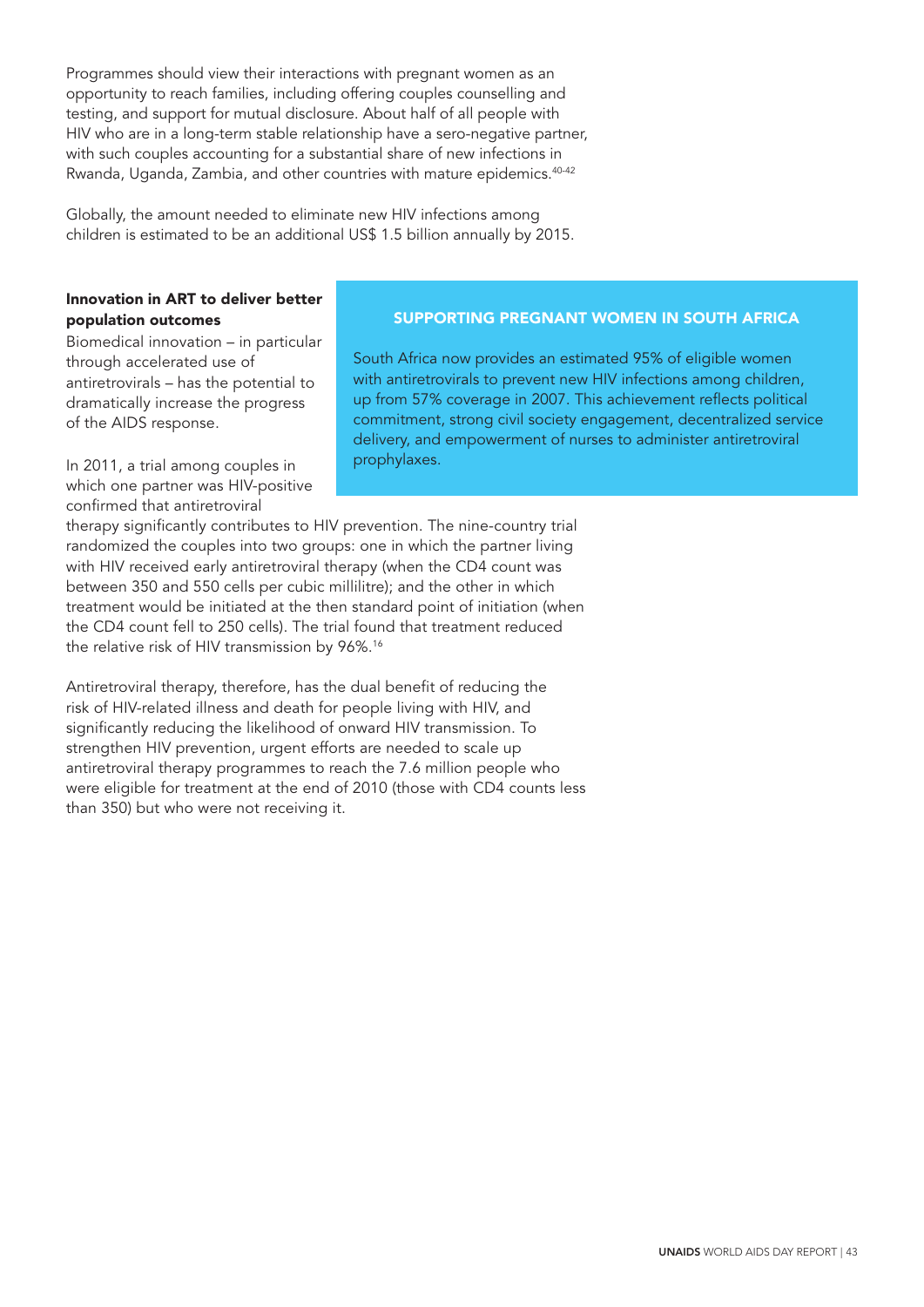# Using antiretrovirals for people not infected with HIV, to prevent acquisition

Recent research reveals the efficacy of pre-exposure use of antiretroviral drugs to prevent HIV infection. In 2010, a multi-country study among men who have sex with men found that daily antiretroviral tablets reduced the risk of becoming HIV positive by 44%, with substantially greater protection afforded to those who rigorously adhered to the daily preventive regimen.43 In 2011, two additional trials determined that such daily oral pre-exposure prophylaxis, known as PrEP, reduced the likelihood of HIV transmission among heterosexual adults by more than 60%.<sup>44,45</sup>

# Community trials of ART to boost prevention

The HPTN 052 trial has shown that treating an HIV-infected individual with ART reduces the risk of sexual transmission of HIV to an uninfected partner, and mathematical modeling indicates that important prevention benefits can be expected from scaled-up antiretroviral treatment in communities. However, the epidemiological evidence of such impact at the level of entire countries may not be clearly apparent from national surveillance data, as it may be difficult to distinguish the specific impact on incidence of antiretroviral treatment from that of other prevention activities.

Further research is needed to unequivocally establish and quantify the effect of antiretroviral treatment on HIV incidence in communities and countries. Several such studies are now being prepared, including the 'Population ART' study, which is scheduled to start in 2012. The study will test the impact of a combination prevention strategy that combines community-wide house-to-house voluntary testing for HIV, the offer of medical circumcision to men who test HIVnegative, and the offer of immediate initiation of antiretroviral therapy (ART) for all those testing HIV-positive in communities in Zambia and South Africa. Similar studies are planned in Botswana, South Africa and the United Republic of Tanzania.

New research indicates preexposure prophylaxis is effective when applied topically as a vaginal microbicide. In 2010, South African researchers reported that 1% tenofovir gel lowered the risk of male-to-female sexual transmission by 39%, rising to 54% in women who used the vaginal gel for more than 80% of their sex acts.46

Ongoing trials aim to confirm the South Africa microbicide trial results, with the hope of making an effective microbicide widely available as early as 2014. Trials are also under way to investigate the efficacy of intermittent oral preexposure prophylactic regimens that allow for less-than-daily use of tablets. Additional research is assessing the long-term safety of antiretroviral prophylaxis, the possibility that such use could increase levels of antiretroviral drug resistance, and the population-level benefits of PrEP programmes.

While the results of pre-exposure prophylaxis trials have not been as clearcut as the results of ART use to prevent transmission, modelling suggests that scale-up of these new methods would prevent a substantial share of incident infections, hastening the overall decline in HIV incidence.<sup>47-49</sup>

#### Vaccine research

As efforts are made to introduce new HIV prevention tools, continued investment in research and development for a preventive vaccine is essential. In 2009, results from a large community trial in Thailand found that recipients of a combination vaccine regimen were 31.2% less likely over 42 months to become infected than trial participants who did not receive the vaccine.50 Although this degree of efficacy did not warrant immediate licensing of the vaccine, the trial demonstrated for the first time that an HIV vaccine is feasible. Research is underway to assess the effects of additional doses of vaccine to boost immunity and to determine whether this vaccine regimen is equally effective against HIV subtypes found in sub-Saharan Africa.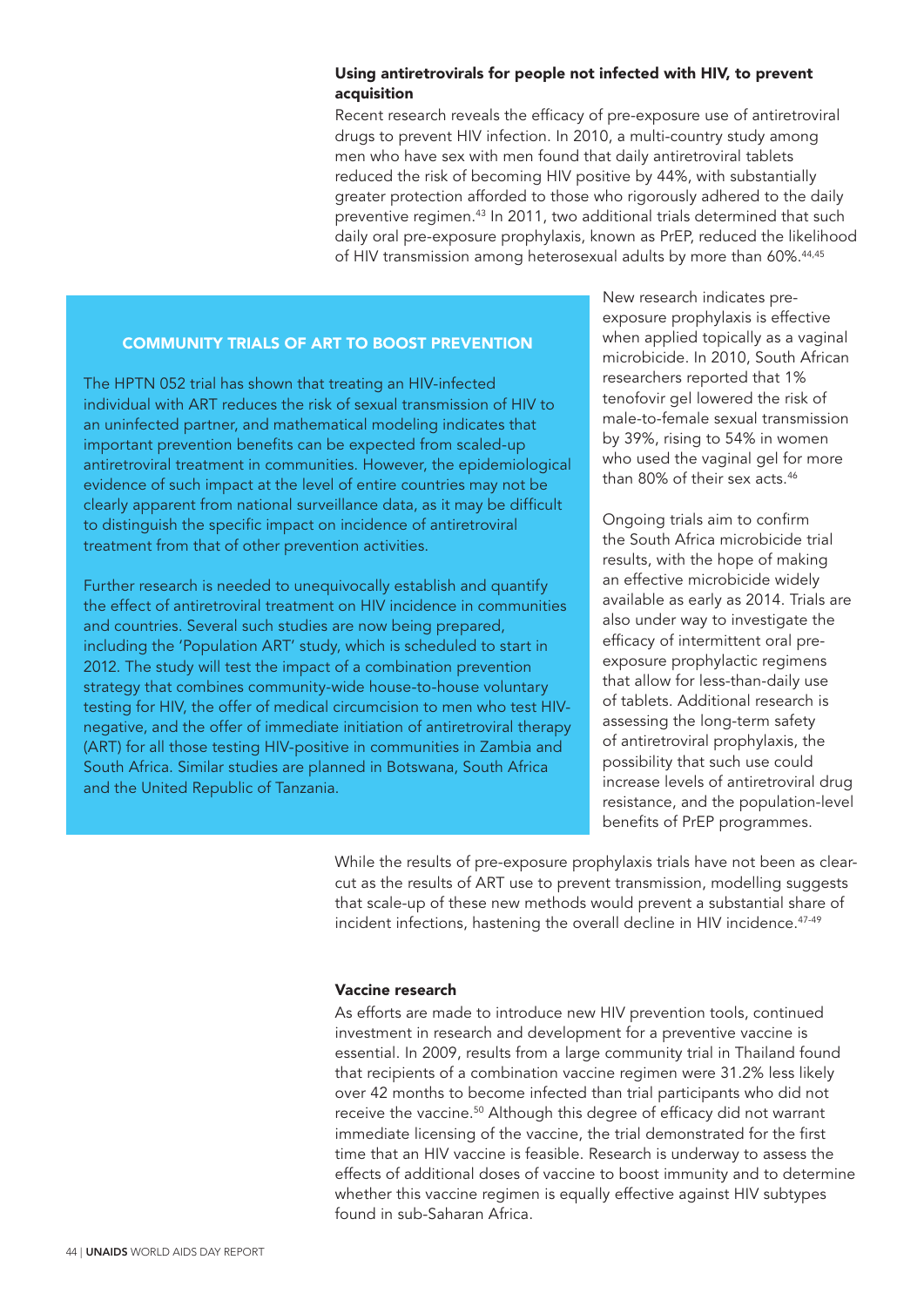# Delivering a better package

Maximising the impact of AIDS programme efforts and incorporating innovation to further drive down new infections and save lives requires programme efforts that function together. The new HIV prevention

breakthroughs confer partial protection and depend on behaviour for their uptake. Ability to adhere to a treatment regimen, for example, is a crucial determinant of whether ARVs will work to prevent either transmission or acquisition of HIV. Equally, male circumcision efforts would be undermined if they resulted in condom use being abandoned. Fortunately to date this has not been observed in circumcision roll-out programmes. Similarly, stigma can fatally undermine HIV efforts across the board. This emphasizes the continuing need for a combination of approaches, including biomedical, behavioural and structural components, all directed at the objectives of reducing HIV risk and reducing morbidity and mortality.

# An incidence measure is urgently needed to guide better HIV responses

Prevalence gives little insight into the contemporary dynamics of HIV transmission or the outcomes of prevention programmes. Indeed, prevalence measures the cumulative toll of an epidemic including the number of people who have been infected in past years and the effect that antiretroviral therapy has by keeping people living with HIV alive for longer. Instead, incidence reflects changes in HIV transmission and the effects of prevention programmes including the effect of antiretroviral treatment programmes. Currently, most population-wide incidence data are derived from mathematical models.

As the UNAIDS High Level Commission on HIV Prevention argued in 2010, "Countries, donors, researchers and multilateral institutions should shift from prevalence data to assessing incidence for policy decisions and assessing the effectiveness of programmes." Indeed, investments to reduce new infections could be better targeted to the most effective programmes if a quick, easy, valid, and precise method of estimating incidence in populations was available.

However, despite more than a decade of development of incidence tests, today there is still no validated incidence assay that can be used to estimate population-level incidence. In a world where we need to be able to assess in a timely manner the real-world impacts that different prevention programmes are having, developing and validating a reliable incidence essay is essential. Appropriate levels of funding should be directed to this effort.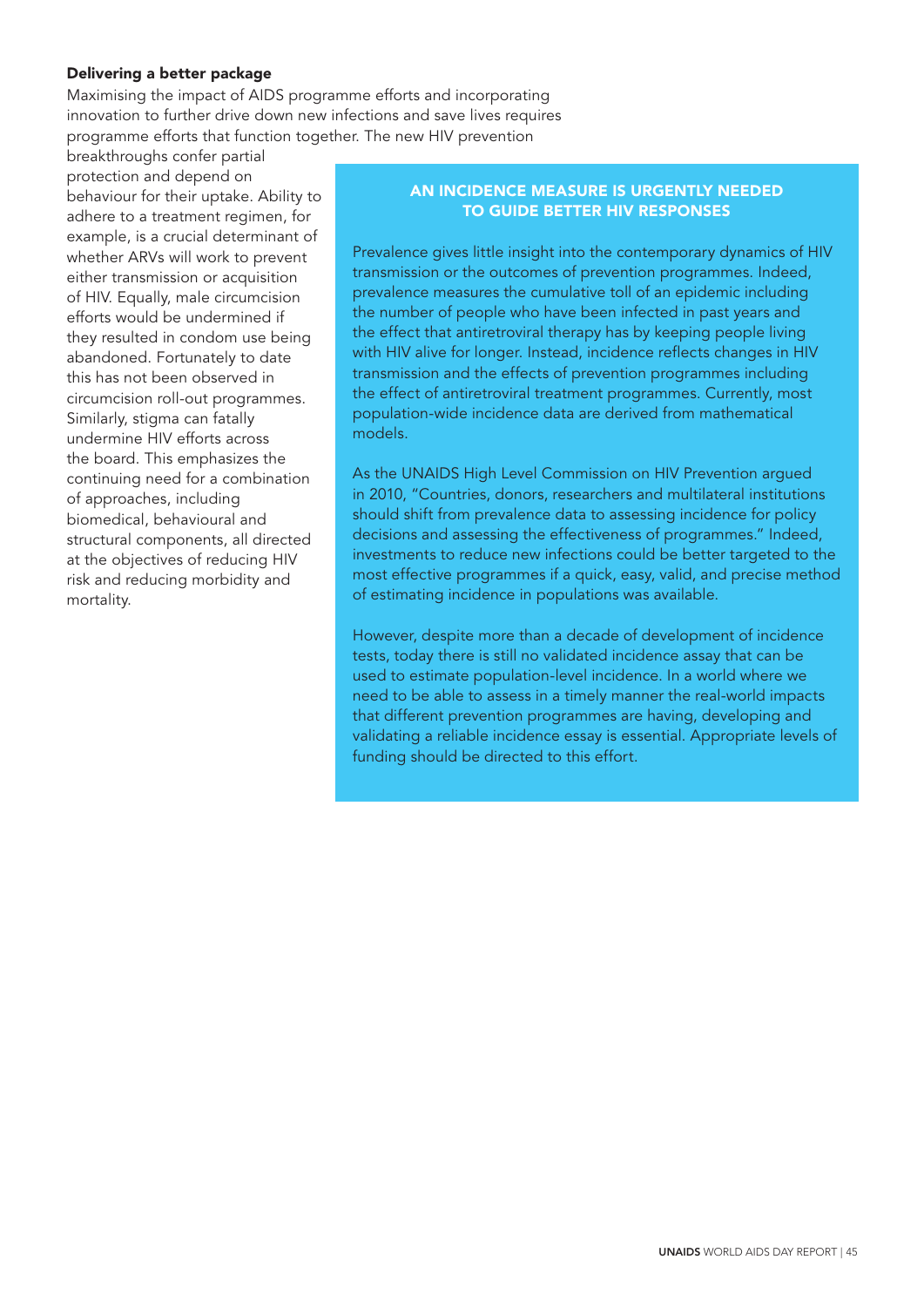# Winning the race against AIDS

The visionary goals adopted at the United Nations General Assembly in the 2011 Political Declaration on HIV/AIDS heralded a moment of truth in the global AIDS response. By uniting to achieve the stated targets for 2015, the global community can move towards a world with zero new HIV infections, zero discrimination and zero AIDS-related deaths.

Adopting a more focused and strategic approach to AIDS is essential for success. The world will succeed in meeting the targets for 2015 if sufficient and strategic investments are made in efficient and effective programmes.

Now is the time for action, the time to translate words of commitment into meaningful and lasting results for people. By mobilizing the political will, showing international solidarity and commitment, improving the strategic use of resources, and effectively deploying available tools, it will be possible to arrive at a world in 2015 that is decidedly healthier, more just and more inclusive than today.

The knowledge and the tools to defeat AIDS now exist. Decisions made now will determine whether this is truly the beginning of the end of AIDS.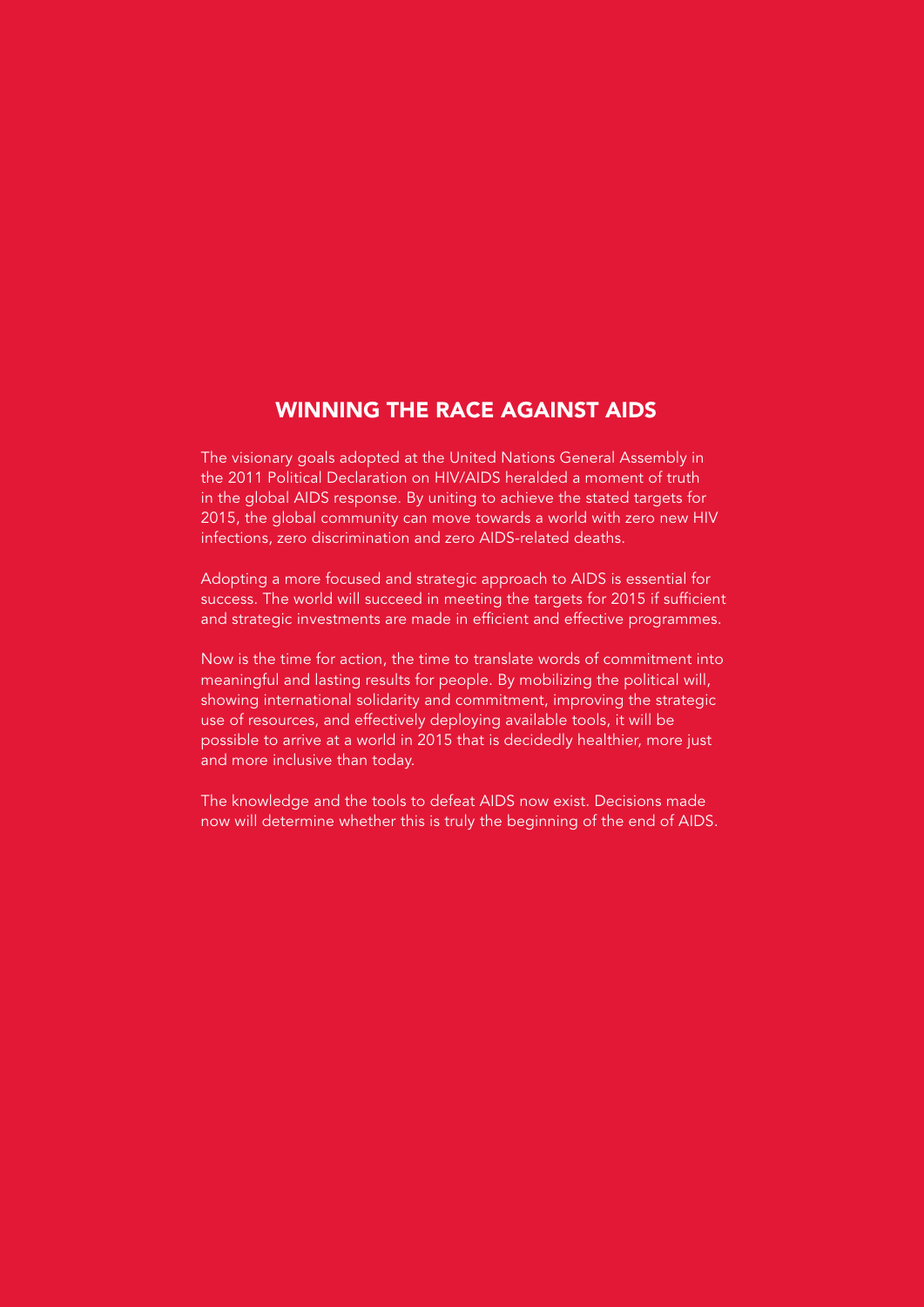1. Wang L et al. The 2007 estimates for people at risk for and living with HIV in China: progress and challenges. Journal of Acquired Immune Deficiency Syndromes, 2009, 50(4):414–18.

2. Country report on the follow-up to the Declaration of Commitment on HIV/AIDS. Jakarta, National AIDS Commission Indonesia, 2008.

3. HIV/AIDS surveillance in Europe 2009. Stockholm, European Centre for Disease Prevention and Control, and WHO Regional Office for Europe, 2010.

4. Updated analyses based on Hallett TB et al. Assessing evidence for behaviour change affecting the course of HIV epidemics: a new mathematical modelling approach and application to data from Zimbabwe. Epidemics, June 2009, 1(2):108-17.

5. Bello G et al. Evidence for changes in behaviour leading to reductions in HIV prevalence in urban Malawi. Sexually Transmitted Infections 2011, 87:296–300.

6. Jewkes RK et al. Intimate partner violence, power inequity, and incidence of HIV infection in young women in South Africa: a cohort study. The Lancet, 2010, 376:41–48.

7. Bailey RC et al. Male circumcision for HIV prevention in young men in Kisumu, Kenya: a randomized controlled trial. The Lancet, 2007, 369:643–656.

8. Gray RH et al. Male circumcision for HIV prevention in men in Rakai, Uganda: a randomized trial. The Lancet, 2007, 369:657–666.

9. Auvert B et al. Randomized, controlled intervention trial of male circumcision for reduction of HIV infection risk: the ANRS 1265 trial. Public Library of Science Medicine, 2005, 2:e298.

10. Auvert B et al. Effect of the Orange Farm (South Africa) male circumcision roll-out (ANRS-12126) on the spread of HIV. 6th IAS Conference on HIV Pathogenesis, Treatment, and Prevention, Rome, 17–20 July, 2011. Abstract No. WELBC02.

11. Progress in scale-up of male circumcision for HIV prevention in eastern and southern Africa: focus on service delivery. Geneva, World Health Organization, 2011.

12. Based on: Report of a Consensus Workshop: HIV Estimates and Projections for Cambodia, 2006 – 2012. National Center for HIV/AIDS, Dermatology and STD, Ministry of Health, Royal Government of Cambodia. Phnom Penh, 2007.

13. Williams JR et al. Assessing the impact of a FSW targeted HIV intervention programme on incidence and prevalence in Cotonou, Benin. Sexually Transmitted Infections, July 2011, 87(Suppl 1)A46–A47 (In addition, we acknowledge Michel Alary and Catherine Lowndes, Université Laval, Québec; Enias Baganizi, Honoré Meda,

Marguerite Ndour and Isaac Minani, of Projets Sida-1-2-3 (funded by CIDA from 1993–2006); and all staff of the National AIDS Control Program of Benin for the implementation of the intervention and the conduct of the field surveys).

14. Shaboltas A et al. HIV incidence, gender and risk behaviors differences in injection drug users cohorts, St. Petersburg, Russia. XVIII International AIDS Conference, Vienna, Austria, 18–23 July 2010 (Abstract TUPE0331; http://www.iasociety.org/ Default.aspx?pageid=11&abstractid=200740055, accessed 15 October 2011).

15. Curtis M. Delivering HIV care and treatment for people who use drugs: lessons from research and practice. New York, Open Society Institute, 2006.

16. Cohen MS et al. Prevention of HIV-1 infection with early antiretroviral therapy. New England Journal of Medicine, 2011, 365:493–505.

17. Dlodlo RA et al. Adult mortality in the cities of Bulawayo and Harare, Zimbabwe: 1979–2008. Journal of the International AIDS Society, 2011, 14(suppl 1):S2–S9.

Jahn A et al. Population-level effect of HIV on adult mortality and early evidence of reversal after introduction of antiretroviral therapy in Malawi. Lancet, 2008, 371:1603–1611.

Reniers G et al. Steep declines in populationlevel AIDS mortality following the introduction of antiretroviral therapy in Addis Ababa. AIDS, 2009, 23:511–518.

HERBST, Abraham J et al. Adult mortality and antiretroviral treatment roll-out in rural KwaZulu-Natal, South Africa. Bull World Health Organ [online]. 2009, vol.87, n.10, pp. 754-762.

18. Mathers BM et al. Global epidemiology of injecting drug use and HIV among people who inject drugs: a systematic review. The Lancet, 2008, 372(9651):1733–45.

19. Country report on monitoring of the United Nations General Assembly Special Session on HIV and AIDS. Tehran, Government of the Islamic Republic of Iran, 2010 (http://www.unaids.org/ en/dataanalysis/monitoringcountryprogress /2010progressreportssubmittedbycountries/ iran\_2010\_country\_progress\_report\_en.pdf).

20. Reference Group to the United Nations on HIV and Injecting Drug Use, 2010 (http://www. idurefgroup.org/results/Iran,+Islamic+Republic\_ compiled.pdf).

21. Shahbazi M et al. The trend of HIV/AIDS prevalence among IDUs in Iranian prisoners (1997– 2007). Retrovirology, 2010, 7(Suppl 1):P101.

22. UNAIDS analysis of Spectrum output and Demographic Health Surveys, country reported programme data and behavioural data.

23. Kenya AIDS Indicator Survey 2007. Nairobi, Government of Kenya, 2009 (http://nascop.or.ke/ library/3d/Official\_KAIS\_Report\_20091.pdf).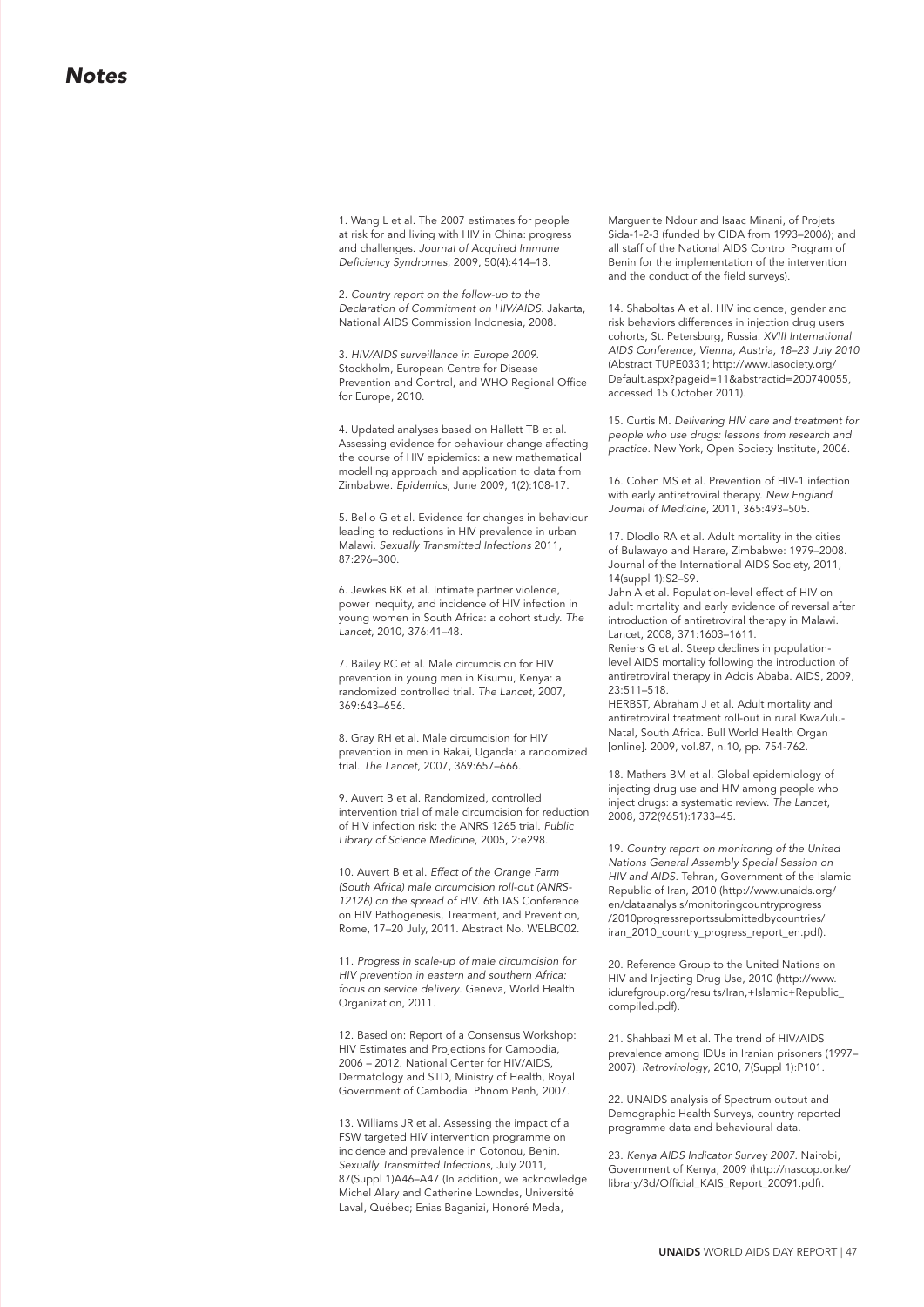25. Turan J et al. HIV/AIDS Stigma and Refusal of HIV Testing Among Pregnant Women in Rural Kenya: Results from the MAMAS Study, AIDS Behav (2011) 15:1111–1120.

26. No vaccine, no cure: HIV and AIDS in the United Kingdom. London, House of Lords Select Committee on HIV and AIDS, September 2011 (http://www.publications.parliament.uk/pa/ ld201012/ldselect/ldaids/188/188.pdf).

27. Geen J. Home HIV tests 'should be legalised'. Pink News, 11 October 2011 (http://www.pinknews.co.uk/2011/10/11/ home-hiv-tests-should-be-legalised/).

28. iTEACH-SA Facebook page (http://www.facebook.com/pages/ iTEACH-SA/98675643113?sk=info).

29. Mavedzenge SN et al. HIV self-testing among health workers. Geneva, World Health Organization, 2011 (http://libdoc.who.int/ publications/2011/9789241501033\_eng.pdf).

30. Progress report of the national response to the 2001 Declaration of Commitment on HIV and AIDS. Gaberone, Government of Botswana, 2010 (http://www.unaids.org/en/ dataanalysis/monitoringcountryprogress/2 010progressreportssubmittedbycountries/ botswana\_2010\_country\_progress\_report\_en.pdf).

31. Time to act: save a million lives by 2015. Geneva, Stop TB Partnership, Joint United Nations Programme on HIV/AIDS, World Health Organization, 2011.

32. Global Tuberculosis Control. World Health Organization, Geneva, 2011.

33. Antiretroviral therapy for HIV infection in adults and adolescents: recommendations for a public health approach (2010 revision). Geneva, World Health Organization, 2010.

34. TB Day Newsletter. South African National AIDS Commission. March 2011. (www.sanac.org.za/files/ uploaded/6996\_Newsletter\_TB%20Day\_Mar28\_ ALL.pdf)

35. Schwartlander B et al. Towards an improved investment approach for an effective response to HIV/AIDS. The Lancet, 2011, 377:2031–2041.

36. Kim J et al. Developing an integrated model for post-rape care and HIV post-exposure prophylaxis in rural South Africa. New York, Population Council, November 2007.

37. Kesho Bora Study Group. Triple-antiretroviral prophylaxis during pregnancy and breastfeeding compared to short-ARV prophylaxis to prevent mother-to-child transmission of HIV-1: the Kesho Bora randomized controlled trial in five sites in Burkina Faso, Kenya and South Africa. 5th IAS Conference on HIV Pathogenesis, Treatment and Prevention, Cape Town, 19–22 July 2010.

38. Pregnancy and childbirth. Atlanta, Centers for Disease Control and Prevention, 2007 (http://www. cdc.gov/hiv/topics/perinatal/index.htm).

39. Progress report of the national response to the 2001 Declaration of Commitment on HIV and AIDS. Gaborone, Botswana National AIDS Coordinating Agency, 2010 (http://www.unaids. org/en/dataanalysis/monitoringcountryprogre ss/2010progressreportssubmittedbycountries/ botswana\_2010\_country\_progress\_report\_en.pdf).

40. Gray R et al. The contribution of HIV-discordant relationships to new HIV infections in Rakai, Uganda (research letter). AIDS, 2011, 25:863–865.

41. Eyawo O et al. HIV status in discordant couples in sub-Saharan Africa: a systematic review and meta-analysis. The Lancet Infectious Diseases, 2010, 10:770–777.

42. Dunkle KL et al. New heterosexually transmitted HIV infections in married or cohabiting couples in urban Zambia and Rwanda: an analysis of survey and clinical data. The Lancet, 2008, 371:1183–2191.

43. Grant RM et al. Pre-exposure chemoprophylaxis for HIV prevention in men who have sex with men. New England Journal of Medicine, 2010, 363:2587–2599.

44. Pivotal study finds that HIV medications are highly effective as prophylaxis against HIV infection in men and women in Africa [press release]. Seattle, University of Washington International Clinical Research Center, 2011 (http://depts. washington.edu/uwicrc/research/studies/files/ PrEP\_PressRelease-UW\_13Jul2011.pdf).

45. CDC trial and another major study find PrEP can reduce risk of HIV infection among heterosexuals [press release]. Atlanta, Centers for Disease Control and Protection, 2011 (http://www.cdc.gov/nchhstp/ newsroom/PrEPHeterosexuals.html).

46. Karim QA et al. Effectiveness and safety of tenofovir gel, an antiretroviral microbicide, for the prevention of HIV infection in women. Science, 2010, 329:1168–1174.

47. Smith RJ et al. Evaluating the potential impact of vaginal microbicides to reduce the risk of acquiring HIV in female sex workers. AIDS, 2005, 19:413–421.

48. Pretorius C et al. Evaluating the cost effectiveness of pre-exposure prophylaxis (PrEP) and its impact on HIV-1 transmission in South Africa. Public Library of Science ONE, 2010, 5:e13646.

49. Foss A et al. Modeling the potential impact on HIV transmission of rectal microbicide use by men who have sex with men, and the effects of condom substitution. XVIII International AIDS Conference, Vienna, 18–23 July 2010.

50. Rerks-Ngarm S et al. Vaccination with ALVAC and AIDSVAX to prevent HIV-1 infection in Thailand. New England Journal of Medicine, 2009, 361:2209–2220.